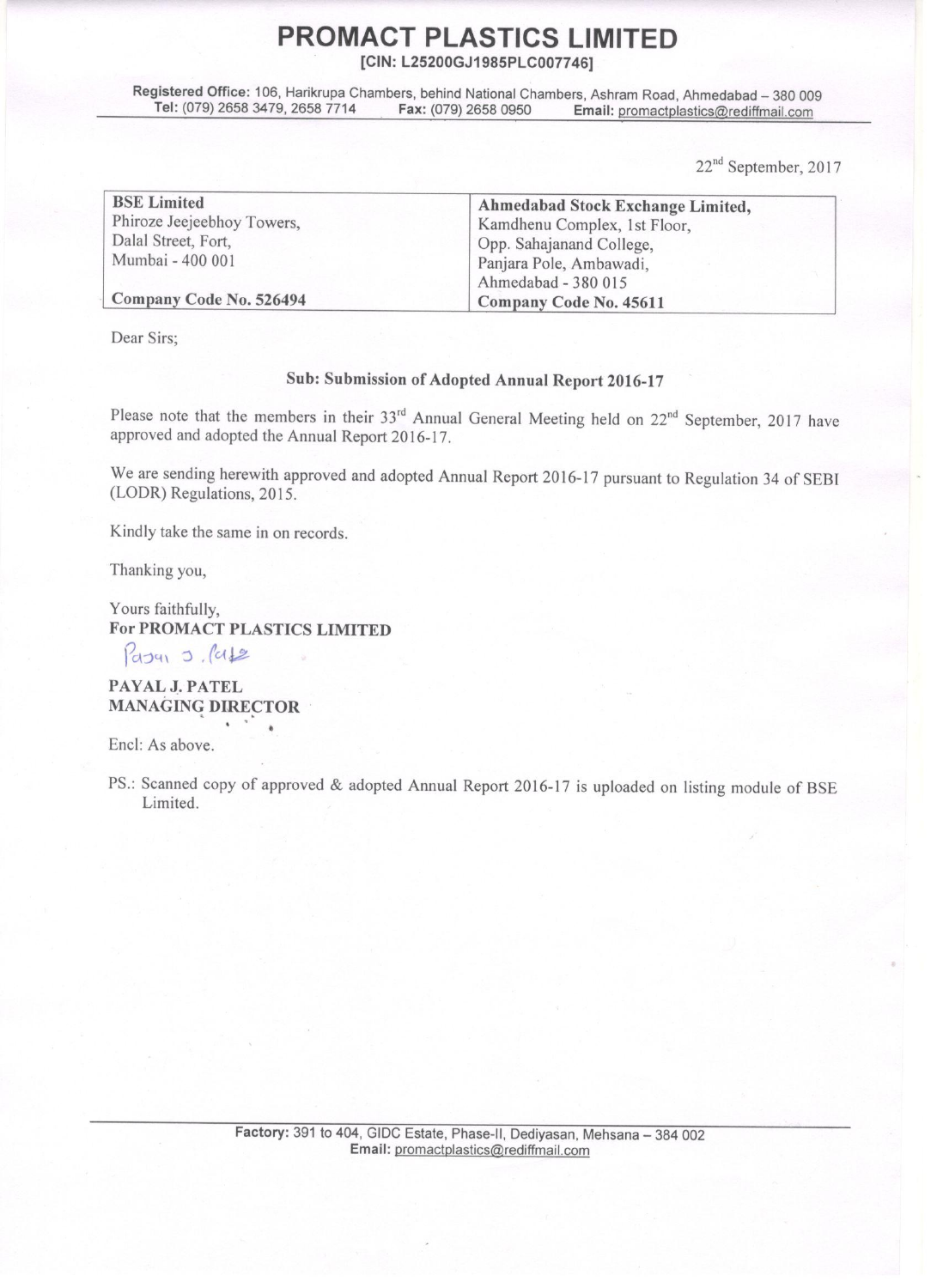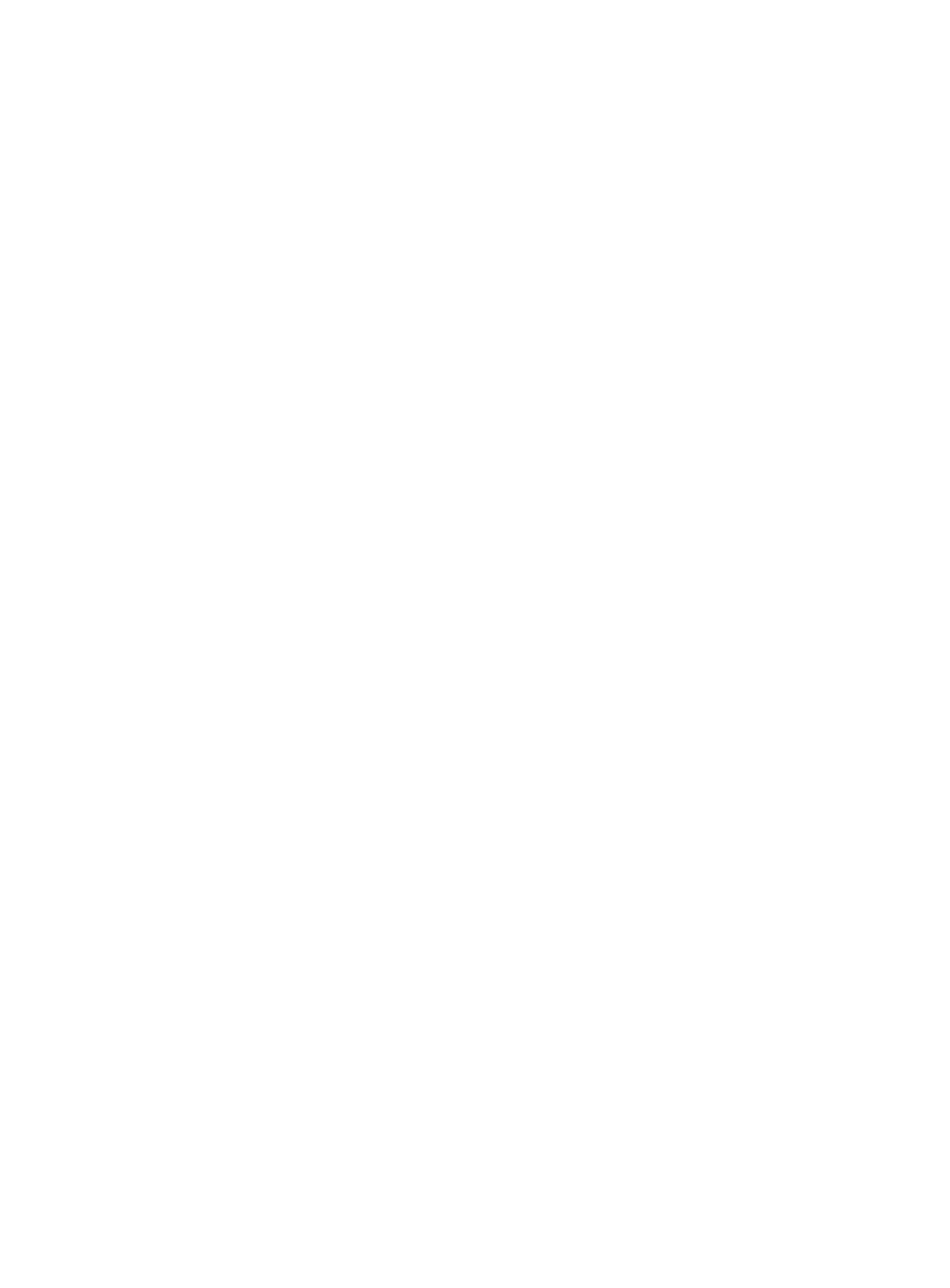## **[CIN: L25200GJ1985PLC007746]**

## **RD 33 ANNUAL REPORT 2016-17**

| <b>BOARD OF DIRECTORS</b>                              |    | Mr. Miteshkumar A. Patel                                                                                                                                                                        | Chairman                 |
|--------------------------------------------------------|----|-------------------------------------------------------------------------------------------------------------------------------------------------------------------------------------------------|--------------------------|
|                                                        |    | Ms. Payalben J. Patel                                                                                                                                                                           | <b>Managing Director</b> |
|                                                        |    | Mr. Dharmendrakumar B. Patel                                                                                                                                                                    | Director                 |
|                                                        |    | Ms. Nikitaben J. Patel                                                                                                                                                                          | Director                 |
|                                                        |    | Mr. Ankit J. Patel                                                                                                                                                                              | Director                 |
| <b>CFO</b>                                             | ÷  | Mr. Vipul F. Bhavsar                                                                                                                                                                            |                          |
| <b>BANKERS</b>                                         |    | The Mehsana Urban Co.op. Bank Ltd.,<br>(Multi State Scheduled Bank)<br>Mehsana.                                                                                                                 |                          |
| <b>STATUTORY AUDITORS</b>                              | t. | M. M. Salvi & Co.,<br>Chartered Accountants,<br>Mehsana.                                                                                                                                        |                          |
| <b>SECRETARIAL AUDITORS</b>                            |    | Kashyap R. Mehta & Associates,<br>Company Secretaries,<br>Ahmedabad.                                                                                                                            |                          |
| <b>REGISTERED OFFICE</b>                               | t. | 106, Harikrupa Chambers,<br>Behind National Chambers,<br>Ashram Road,<br>Ahmedabad-380 009.                                                                                                     |                          |
| <b>FACTORY</b>                                         | ÷  | 392 to 403, GIDC Estate, Phase-II,<br>Dediyasan, Mehsana-384 002.                                                                                                                               |                          |
| <b>REGISTRAR &amp; SHARE</b><br><b>TRANSFER AGENTS</b> | ÷. | Link Intime India Private Limited<br>506-508, Amarnath Business Centre-1<br>(ABC-1), Besides Gala Business Centre,<br>Near St. Xavier's College Corner,<br>Off C. G. Road, Ahmedabad - 380 006. |                          |

| <b>CONTENTS</b>                                                                   | <b>PAGE NOS.</b> |
|-----------------------------------------------------------------------------------|------------------|
| <b>Notice</b>                                                                     | $1 - 8$          |
| Directors' Report including<br>Corporate Governance &<br>Secretarial Audit Report | $9 - 29$         |
| Independent Auditors' Report                                                      | 30-34            |
| <b>Balance Sheet</b>                                                              | 35               |
| Statement of Profit & Loss                                                        | 36               |
| Cash Flow Statement                                                               | 37               |
| Notes to Financial Statement                                                      | 38-49            |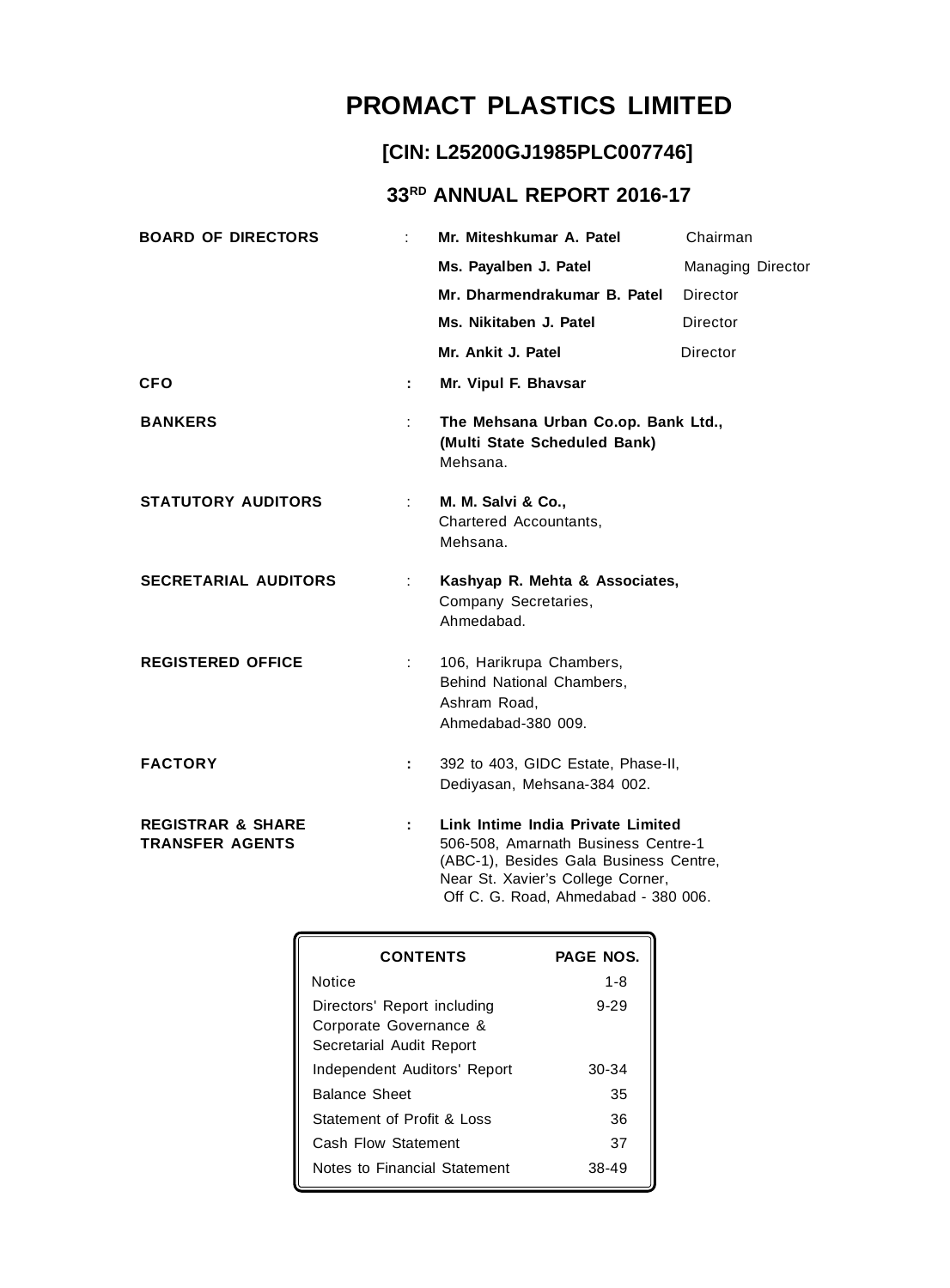## **NOTICE**

**NO RD TICE** is hereby given that the **33 ANNUAL GENERAL MEETING** of the members of **PROMACT PLASTICS LIMITED** will be held as scheduled below:

| Date |  | 22 <sup>nd</sup> September, 2017 |  |
|------|--|----------------------------------|--|
|      |  |                                  |  |

Day : Friday

#### Time : 3.00 p.m.

Place : Banquet Hall of Hotel Kanak, Opp. Gujarat College, Ellisbridge, Ahmedabad – 380 006

to transact the following business :

## **ORDINARY BUSINESS :**

- 1. To consider and adopt the Audited Financial Statements of the Company for the financial year ended  $31<sup>st</sup>$  March, 2017, the reports of the Board of Directors and Auditors thereon.
- 2. To appoint a Director in place of Ms. Nikitaben J. Patel (DIN: 03092770),who retires by rotation in terms of Section 152(6) of the Companies Act, 2013 and, being eligible, offers herself for re-appointment.
- 3. To consider and if thought fit to pass with or without modification(s) the following resolution as an **Ordinary Resolution**:

"RESOLVED that pursuant to the provisions of Section 139 and other applicable provisions, if any, of the Companies Act, 2013 and the Rules framed thereunder, M/s. B. M. Modi & Co, Chartered Accountants (Firm Registration No.106477W), be and are hereby appointed as Auditors of the Company to hold office for 5 years from the conclusion of this 33<sup>rd</sup> Annual General Meeting (AGM) till the conclusion of the 38<sup>th</sup> AGM of the Company to be held in the year 2022 (subject to ratification of their appointment at every AGM), at such remuneration as shall be fixed by the Board of Directors of the Company."

## **SPECIAL BUSINESS:**

4.To consider and, if thought fit, to pass with or without modification, the following Resolution as a **Special Resolution:**

"RESOLVED THAT pursuant to the provisions of Section 188, 196, 197, 203 read with Schedule V and other applicable provisions, if any, of the Companies Act, 2013, the Company do hereby accord its approval to the elevation of Ms. Payalben J. Patel as Managing Director of the Company, not liable to retire by rotation, for a period of 3 years with effect from 21<sup>st</sup> November, 2016 on the terms and conditions and the remuneration mentioned hereunder (which have been approved by Nomination and Remuneration Committee) and that she be paid remuneration (even in the year of losses or inadequacy of profit) by way of Salary, perquisites and Commission not exceeding the amount thereof as set out in the Explanatory Statement which is permissible under Section II of Part II of Schedule V of the Companies Act, 2013."

"RESOLVED FURTHER THAT the extent and scope of Salary and Perquisites as specified in the Explanatory Statement be altered, enhanced, widened or varied by the Board of Directors in accordance with the relevant provisions of the Companies Act, 2013 for the payment of managerial remuneration in force during the tenure of the Managing Director without the matter being referred to the Company in General Meeting again."

5. To consider and, if thought fit, to pass with or without modification, the following Resolution as a **Special Resolution:**

"RESOLVED THAT pursuant to Section 94 and such other applicable provisions of the Companies Act, 2013 ('the Act') and the relevant rules, circulars and notifications made there under (including any statutory modification(s), enactment(s) or re-enactment(s) thereof for the time being in force), the consent of the Members of the Company, be and is hereby accorded to maintain the Register of Members together with the Index of members of the Company under Section 88 of the Act and copies of the Annual Returns under Section 92 of the Act at the office premises of Link Intime India Private Limited, Registrar and Transfer Agent (RTA), 506-508, Amarnath Business Centre-1 (ABC-1), Beside Gala Business Centre, Near St. Xavier's College Corner, Off C. G. Road, Ahmedabad – 380 006, and such other places as the RTA, shift its office from time to time."

"RESOLVED FURTHER THAT the Board of Directors of the Company be and are hereby authorized to do all such things, deeds, matters and take all such actions as may be required from time to time for giving effect to the above resolution and matters related thereto."

106, Harikrupa Chambers, Behind National Chambers, Ashram Road, Ahmedabad-380 009. **Miteshkumar A. Patel** Date: 20<sup>th</sup> July, 2017. **Chairman Chairman Chairman Chairman Chairman** 

**Registered Office: By Order of the Board,**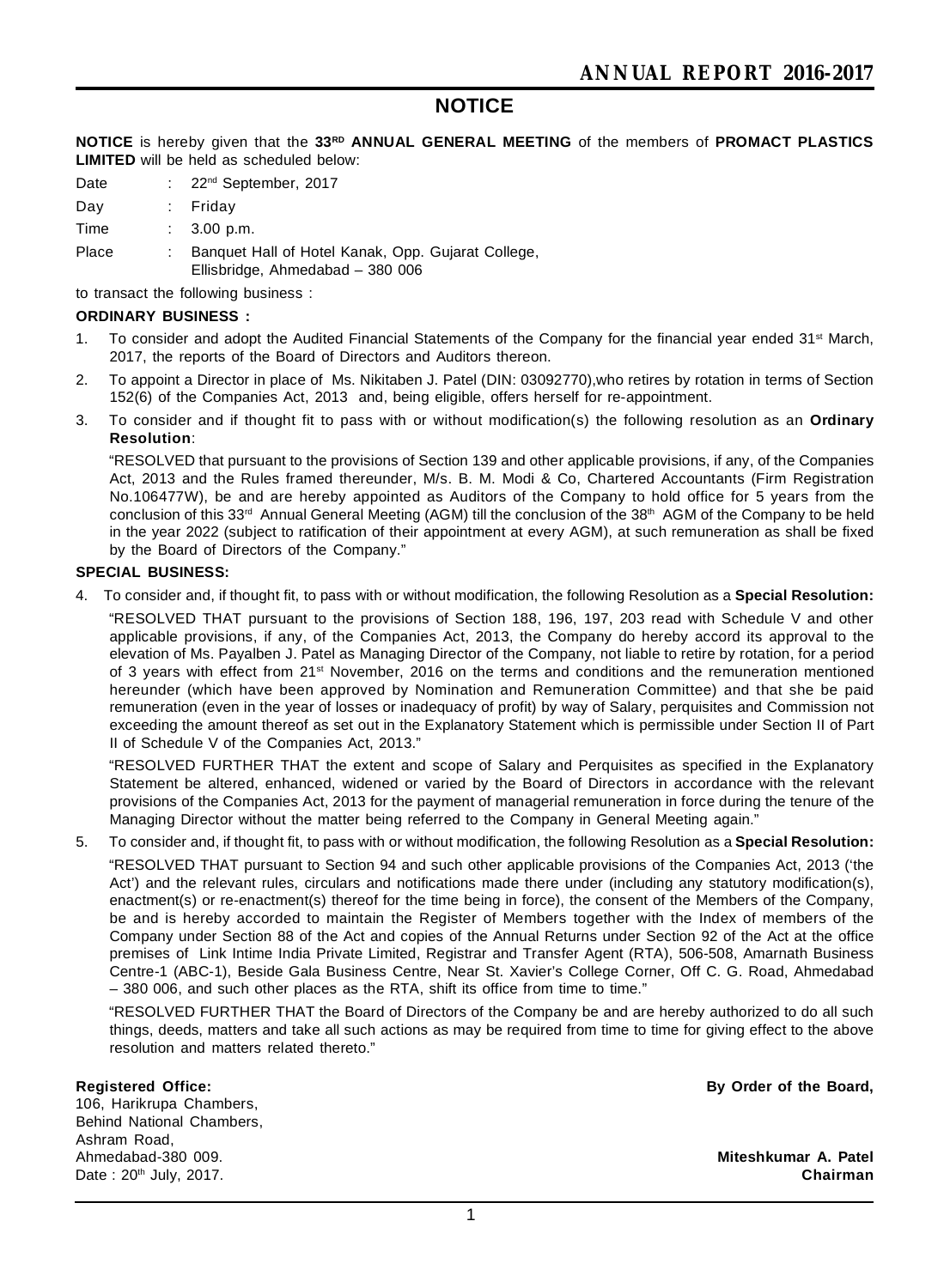## **NOTES :**

- 1. The Explanatory Statement pursuant to Section 102 of the Companies Act, 2013, in respect of Special Business in the Notice is annexed hereto.
- 2. The Register of Members and Share Transfer Books will remain closed from 8<sup>th</sup> September, 2017 to 22<sup>nd</sup> **September, 2017** (both days inclusive) for the purpose of Annual General Meeting (AGM).
- 3. A MEMBER ENTITLED TO ATTEND AND VOTE AT THE MEETING IS ENTITLED TO APPOINT PROXY OR PROXIES TO ATTEND AND, TO VOTE INSTEAD OF HIMSELF AND SUCH PROXY NEED NOT BE A MEMBER OF THE COMPANY. A PERSON CAN ACT AS PROXY ON BEHALF OF MEMBERS NOT EXCEEDING 50 (FIFTY) AND HOLDING IN THE AGGREGATE NOT MORE THAN 10% OF THE TOTAL SHARE CAPITAL OF THE COMPANY CARRYING VOTING RIGHTS. A MEMBER HOLDING MORE THAN 10% OF THE TOTAL SHARE CAPITAL OF THE COMPANY CARRYING VOTING RIGHTS MAY APPOINT A SINGLE PERSON AS PROXY AND SUCH PERSON SHALL NOT ACT AS A PROXY FOR ANY OTHER SHAREHOLDER.

The instrument of Proxy in order to be effective, must be deposited at the Registered Office of the Company, duly completed and signed, not less than 48 hours before the commencement of the meeting. A Proxy form is sent herewith. Proxy form submitted on behalf of the Companies, Societies, etc. must be supported by an appropriate resolution / authority, as applicable.

- 4. Corporate members intending to send their authorised representatives to attend the Meeting are requested to send to the Company, a certified copy of Board Resolution/ Authorisation document authorising their representative to attend and vote on their behalf at the AGM.
- 5. Members holding shares in the dematerialized mode are requested to intimate all changes with respect to their bank details, ECS mandate, nomination, power of attorney, change of address, change in name, etc, to their Depository Participant (DP). These changes will be automatically reflected in the Company's records, which will help the Company to provide efficient and better service to the Members. Members holding shares in physical form are requested to intimate the changes to the Registrar & Share Transfer Agents of the Company (RTA).
- 6. Details under Regulation 36(3) of SEBI (Listing Obligations and Disclosure Requirements) Regulations, 2015 and Secretarial Standard 2 issued by The Institute of Company Secretaries of India in respect of Directors seeking reappointment/appointment/ confirmation at the ensuing Annual General Meeting is provided in the Corporate Governance Report forming part of the Annual Report. The Directors have furnished the requisite declarations for their appointment / re-appointment.
- 7. The Securities and Exchange Board of India (SEBI) has mandated the submission of Permanent Account Number (PAN) by every participant in securities market. Members holding shares in electronic form are, therefore, requested to submit the PAN to their DPs with whom they are maintaining their demat accounts and members holding shares in physical form to the Company / RTA.
- 8. The members are requested to intimate to the Company, queries, if any, at least 10 days before the date of the meeting to enable the management to keep the required information available at the meeting.
- 9. The Shareholders holding Shares in Physical form are advised to seek their shareholding changed to dematerialised form since in terms of SEBI and Stock Exchange guidelines no physical shares can be traded in the Stock Exchanges.
- 10. Pursuant to Section 72 of the Companies Act, 2013, members holding shares in physical form may file nomination in the prescribed Form SH-13 and for cancellation / variation in nomination in the prescribed Form SH-14 with the Company's RTA. In respect of shares held in electronic / demat form, the nomination form may be filed with the respective Depository Participant.
- 11. Members/Proxies are requested to bring duly filled attendance form along with their copy of Annual Report at the Meeting. Copies of Annual Report will not be distributed at the Meeting.
- 12. All documents referred to in the Notice and Explanatory Statement shall be available for inspection by members at the Registered Office of the Company during the business hours between 11.00 a.m. to 1.00 p.m. on all working days of the Company up to the date of the Annual General Meeting.
- 13. To support the "Green Initiative", Members who have not registered their e-mail addresses so far, are requested to register their e-mail address with the Registrar & Share Transfer Agents of the Company for receiving all communication including Annual Report, Notices, Circulars, etc. from the Company electronically.
- 14. In support of the 'Green Initiative' announced by the Government of India, electronic copies of the Annual Report for 2016-17 and this Notice inter alia indicating the process and manner of e-voting along with Attendance Form and Proxy Form are being sent by email to all the Members whose email IDs are registered with the Company / Depository Participant(s) for communication purposes, unless any Member has requested only for a hard copy of the same. For Members who have not registered their email address, physical copies will be sent to them in the permitted mode. The Notice of AGM will also be available on the Central Depository Services (India) Limited ("CDSL"), www.cdslindia.com, www.evotingindia.com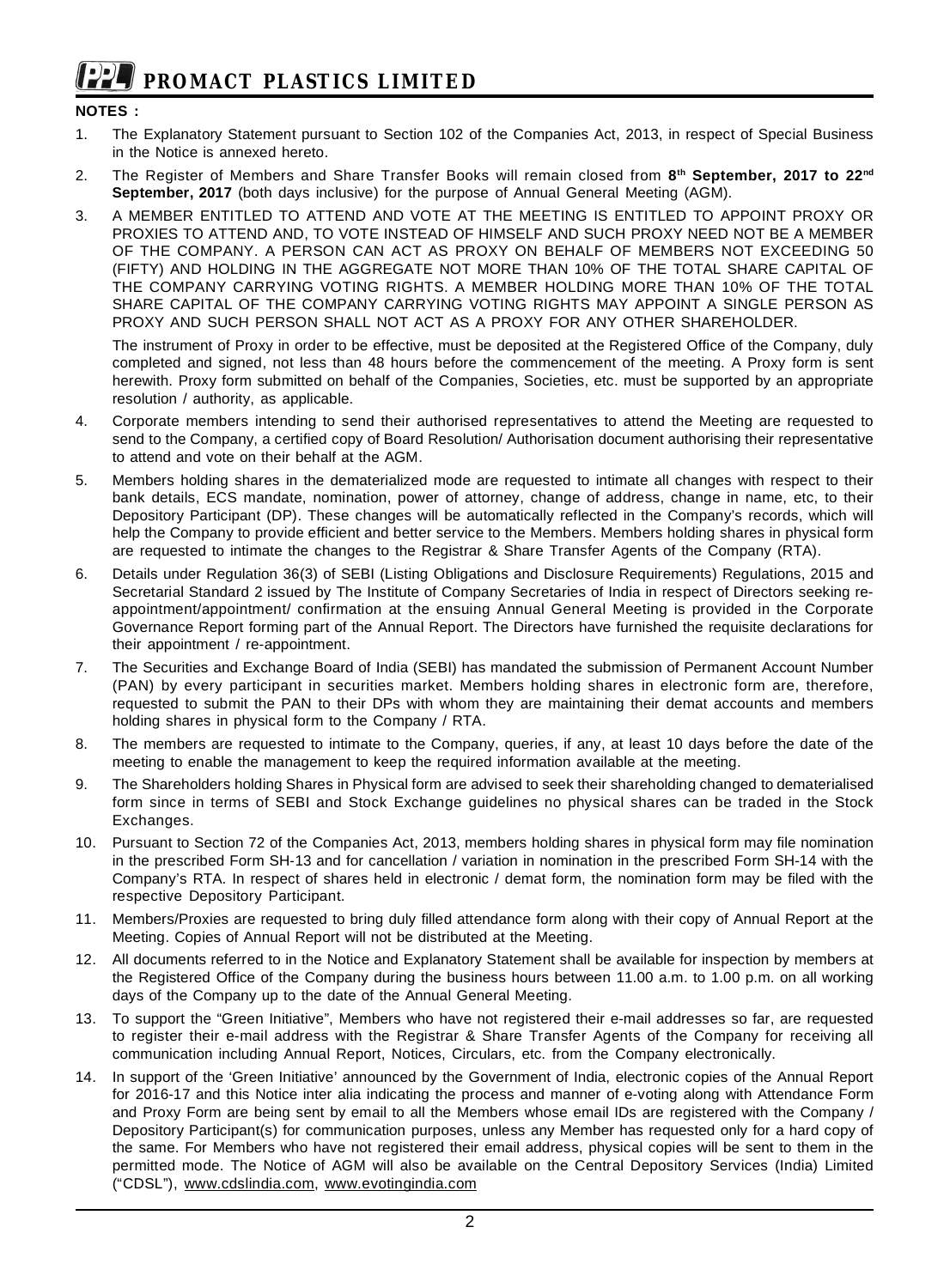## 15. **VOTING THROUGH ELECTRONIC MEANS**

- (a) In compliance with provisions of Section 108 of the Companies Act, 2013 and Rule 20 of the Companies (Management and Administration) Rules, 2014, Regulation 44 of SEBI (Listing Obligations and Disclosure Requirements) Regulations, 2015 and any other applicable provisions, the Company is pleased to offer the facility of voting through electronic means and the business set out in the Notice above may be transacted through such electronic voting. The facility of casting the votes by the Members using an electronic voting system from a place other than venue of the AGM ('remote e-voting') is provided by Central Depository Services (India) Limited.
- (b) The facility for voting through ballot paper shall be made available at the AGM, and the Members attending the meeting who have not cast their vote by remote e-voting shall be able to exercise their right at the meeting through ballot. **E-voting facility will not be made available at the AGM venue**.
- (c) The Members who have cast their vote by remote e-voting prior to the AGM may also attend the AGM but shall not be entitled to cast their vote again.
- **th** (d) The remote e-voting period commences **at 9.00 a.m. on Tuesday, 19 September, 2017 and ends at 5:00 st p.m. on Thursday, 21 September, 2017**. During this period members of the Company, holding shares either **th** in physical form or in dematerialized form, as on the **cut-off date i.e. 15 September, 2017,** may cast their vote by remote e-voting. The remote e-voting module shall be disabled by CDSL for e-voting thereafter. Once the vote on a resolution is cast by the Member, the Member shall not be allowed to change it subsequently or cast the vote again.
- (e) The voting rights of shareholders shall be in proportion to their shares in the paid up equity share capital of the Company as on the cut-off date.

#### **The procedure and instructions for remote e-voting are, as follows:**

- (i) Open your web browser during the voting period and log on to the e-voting website www.evotingindia.com.
- (ii) Now click on "Shareholders" to cast your votes.
- (iii) Now, fill up the following details in the appropriate boxes:

|    | User ID   a. For CDSL: 16 digits Beneficiary ID                                                  |
|----|--------------------------------------------------------------------------------------------------|
| b. | For NSDL: 8 Character DP ID followed by 8 Digits Client ID                                       |
| c. | Members holding shares in Physical Form should enter Folio Number registered with<br>the Company |

- (iv) Next, enter the Image Verification as displayed and Click on Login.
- (v) If you are holding shares in demat form and had logged on to www.evotingindia.com and voted on an earlier voting of any company, then your existing password is to be used.
- (vi) If you are holding shares in demat form and has forgotten the existing password, then enter the User ID and the image verification code and click on Forgot Password & enter the details as prompted by the system.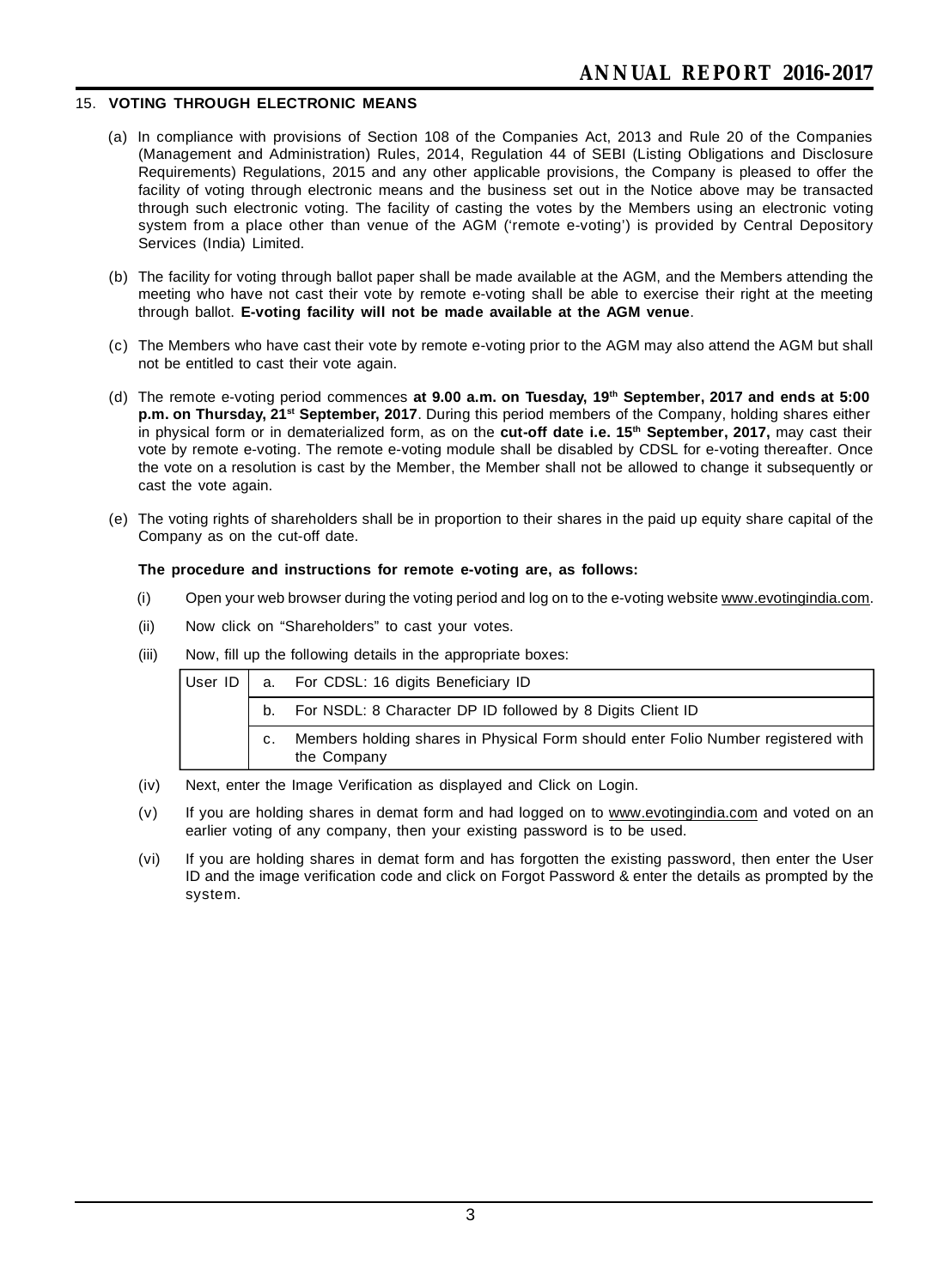#### (vii) If you are a first time user, follow the steps given below:

|                                                                    | For Members holding shares in Demat Form and Physical Form                                                                                                                                                                                                                                                                                         |
|--------------------------------------------------------------------|----------------------------------------------------------------------------------------------------------------------------------------------------------------------------------------------------------------------------------------------------------------------------------------------------------------------------------------------------|
| <b>PAN</b>                                                         | Enter your 10 digit alpha-numeric PAN issued by Income Tax Department (Applicable for<br>both demat shareholders as well as physical shareholders)                                                                                                                                                                                                 |
|                                                                    | Members who have not updated their PAN with the Company/Depository Participant are<br>requested to use the first two letters of their name and the 8 digits of the sequence number<br>in the PAN field.                                                                                                                                            |
|                                                                    | Members who have not updated their PAN with the Company/Depository Participant are<br>requested to use the ten digit sequence number which is printed on Postal Ballot / Address<br>Slip.                                                                                                                                                          |
|                                                                    | In case the sequence number is less than 8 digits enter the applicable number of 0's<br>before the number after the first two characters of the name in CAPITAL letters. Eq. If your<br>name is Ramesh Kumar with sequence number 1 then enter RA00000001 in the PAN field.                                                                        |
| Dividend<br>Bank<br><b>Details</b><br>OR Date<br>of Birth<br>(DOB) | Enter the Dividend Bank Details or Date of Birth (in dd/mm/yyyy format) as recorded in<br>your demat account or in the company records in order to login.<br>If both the details are not recorded with the depository or company please enter the<br>member id / folio number in the Dividend Bank details field as mentioned in instruction (ii). |

- (viii) After entering these details appropriately, click on "SUBMIT" tab.
- (ix) Members holding shares in physical form will then directly reach the Company selection screen. However, members holding shares in demat form will now reach 'Password Creation' menu wherein they are required to mandatorily enter their login password in the new password field. Kindly note that this password is to be also used by the demat holders for voting for resolutions of any other company on which they are eligible to vote, provided that company opts for e-voting through CDSL platform. It is strongly recommended not to share your password with any other person and take utmost care to keep your password confidential.
- (x) For Members holding shares in physical form, the details can be used only for e-voting on the resolutions contained in this Notice.
- (xi) Click on Electronic Voting Sequence Number (EVSN) of PROMACT PLASTICS LIMITED.
- (xii) On the voting page, you will see 'Resolution Description' and against the same, the option 'YES/NO' for voting. Select the option YES or NO as desired. The option YES implies that you assent to the Resolution and option NO implies that you dissent to the Resolution.
- (xiii) Click on the 'RESOLUTIONS FILE LINK' if you wish to view the entire Resolution details.
- (xiv) After selecting the Resolution, you have decided to vote on, click on 'SUBMIT'. A confirmation box will be displayed. If you wish to confirm your vote, click on 'OK', else to change your vote, click on 'CANCEL' and accordingly modify your vote.
- (xv) Once you 'CONFIRM' your vote on the resolution, you will not be allowed to modify your vote.
- (xvi) You can also take out print of the voting done by you by clicking on 'Click here to print' option on the Voting page.
- (xvii) Shareholders can also cast their vote using CDSL's mobile app m-Voting available for android based mobiles. The m-Voting app can be downloaded from Google Play Store. iPhone and Windows phone users can download the app from the App Store and the Windows Phone Store respectively on or after  $30<sup>th</sup>$  June, 2016. Please follow the instructions as prompted by the mobile app while voting on your mobile.
- (xviii) Note for Non Individual Members and Custodians:
	- Non-Individual Members (i.e. other than Individuals, HUF, NRI etc.) and Custodian are required to log on to www.evotingindia.com and register themselves as Corporates.
	- A scanned copy of the Registration Form bearing the stamp and sign of the entity should be emailed to helpdesk.evoting@cdslindia.com.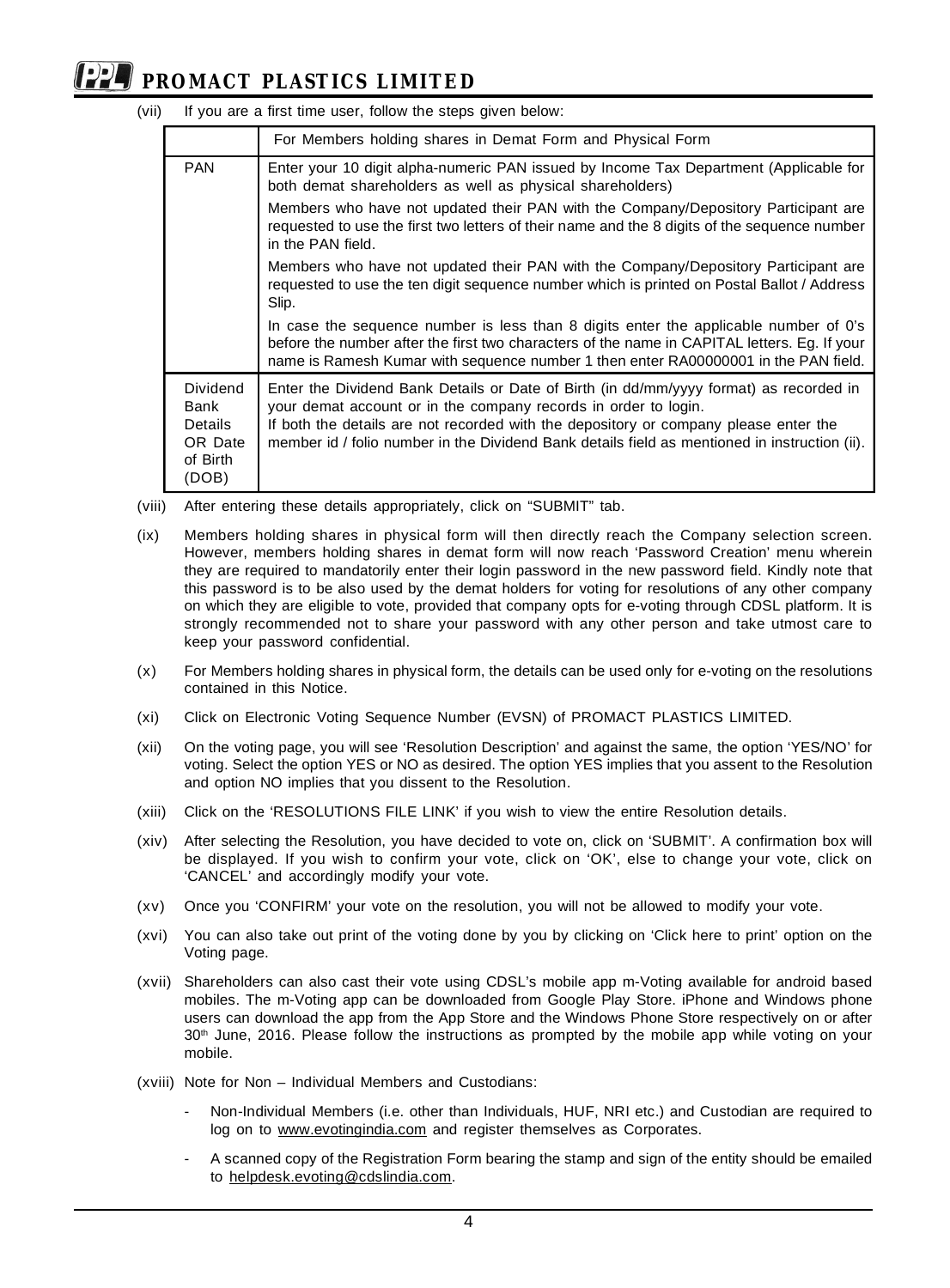- After receiving the login details, a compliance user should be created using the admin login and password. The Compliance user would be able to link the account(s) for which they wish to vote on.
- The list of accounts should be mailed to helpdesk.evoting@cdslindia.com and on approval of the accounts they would be able to cast their vote.
- A scanned copy of the Board Resolution and Power of Attorney (POA) which they have issued in favour of the Custodian, if any, should be uploaded in PDF format in the system for the scrutinizer to verify the same.
- (f) In case you have any queries or issues regarding remote e-voting, you may refer the Frequently Asked Questions ("FAQs") and e-voting manual available at www.evotingindia.com, under help section or write an email to helpdesk.evoting@cdslindia.com.
- **(g) Mr. Kashyap R. Mehta, Proprietor, M/s. Kashyap R. Mehta & Associates, Company Secretaries, Ahmedabad** has been appointed as the Scrutinizer to scrutinize the voting and remote e-voting process in a fair and transparent manner.
- (h) The Chairman shall, at the AGM, at the end of discussion on the resolutions on which voting is to be held, allow voting with the assistance of Scrutinizer, by use of 'Ballot Paper' for all those Members who are present at the AGM but have not cast their votes by availing the remote e-voting facility. **E-voting facility will not be made available at the AGM venue.**
- (i) The Scrutinizer shall, immediately after the conclusion of voting at AGM, first count the votes cast at the meeting, thereafter unblock the votes cast through remote e-voting in the presence of at least two witnesses not in employment of the Company and make, not later than two days from the conclusion of meeting, a consolidated Scrutiniser's Report of the total votes cast in favour or against, if any, to the Chairman or a person authorised by him in writing who shall countersign the same. Thereafter, the Chairman or the person authorised by him in writing shall declare the result of the voting forthwith.
- (j) The Results declared along with the Scrutinizer's Report shall be placed on the website of CDSLwww.evotingindia.com, www.cdslindia.com immediately after the result is declared by the Chairman; and results shall also be communicated to the Stock Exchanges.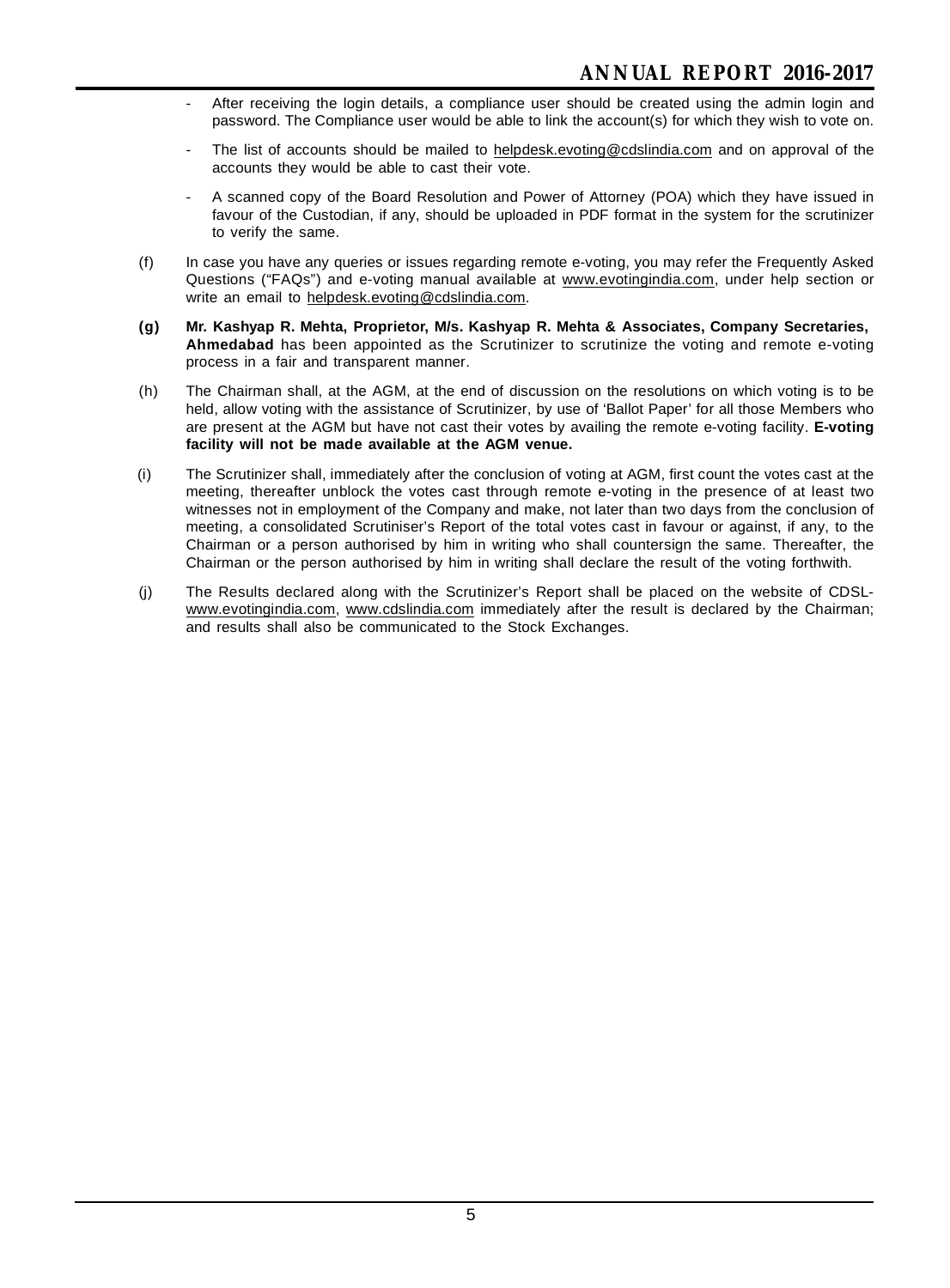## **ANNEXURE TO THE NOTICE**

#### **EXPLANATORY STATEMENT PURSUANT TO SECTION 102 OF THE COMPANIES ACT, 2013 IN RESPECT OF RD SPECIAL BUSINESSES MENTIONED IN THE NOTICE OF 33 ANNUAL GENERAL MEETING DATED TH 20 JULY, 2017.**

## **In respect of Item No. 4:**

In conformity with the provisions of Section 102 of the Companies Act, 2013, following Explanatory Statement sets out all material facts relating to the Special Business mentioned at items No. 4 in the accompanying Notice dated 20<sup>th</sup> July, 2017 and should be taken as forming part of the notice.

Shareholders may recall that in the 26<sup>th</sup> Annual General Meeting held on 30<sup>th</sup> September, 2010, Ms. Payalben J. Patel was appointed as Director of the Company.

The Board of Directors, on the recommendation on Nomination and Remuneration Committee, in their meeting held on 21<sup>st</sup> November, 2016 has elevated Ms. Payalben J. Patel as Managing Director for a period of 3 years i.e. from 21<sup>st</sup> November, 2016 to 20<sup>th</sup> November, 2019.

The major terms of the remuneration of Managing Director are as under:

## **I. PERIOD:**

The term of the Managing Director shall be for a period of 3 years from 21<sup>st</sup> November, 2016 to 20<sup>th</sup> November, 2019 (not liable to retire by rotation).

## **II. REMUNERATION:**

## **A. SALARY:**

The Managing Director shall be entitled to salary upto ` 1,00,000/- per month.

## **B. PERQUISITES:**

- 1. The Managing Director shall be entitled to reimbursement of medical expenses for herself and family subject to a ceiling of half month's salary per year or one and half months' salary over a period of three years.
- 2. Contribution to Provident Fund, Superannuation Fund and Annuity Fund to the extent these either singly or put together are not taxable under the Income-tax Act, 1961.
- 3. Gratuity payable at a rate not exceeding half a month's salary for each completed year of service.
- 4. Encashment of leave at the end of the tenure.
- 5. Free use of Company's car with driver for Company's business and free telephone facility at residence.
- 6. Leave Travel Concession for self and family at a rate not exceeding one month's salary for one year or three months' salary in a block of three years.
- **III.** The Managing Director shall be entitled to reimbursement of expenses incurred by her in connection with the business of the Company.
- **IV.** The Managing Director shall not, so long as she functions as such, become interested or otherwise concerned directly or through her spouse and/or minor children in any selling agency of the Company without the prior approval of the Central Government.

## **V. DUTIES:**

Subject to the superintendence, direction and control of the Board of Directors of the Company, the Managing Director shall be entrusted with substantial powers of management and also such other duties and responsibilities as may be entrusted to her by the Board of Directors from time to time. The headquarter of the Managing Director shall be at Ahmedabad or at such place as the Board of Directors may decide from time to time.

## **VI. TERMINATION:**

The Managing Director may be removed from her office for gross negligence, breach of duty or trust if the Company in its General Meeting to that effect passes a Special Resolution. The Managing Director may resign from her office by giving 90 days' notice to the Company.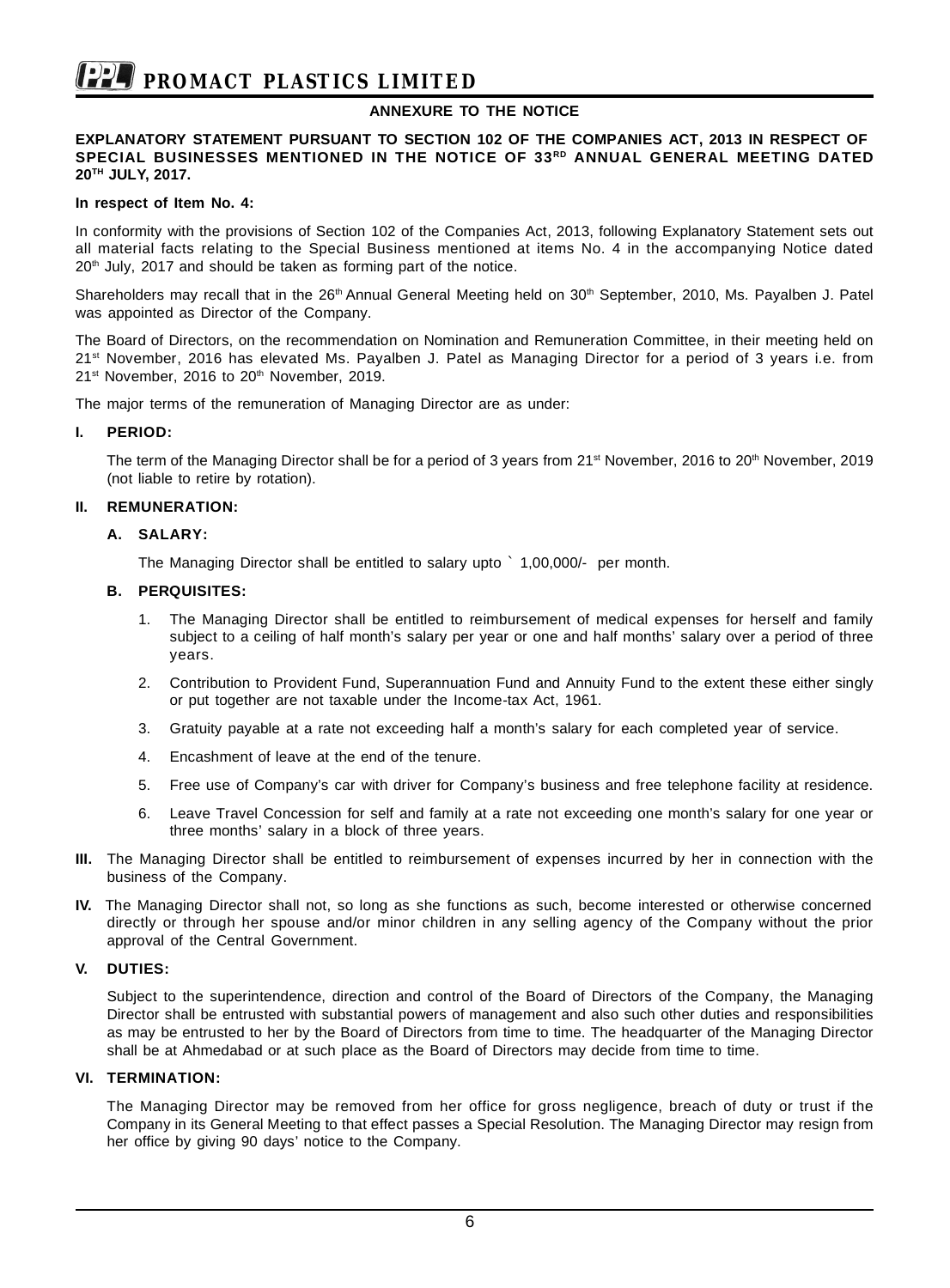## **VII. COMPENSATION:**

In the event of termination of office of Managing Director takes place before the expiration of tenure thereof, Managing Director shall be entitled to receive compensation from the Company for loss of office to the extent and subject to limitation as provided under section 202 of the Companies Act, 2013."

The following are the details of interest of Directors/ Key Managerial Personnel/ Relative of Director/ Relative of Key Managerial Personnel:

| Sr.<br>No | <b>Category</b>                                | Name of Interested<br>Director / KMP      | <b>Financial Interest</b>                                                                                            | <b>Non-Financial Interest</b>                                                                                                                                     |
|-----------|------------------------------------------------|-------------------------------------------|----------------------------------------------------------------------------------------------------------------------|-------------------------------------------------------------------------------------------------------------------------------------------------------------------|
| 1.        | Director                                       | Ms. Payal J. Patel                        | Relates to her Elevation as Managing Director, she<br>may be deemed to be concerned or interested in the<br>business |                                                                                                                                                                   |
| 2.        | Key Managerial<br>Personnel                    |                                           |                                                                                                                      |                                                                                                                                                                   |
| 3.        | Relative of Director                           | Mr. Ankit J. Patel<br>Mr. Nikita J. Patel | interested in the business                                                                                           | Relates to Elevation of Ms. Payal J. Patel as Managing<br>Director, who is a relative of these Directors and,<br>therefore, they may be deemed to be concerned or |
| 4.        | Relative of Key<br><b>Managerial Personnel</b> |                                           |                                                                                                                      |                                                                                                                                                                   |

The following are the information required under Section II of Part II of Schedule V of the Companies Act, 2013:

| Sr. No         | <b>Particulars</b>                                                                                                                                                                                                       | <b>Information</b>                                                                                                         |
|----------------|--------------------------------------------------------------------------------------------------------------------------------------------------------------------------------------------------------------------------|----------------------------------------------------------------------------------------------------------------------------|
|                | <b>GENERAL INFORMATION</b>                                                                                                                                                                                               |                                                                                                                            |
| $\mathbf{1}$   | Nature of industry                                                                                                                                                                                                       | HDPE/ PP Woven Fabrics/ Bags/ Tarpaulin/ Import and<br>Export of Agri Products & others                                    |
| $\overline{2}$ | Date or expected date of commencement<br>of commercial production                                                                                                                                                        | Existing                                                                                                                   |
| 3              | In case of new companies, expected date<br>of commencement of activities as per project<br>approved by financial institutions appearing<br>in the prospectus                                                             | N.A.                                                                                                                       |
| $\overline{4}$ | Financial performance based on given<br>indicators                                                                                                                                                                       | 1222.57 lakh turnover (2016-17)                                                                                            |
| 5              | Exports performance and net foreign<br>exchange collaborations                                                                                                                                                           | 1222.57 lakh turnover (2016-17)                                                                                            |
| 6              | Foreign investments or collaborations, if any.                                                                                                                                                                           | N.A.                                                                                                                       |
| $\mathbf{H}$   | <b>INFORMATION ABOUT THE APPOINTEE</b>                                                                                                                                                                                   |                                                                                                                            |
| $\mathbf{1}$   | Background details                                                                                                                                                                                                       | M.B.A                                                                                                                      |
| 2              | Past remuneration                                                                                                                                                                                                        | N.A.                                                                                                                       |
| 3              | Recognition or awards                                                                                                                                                                                                    |                                                                                                                            |
| 4              | Job profile and her suitability                                                                                                                                                                                          | More than 6 years on the Board of the Company as a<br>Non-Executive Director                                               |
| 5              | Remuneration proposed                                                                                                                                                                                                    | 1,00,000/- per month                                                                                                       |
| 6              | Comparative remuneration profile with<br>respect to industry, size of the company,<br>profile of the position and person (in case<br>of expatriates the relevant details would<br>be w. r. t the country of his origin.) | Remuneration is in commensurate with experience &<br>qualifications. It is lower compared to industry standard<br>formula. |
| $\overline{7}$ | Pecuniary relationship directly or indirectly<br>with the company or relationship with the<br>managerial personnel, if any                                                                                               | Ms. Payal J. Patel is the Managing Director of the<br>Company.                                                             |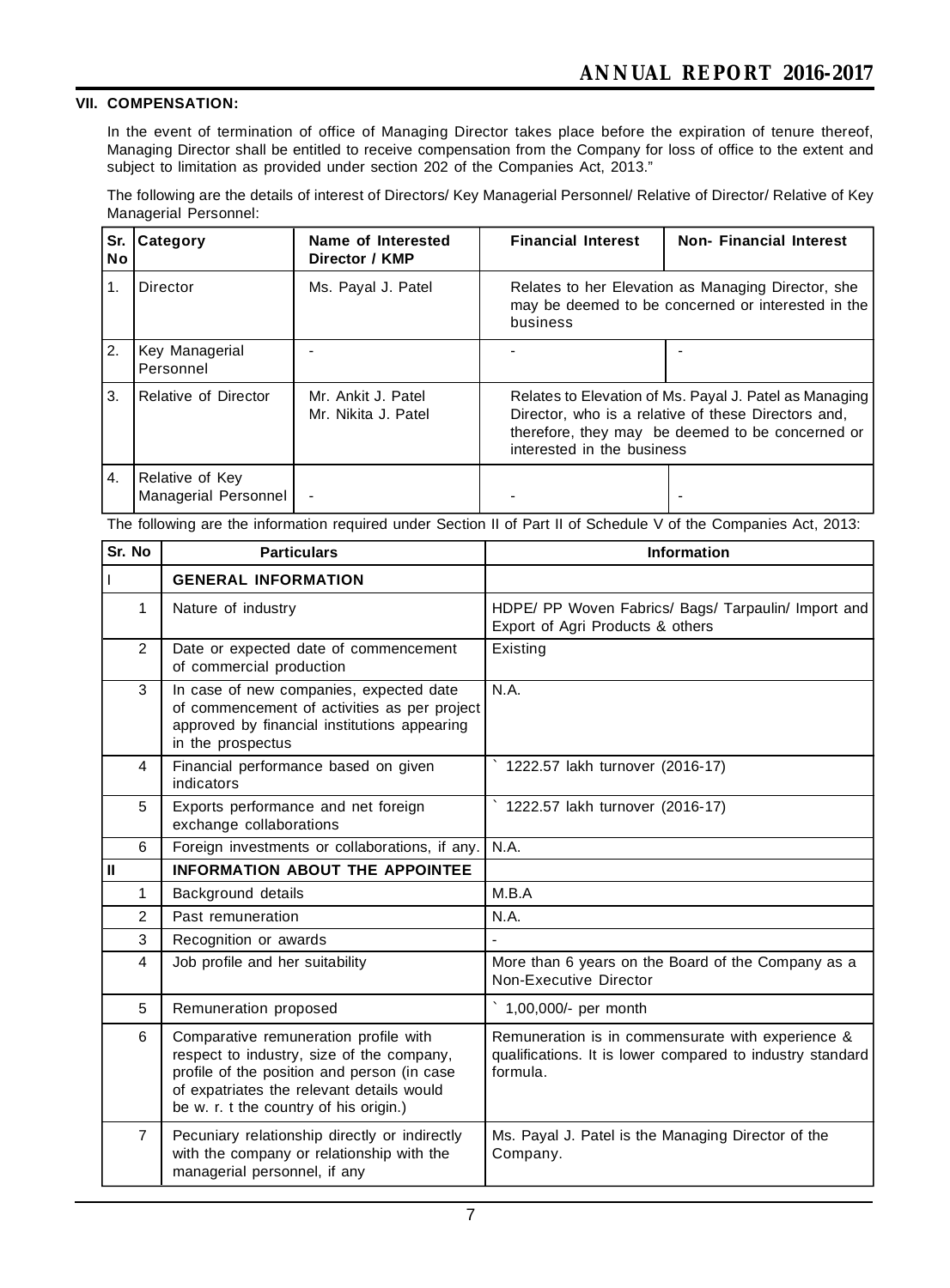| $\mathbf{III}$ |                                                                                                               | <b>OTHER INFORMATION</b>                                                                                                                                                |                                                                                                  |
|----------------|---------------------------------------------------------------------------------------------------------------|-------------------------------------------------------------------------------------------------------------------------------------------------------------------------|--------------------------------------------------------------------------------------------------|
|                | $\mathbf{1}$                                                                                                  | Reasons of loss or inadequate profits                                                                                                                                   | <b>High Interest Cost</b><br>High Market competition                                             |
|                | $\overline{2}$                                                                                                | Steps taken or proposed to be taken for<br>improvement                                                                                                                  | Rationalisation of existing product Range and Opening<br>new Markets                             |
|                | 3                                                                                                             | Expected increase in productivity and profits<br>in measurable terms                                                                                                    | Turnover expected to increase drastically                                                        |
| IV             |                                                                                                               | <b>IDISCLOSURES</b>                                                                                                                                                     |                                                                                                  |
|                | $\mathbf{1}$                                                                                                  | The shareholders of the Company shall be<br>informed of the remuneration package of<br>the managerial person                                                            | The shareholders have been informed in the notice of<br>33 <sup>rd</sup> Annual General Meeting. |
|                | $\overline{2}$                                                                                                | The following disclosure shall be mentioned<br>in the Board of Director's report under the<br>heading "Corporate Governance", if any,<br>attached to the annual report: | Yes                                                                                              |
|                | 2(i)                                                                                                          | All elements of remuneration package such<br>as salary, benefits, bonuses, stock, stock<br>options, pension, etc, of all the directors;                                 | No other Director is entitled for any remuneration.                                              |
|                | 2(ii) Details of fixed component and performance<br>linked incentives along with the performance<br>criteria: |                                                                                                                                                                         | No performance linked incentives.                                                                |
|                | 2(iii) Service contracts, notice period, severance<br>fees:                                                   |                                                                                                                                                                         | 90 days' Notice.                                                                                 |
|                |                                                                                                               | 2(iv) Stock option details, if any, and whether<br>the same has been issued at a discount<br>as well as the period over which accrued<br>and over which exercisable;    | No stock options have been offered.                                                              |

The Board recommends the resolution for your approval as a Special Resolution.

## **In respect of Item No. 5:**

As required under the provisions of Section 94 the Companies Act, 2013, certain documents such as the Register of Members, Index of Members and certain other registers, certificates, documents etc., are required to be kept at the registered office of the Company. However, these documents can be kept at any other place within the city, town or village in which the registered office is situated or any other place in India in which more than one-tenth of the total members entered in the register of members reside, if approved by a Special Resolution passed at a general meeting of the Company.

Accordingly, the approval of the members is sought in terms of Section 94(1) of the Companies Act, 2013, for keeping the aforementioned registers and documents at the office of the Registrar and Transfer Agent ("RTA"), viz. Link Intime India Private Limited, 506-508, Amarnath Business Centre-1 (ABC-1), Beside Gala Business Centre, Near St. Xavier's College Corner, Off C. G. Road, Ahmedabad – 380 006, and such other places as the RTA, shift its office from time to time.

A copy of the proposed resolution is being forwarded in advance to the Registrar of Companies, Gujarat, Ahmedabad, as required under the said Section 94 (1) of the Companies Act, 2013.

The Directors recommend the said resolution proposed to be passed as Special Resolution by the members.

None of the Directors, Key Managerial Personnel or their relatives are in any way concerned or interested, financially or otherwise in this resolution.

**Registered Office: By Order of the Board,** 106, Harikrupa Chambers, Behind National Chambers, Ashram Road, Ahmedabad-380 009. **Miteshkumar A. Patel** Date: 20<sup>th</sup> July, 2017. **Chairman Chairman Chairman Chairman**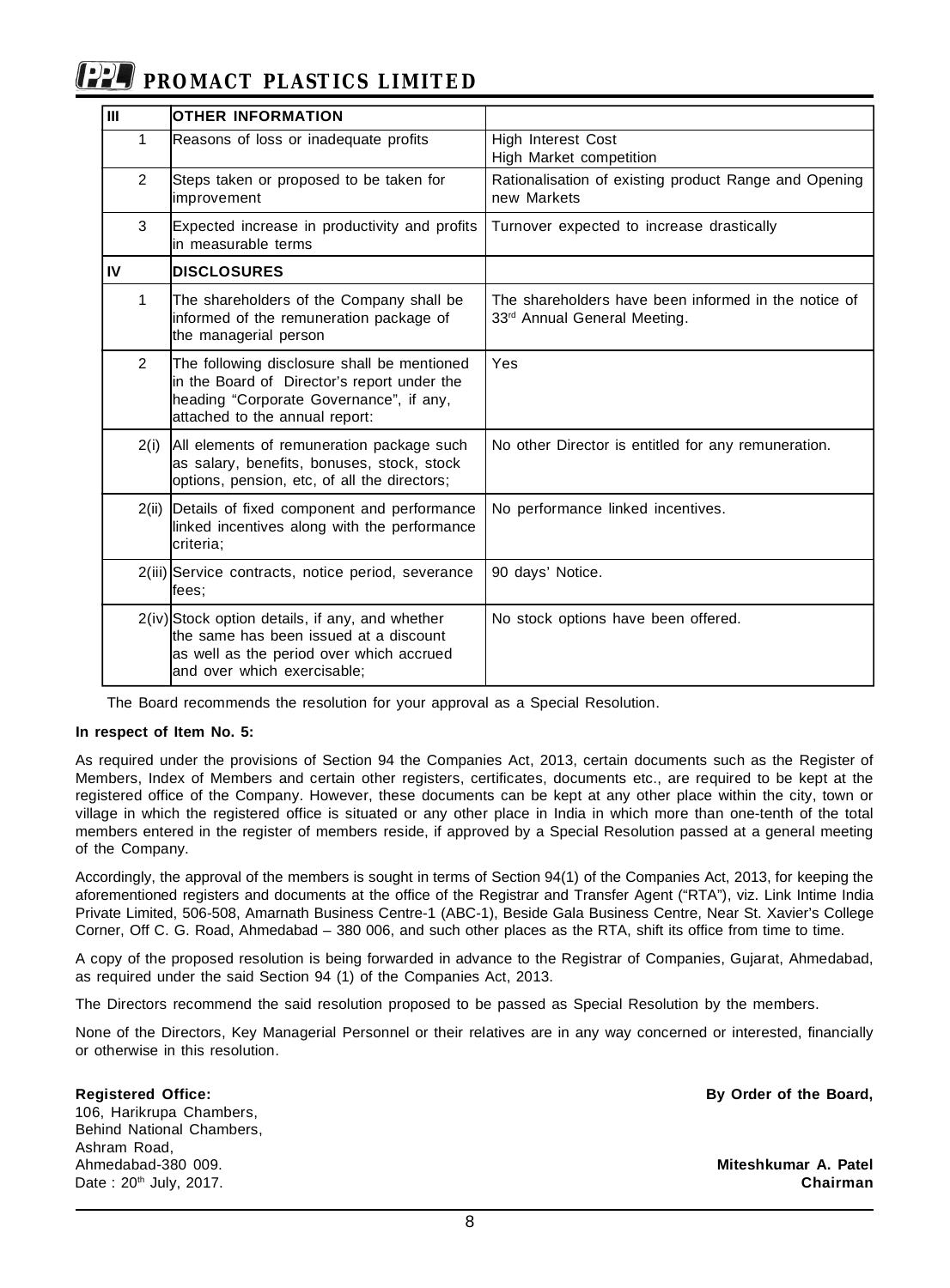$(x - 1)$  in Lakh  $(x - 1)$ 

## **DIRECTORS' REPORT**

Dear Members,

Your Directors are pleasured to present the 33<sup>rd</sup> ANNUAL REPORT together with the Audited Financial Statements for the Financial Year 2016-17 ended 31<sup>st</sup> March, 2017.

## **1. FINANCIAL RESULTS:**

|                                                                                                                                                                   |                                | in Lakh)                           |
|-------------------------------------------------------------------------------------------------------------------------------------------------------------------|--------------------------------|------------------------------------|
| <b>Particulars</b>                                                                                                                                                | 2016-2017                      | 2015-2016                          |
| Operating Profit (Before Interest & Depreciation)<br>Less: Interest                                                                                               | 164.83<br>153.55               | 82.65<br>124.17                    |
| Profit/(Loss) before Depreciation<br>Less: Depreciation<br>Profit/(Loss) before Exceptional items<br>Add: Exceptional Items / Profit on sale of Plant & Machinery | 11.28<br>6.38<br>4.90<br>52.82 | (41.52)<br>6.38<br>(47.90)<br>0.06 |
| Profit/ (Loss) Before Tax<br>Less: Provision for taxation                                                                                                         | 57.73<br>11.00                 | (47.84)                            |
| Profit/ (Loss) for the year after Tax                                                                                                                             | 46.73                          | (47.84)                            |
| (Debit) Balance brought forward from Previous year                                                                                                                | (1055.18)                      | (1007.34)                          |
| (Debit) Balance carried to Balance Sheet                                                                                                                          | (1008.45)                      | (1055.18)                          |

There are no material changes and commitment affecting the financial position of the Company which have occurred between 1<sup>st</sup> April, 2017 and date of this report.

## **2. DIVIDEND:**

With a view to conserve the resources for the working capital requirement of the Company, the Board of Directors has not recommend any dividend on the Equity Shares for the year under review ended 31<sup>st</sup> March, 2017.

## **3. SALES & WORKING RESULTS:**

The Company has generated revenue of Rs. 1265.38 lakhs during the year under review as compared to ` 91.24 lakh during 2015-16. The Company has earned other income of ` 93.90 lakh during the year under review as compared to ` 29.05 lakh during 2015-16.

The Profit before Interest and Depreciation during the year 2016-17 was ` 164.83 Lakh as compared to Profit of ` 82.65 Lakh during the year 2015-16. As the Company had to provide for Interest of ` 153.55 Lakh during the year under review, the Profit before Depreciation was ` 11.28 lakh compared with Loss of ` 41.52 lakh during 2015-16. The Company provided ` 6.38 lakh for Depreciation and therefore Profit before considering Exceptional items stood at ` 4.90 lakh during the year under review compared to Loss of ` 47.90 lakh for the year 2015-16. After taking into account Profit on Exceptional items of ` 52.82 lakh, the Net Profit for the year under review stood at  $\degree$  46.73 lakh as against Net Loss of  $\degree$  47.84 lakh during 2015-16.

## **4. FINANCE:**

- 4.1 During the year under review, the Company was generally regular in payment of Principal and Interest to the Financial Institutions/Banks. The Company is enjoying Working Capital Facilities from Mehsana Urban Co-Operative Bank Limited.
- 4.2 The Income-tax and Sales-tax Assessment of the Company have been completed up to Assessment Year 2014-15 and the Financial Year 2011-12 respectively.

## **5. DIRECTORS:**

- 5.1 One of your Directors viz. Ms. Nikita J. Patel retires by rotation in terms of the Articles of Association of the Company. However, being eligible offers herself for reappointment.
- 5.2 Mr. Jayantilal S. Patel has resigned as Managing Director & Director of the Company w.e.f. 21<sup>st</sup> November, 2016.
- 5.3 Ms. Payal J. Patel has been elevated as Managing Director of the Company for a period of three years w.e.f 21<sup>st</sup> November, 2016.
- 5.4 The Board of Directors duly met 8 times during the financial year under review.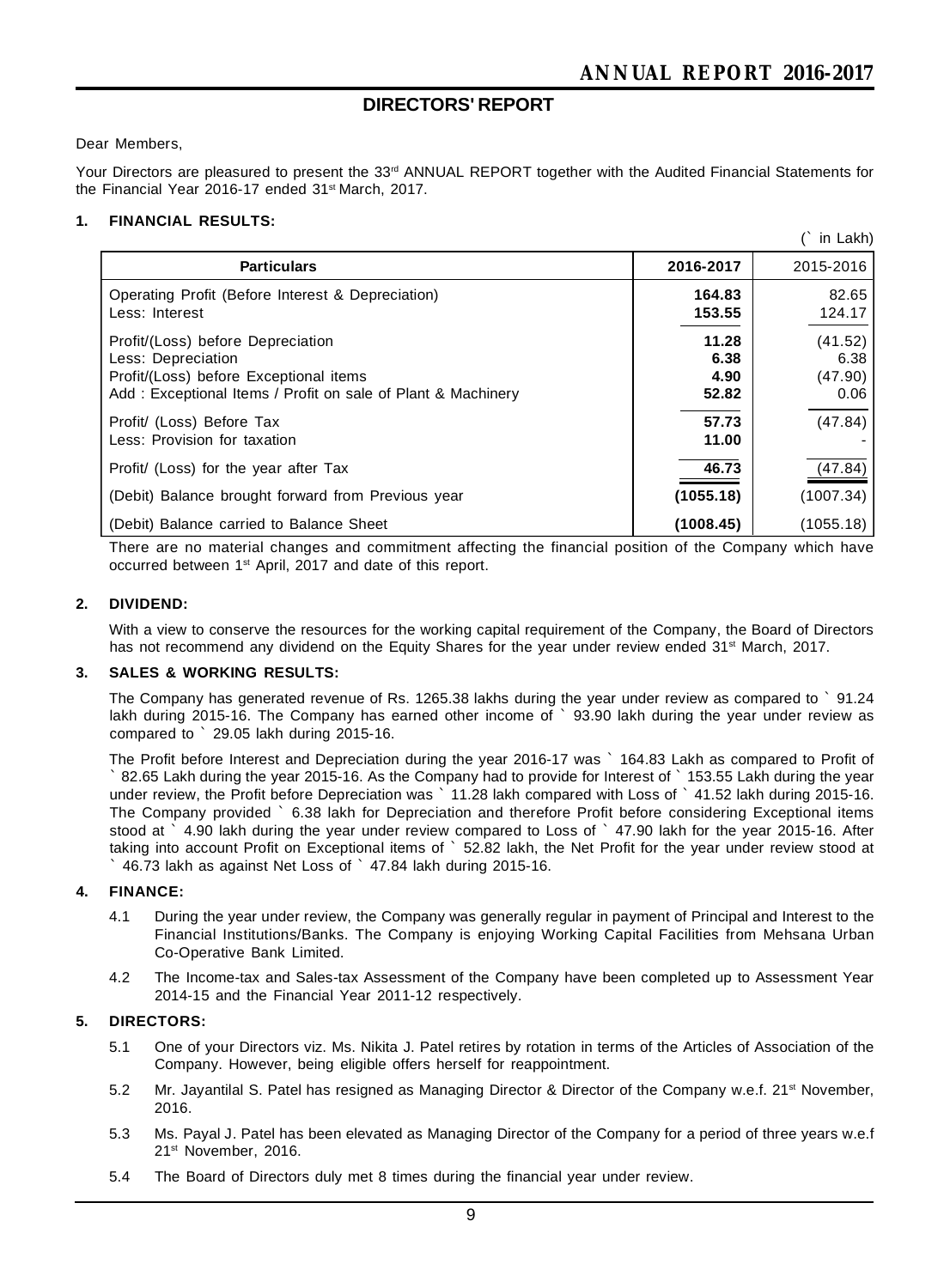- 5.5 The Company has received necessary declaration from each Independent Director of the Company under Section 149(7) of the Companies Act, 2013 (the Act) that they meet with the criteria of their independence laid down in Section 149(6) of the Act.
- 5.6 Formal Annual Evaluation:

The Nomination and Remuneration Committee adopted a formal mechanism for evaluating the performance of the Board of Directors as well as that of its Committees and individual Directors, including Chairman of the Board, Key Managerial Personnel/ Senior Management etc. The exercise was carried out through an evaluation process covering aspects such as composition of the Board, experience, competencies, governance issues etc.

## 5.7 DIRECTORS' RESPONSIBILITY STATEMENT:

Pursuant to the requirement of Section 134 of the Companies Act, 2013, it is hereby confirmed:

- (i) that in the preparation of the annual accounts, the applicable accounting standards had been followed along with proper explanation relating to material departures;
- (ii) that the Directors had selected such accounting policies and applied them consistently and made judgments and estimates that are reasonable and prudent, so as to give a true and fair view of the state of affairs of the Company at 31<sup>st</sup> March, 2017 being end of the financial year 2016-17 and of the profit of the Company for the year;
- (iii) that the Directors had taken proper and sufficient care for maintenance of adequate accounting records in accordance with the provisions of the Companies Act, 2013 for safeguarding the assets of the Company and for preventing and detecting fraud and other irregularities;
- (iv) that the Directors had prepared the annual accounts on a going concern basis.
- (v) the Directors, had laid down internal financial controls to be followed by the Company and that such internal financial controls are adequate and were operating effectively.
- (vi) the Directors had devised proper systems to ensure compliance with the provisions of all applicable laws and that such systems were adequate and operating effectively.

## **6. INTERNAL FINANCIAL CONTROL AND ITS ADEQUACY:**

The Board has adopted policies and procedures for ensuring the orderly and efficient conduct of its business, including adherence to the Company's policies, safeguarding of assets, prevention and detection of frauds and errors, accuracy and completeness of the accounting records and the timely preparation of reliable financial disclosures.

## **7. MANAGERIAL REMUNERATION:**

REMUNERATION OF DIRECTORS:

| lSr.<br>l No.  | Name of the<br>Director &<br>Designation  | Remuneration<br>for the year<br>2016-17 | $\%$<br>increase<br>over last<br>year | Parameters                                                                                            | Median of<br>Employees<br>Remuneration | Ratio  | Commission<br>received from<br>Holding/<br>Subsidiary |
|----------------|-------------------------------------------|-----------------------------------------|---------------------------------------|-------------------------------------------------------------------------------------------------------|----------------------------------------|--------|-------------------------------------------------------|
| $\mathbf{1}$ . | Jayantilal S. Patel<br>Managing Director* | Rs. 1,16,538/-                          | N.A.                                  | Higher<br>responsibility<br>and time<br>involvement<br>due to current<br>expansion &<br>modernisation | $2,05,150/-$                           | 0.57:1 | N.A.                                                  |

\* Jayantilal S. Patel has resigned from the post of Managing Director and Director w.e.f. 21<sup>st</sup> November, 2016

The Board of Directors has framed a Remuneration Policy that assures the level and composition of remuneration is reasonable and sufficient to attract, retain and motivate Directors, Key Managerial Personnel and Senior Management to enhance the quality required to run the Company successfully. All the Board Members and Senior Management personnel have affirmed time to time implementation of the said Remuneration policy.

The Nomination and Remuneration Policy are available on the Company's website www.promactplastics.com.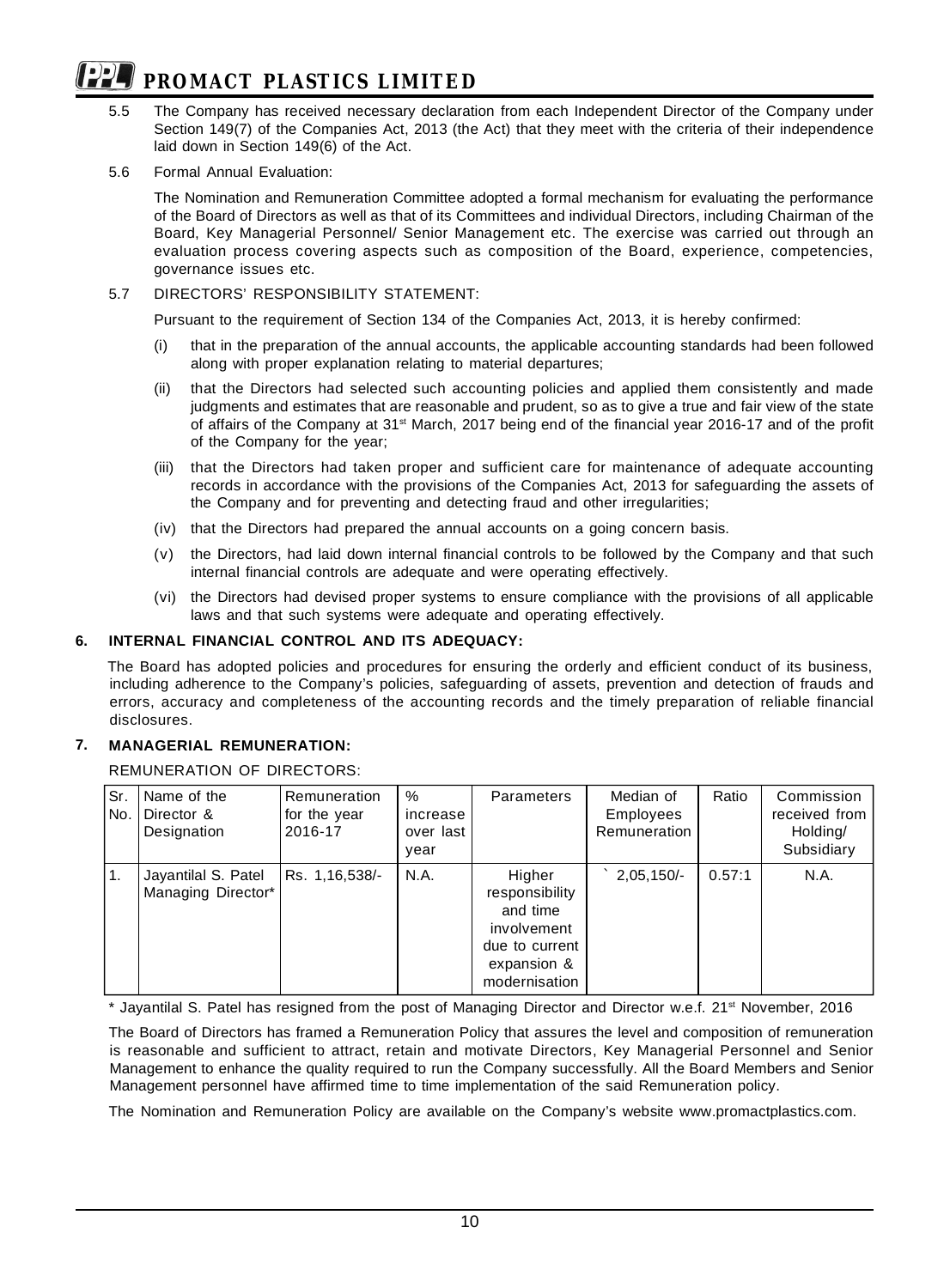## **8. KEY MANAGERIAL PERSONNEL :**

% INCREASE IN REMUNERATION OF DIRECTORS AND KMP:

| Sr. No. | Name of the Director & KMP | <b>Designation</b>       | Percentage Increase (If any) |
|---------|----------------------------|--------------------------|------------------------------|
|         | Mr. Jayantilal S. Patel*   | <b>Managing Director</b> | N.A.                         |
| ۷.      | Mr. Vipul Bhavsar          | CFO                      | 11.54                        |

\* Jayantilal S. Patel has resigned from the post of Managing Director and Director w.e.f. 21<sup>st</sup> November, 2016

## **9. PERSONNEL AND H. R. D.:**

## 9.1 INDUSTRIAL RELATIONS:

The industrial relations continued to remain cordial and peaceful.

The relationship between average increase in remuneration and Company's performance is as per the appropriate performance benchmarks and reflects short and long term performance objectives appropriate to the working of the Company and its goals.

## 9.2 PARTICULARS OF EMPLOYEES:

There is no Employee drawing remuneration requiring disclosure under Rule 5(2) of Companies Appointment & Remuneration of Managerial personnel) Rules, 2014.

## **10. RELATED PARTY TRANSACTION AND DETAILS OF LOANS, GUARANTEES, INVESTMENT & SECURITIES PROVIDED:**

Details of Related Party Transactions and Details of Loans, Guarantees and Investments covered under the provisions of Section 188 and 186 of the Companies Act, 2013 respectively are given in the notes to the Financial Statements attached to the Directors' Report.

All transactions entered by the Company during the financial year with related parties were in the ordinary course of business and on an arm's length basis. During the year, the Company had not entered into any transactions with related parties which could be considered as material in accordance with the policy of the Company on materiality of related party transactions.

The Policy on materiality of related party transactions and dealing with related party transactions as approved by the Board may be accessed on the Company's website at www.promactplastics.com.

## **11. DEMATERIALISATION OF EQUITY SHARES:**

Shareholders have an option to dematerialise their shares with either of the depositories viz NSDL and CDSL. The ISIN No. allotted is INE818D01011.

## **12. CONSERVATION OF ENERGY, TECHNOLOGY ABSORPTION AND FOREIGN EXCHANGE EARNINGS AND OUTGO:**

The information required under Section 134(3)(m) of the Companies Act, 2013 and rule 8(3) of Companies (Accounts) Rules, 2014, relating to the conservation of Energy and Technology Absorption are not applicable as there are no manufacturing activities during the year under review. The Company has not earned or spent any foreign exchange during the year under review.

## **13. CORPORATE GOVERNANCE AND MDA:**

As per Regulation 34 (3) read with Schedule V of the SEBI (Listing Obligations and Disclosure Requirements) Regulations, 2015, Report on Corporate Governance, Management Discussion and Analysis (MDA) and a certificate regarding compliance with the conditions of Corporate Governance are appended to the Annual Report as **Annexure – A**.

## **14. SECRETARIAL AUDIT REPORT:**

Your Company has obtained Secretarial Audit Report as required under Section 204(1) of the Companies Act, 2013 from M/s. Kashyap R. Mehta & Associates, Company Secretaries, Ahmedabad. The said Report is attached with this Report as **Annexure – B**. As regards the observation of the Auditors, the Company is in the process of identifying and appointing Whole-time Company Secretary and also developing functional website of the Company.

## **15. EXTRACT OF ANNUAL RETURN:**

The extract of Annual return in Form – MGT-9 has been attached herewith as **Annexure – C**.

## **16. LISTING:**

The Equity Shares of the Company are listed on Ahmedabad Stock Exchange Limited & BSE Limited. The Company is regular in payment of Annual Listing Fees. The Company has paid Listing fees up to the year 2017-18.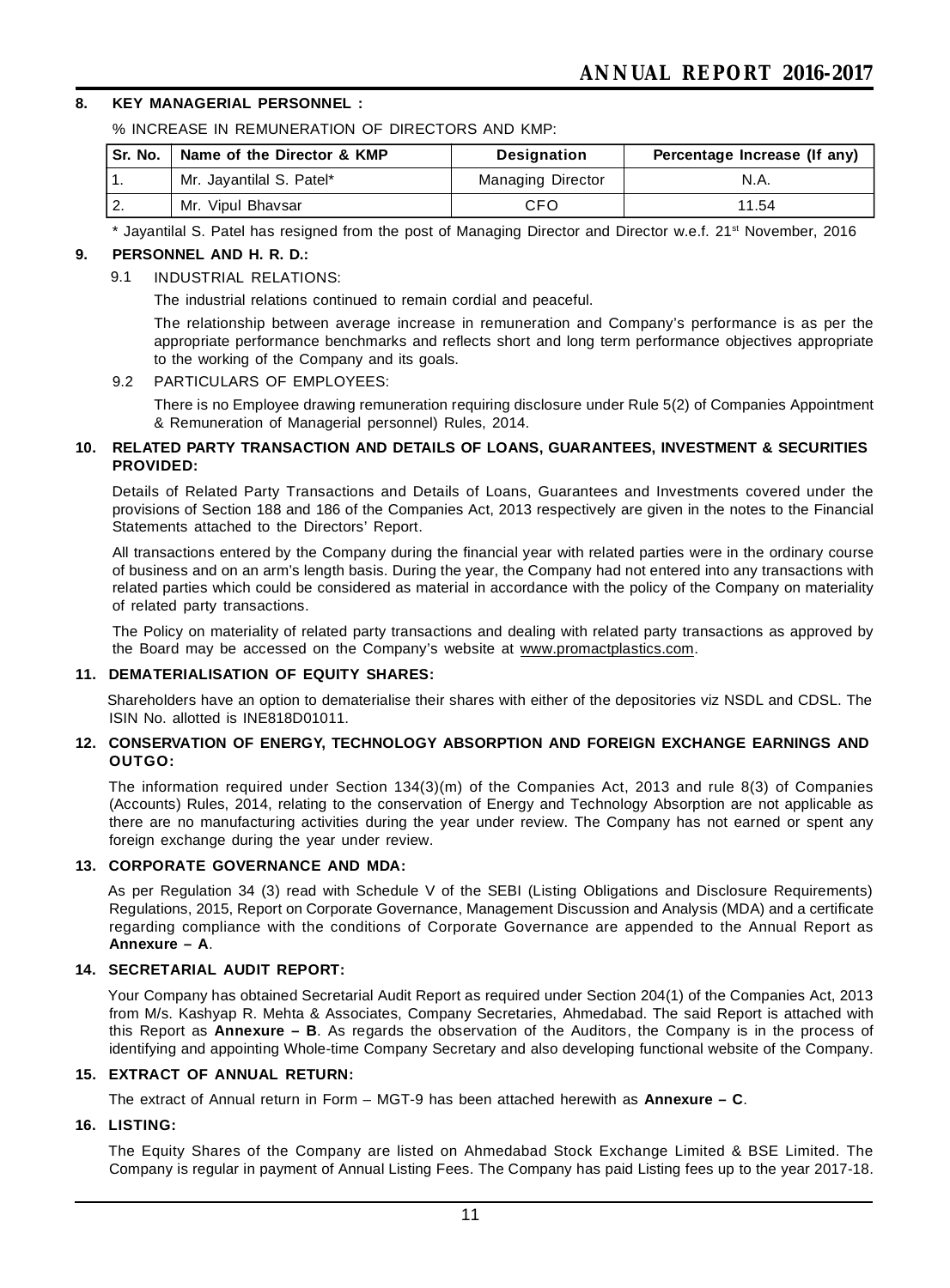#### **17. AUDIT COMMITTEE/ NOMINATION AND REMUNERATION COMMITTEE/ STAKEHOLDERS' RELATIONSHIP COMMITTEE:**

The details of various committees and their functions are part of Corporate Governance Report.

#### **18. GENERAL:**

18.1. AUDITORS:

STATUTORY AUDITORS:

The present Auditors of the Company, M/s. M. M. Salvi & Co., Chartered Accounts, Mehsana, will retire at the ensuing 33<sup>rd</sup> Annual General Meeting.

The remarks of Auditors are self explanatory and have been explained in Notes on Accounts.

In terms of Section 139 of the Companies Act, 2013 read with Companies (Audit & Auditors) Rules, 2014, the Board of Directors has recommended the appointment of M/s. B. M. Modi & Co, Chartered Accountants, Mehsana as Statutory Auditors of the Company for a period of 5 years to hold office from the conclusion of the ensuing 33<sup>rd</sup> AGM till the conclusion of 38<sup>th</sup> AGM on remuneration to be decided by the Board or Committee thereof.

The Company has obtained consent from M/s. B. M. Modi & Co, Chartered Accountants, Mehsana, to the effect that their appointment as Auditors of the Company for period of 5 years commencing from the Financial Year 2017-18 to 2021-22, if made, will be in accordance with the provisions of Section 139 and 141 of the Companies Act, 2013.

The Shareholders are requested to consider and approve the appointment of the Statutory Auditors of the Company.

#### 18.2 INSURANCE:

The movable and immovable properties of the Company including plant and Machinery and stocks wherever necessary and to the extent required have been adequately insured against the risks of fire, riot, strike, malicious damage etc. as per the consistent policy of the Company.

18.3 DEPOSITS:

The Company has not accepted during the year under review any Deposits and there were no overdue deposits.

#### 18.4 RISKS MANAGEMENT POLICY:

The Company has a risk management policy, which from time to time, is reviewed by the Audit Committee of Directors as well as by the Board of Directors. The Policy is reviewed quarterly by assessing the threats and opportunities that will impact the objectives set for the Company as a whole. The Policy is designed to provide the categorization of risk into threat and its cause, impact, treatment and control measures. As part of the Risk Management policy, the relevant parameters for protection of environment, safety of operations and health of people at work and monitored regularly with reference to statutory regulations and guidelines defined by the Company.

18.5 SUBSIDIARIES/ ASSOCIATES/ JVS:

The Company does not have any Subsidiaries/ Associates Companies / JVs.

#### 18.6 CODE OF CONDUCT:

The Board of Directors has laid down a Code of Conduct applicable to the Board of Directors and Senior Management. All the Board Members and Senior Management personnel have affirmed compliance with the code of conduct.

## 18.7 SIGNIFICANT AND MATERIAL ORDERS PASSED BY THE REGULATORS OR COURTS OR TRIBUNALS:

There have been no significant and material orders passed by any regulators or courts or tribunals, impacting the going concern status of the Company and its future operations.

#### 18.8 ENVIRONMENT AND SAFETY:

The Company is conscious of the importance of environmentally clean and safe operations. The Company's policy requires conduct of operations in such a manner, so as to ensure safety of all concerned, compliances of environmental regulations and preservation of natural resources.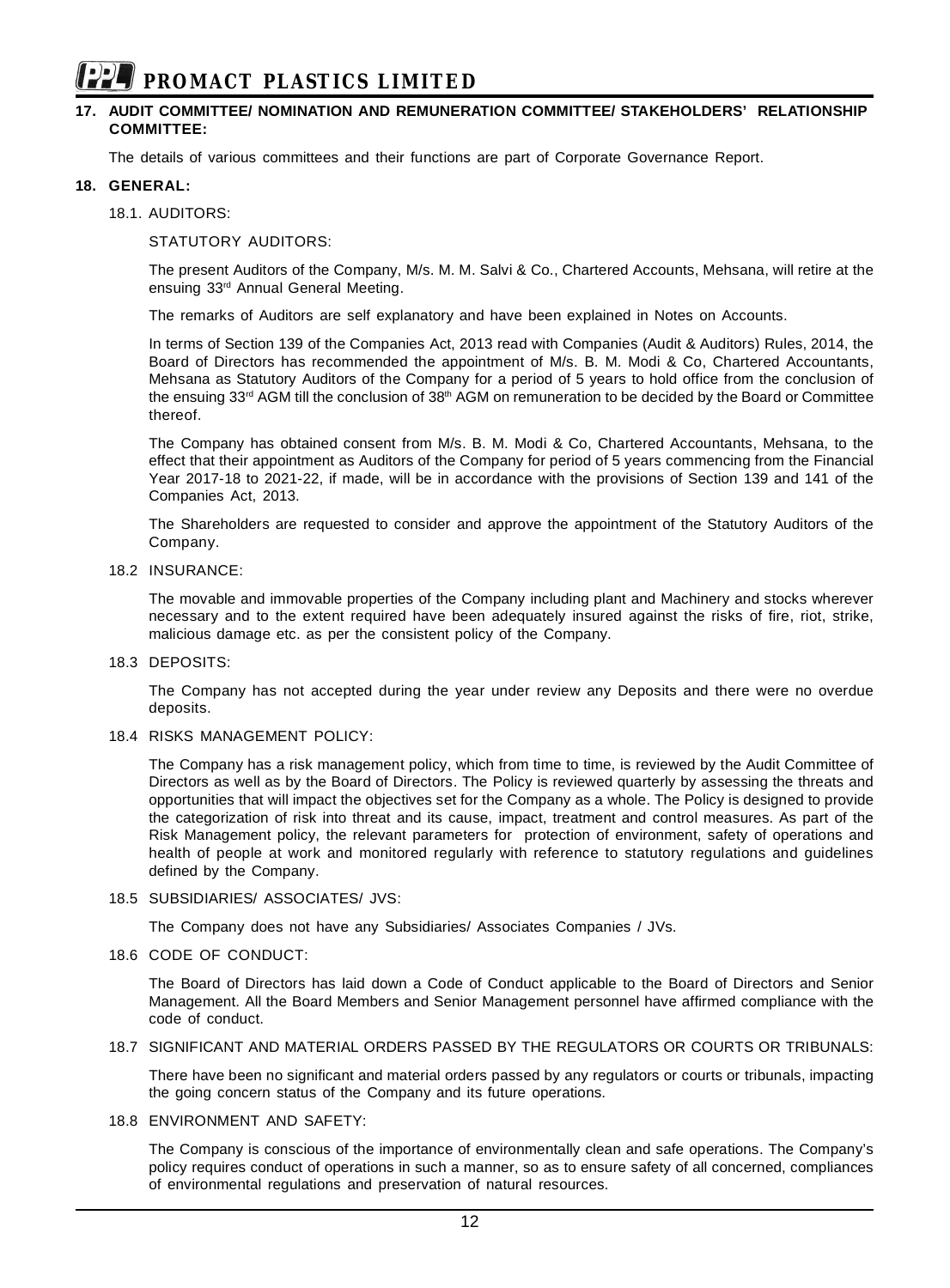## 18.9 INSTANCES OF FRAUD, IF ANY REPORTED BY THE AUDITORS:

There have been no instances of fraud reported by the Auditors under Section 143(12) of the Companies Act, 2013.

## **19. DISCLOSURE OF ACCOUNTING TREATMENT:**

In the preparation of the financial statements, the Company has followed the Accounting Standards referred to in Section 133 of the Companies Act, 2013. The significant accounting policies which are consistently applied are set out in the Notes to the Financial Statements.

## **20. ACKNOWLEDGMENT:**

Your Directors express their sincere thanks and appreciation to Promoters and Shareholders for their constant support and co-operation. Your Directors also place on record their grateful appreciation and co operation received from Bankers, Financial Institutions, Government Agencies and employees of the Company.

**For and on behalf of the Board,**

Place : Ahmedabad. **Miteshkumar A. Patel** Date : 20<sup>th</sup> July, 2017 **Chairman**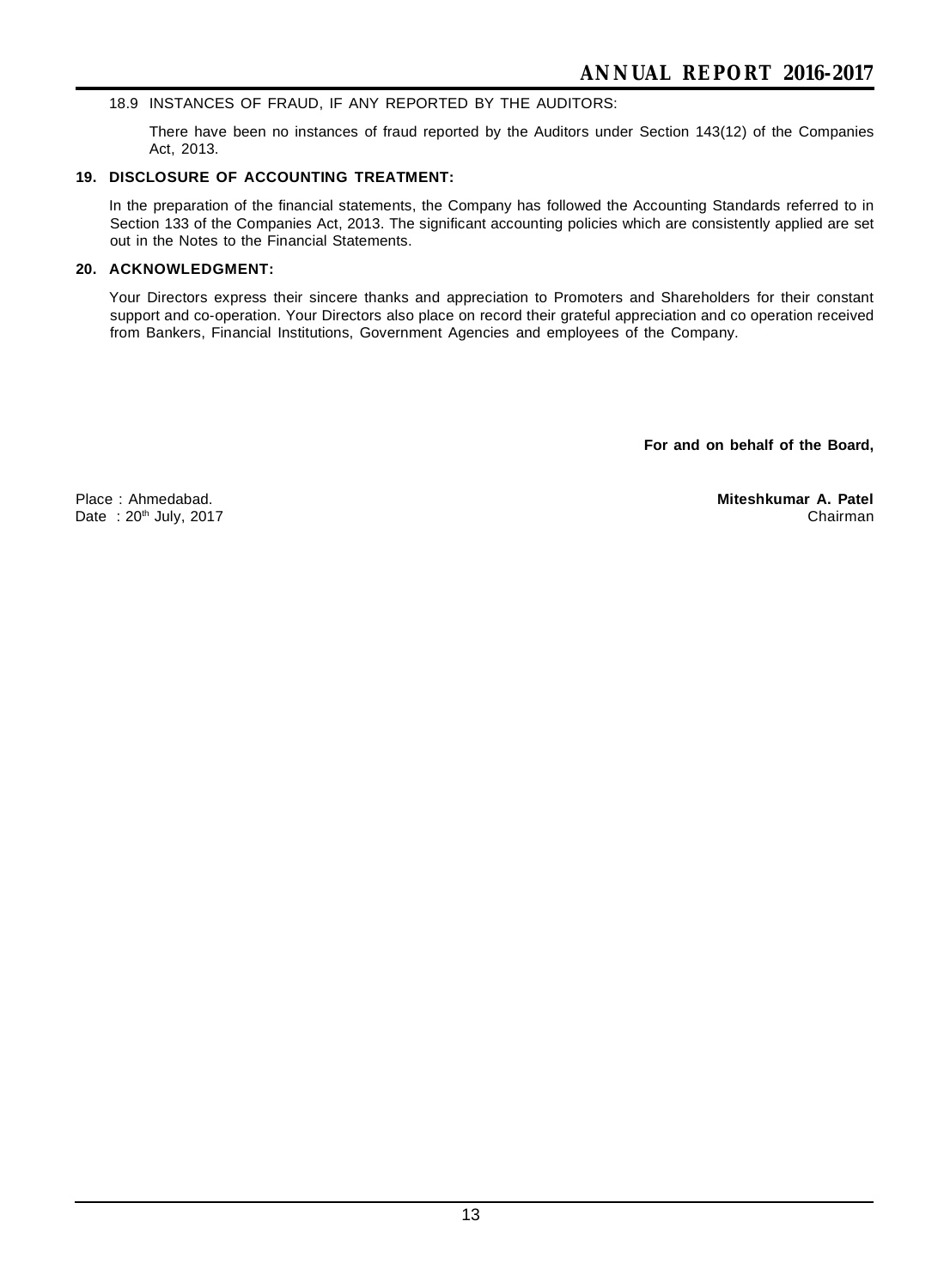**Annexure - A**

## **REPORT ON CORPORATE GOVERNANCE**

## **INTRODUCTION:**

Corporate Governance is important to build confidence and trust which leads to strong and stable partnership with the Investors and all other Stakeholders. The Directors, hereunder, present the Company's Report on Corporate Governance for the year ended 31<sup>st</sup> March, 2017 and also up to the date of this Report.

## **1. COMPANY'S PHILOSOPHY ON CODE OF GOVERNANCE:**

The Company's philosophy on Corporate Governance lays strong emphasis on transparency, accountability and ability.

Effective Corporate Governance is the key element ensuring investor's protection; providing finest work environment leading to highest standards of management and maximization of everlasting long -term values. Your Company believes in the philosophy on practicing Code of Corporate Governance that provides a structure by which the rights and responsibility of different constituents such as the board, employees and shareholders are carved out.

A Report on compliance with the principles of Corporate Governance as prescribed by SEBI in Chapter IV read with Schedule V of SEBI (Listing Obligation and Disclosure Requirements) Regulations, 2015 (Listing Regulation) is given below:

## **2. BOARD OF DIRECTORS:**

## **a) Com st position and Category of Directors as on 31 March, 2017 and on the date of report is:**

| Name of Directors                      | Category of<br>Directorship | No. of<br>other<br>Director<br>ships @ | No. of Committee<br>position in<br>other<br>Companies** |                 | No. of<br>Board<br>Meetings<br>attended<br>during | Attendance<br>at the AGM<br>held on 22 <sup>nd</sup><br>September, 2016<br>Yes(Y)/No(N) |
|----------------------------------------|-----------------------------|----------------------------------------|---------------------------------------------------------|-----------------|---------------------------------------------------|-----------------------------------------------------------------------------------------|
|                                        |                             |                                        |                                                         | Member Chairman | 2016-17                                           |                                                                                         |
| Miteshkumar A. Patel,<br>Chairman      | Independent                 |                                        |                                                         |                 | 8                                                 | Υ                                                                                       |
| Payalben J. Patel<br>Managing Director | Promoter<br>Executive       |                                        |                                                         |                 | 7                                                 |                                                                                         |
| Dharmendrakumar B.<br>Patel            | Independent                 |                                        |                                                         |                 | 8                                                 |                                                                                         |
| Nikitaben J. Patel                     | Promoter<br>Non-Executive   |                                        |                                                         |                 | 8                                                 | Υ                                                                                       |
| Ankit J. Patel                         | Promoter<br>Non-Executive   |                                        |                                                         |                 |                                                   | N                                                                                       |

@ Private Companies, foreign companies and companies under Section 8 of the Companies Act, 2013 are excluded

\*\* for the purpose of reckoning the limit of committees, only chairmanship/membership of the Audit Committee and Stakeholders' Relationship Committee has been considered.

Mr. Jayantilal S. Patel resigned as an Managing Director and Director w.e.f. 21<sup>st</sup> November, 2016.

Ms. Nikitaben J. Patel, Mr. Ankit J. Patel, and Ms. Payalben J. Patel are related to each other.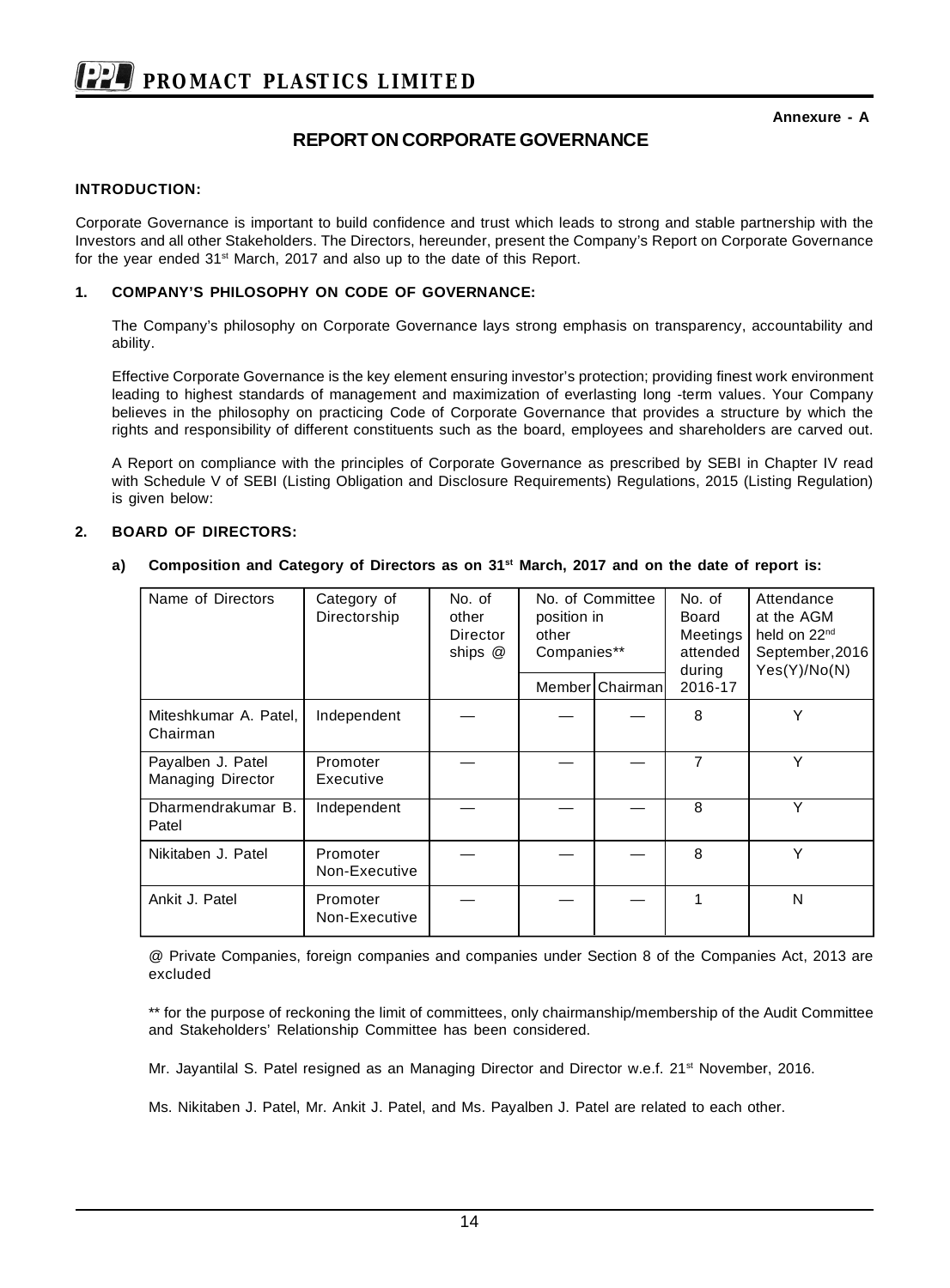#### **b) Details of the Directors seeking Appointment/Reappointment in forthcoming Annual General Meeting:**

| Name of Director                                                                 | Ms. Nikita J. Patel                                                                                                     | Ms. Payal J. Patel                           |
|----------------------------------------------------------------------------------|-------------------------------------------------------------------------------------------------------------------------|----------------------------------------------|
| Date of Birth                                                                    | 11-06-1984                                                                                                              | 28-09-1981                                   |
| Date of Appointment                                                              | 29-05-2010                                                                                                              | 29-05-2010                                   |
| Qualifications                                                                   | M.C.A                                                                                                                   | M.B.A                                        |
| Expertise in specific<br>functional areas                                        | Technical, Factory Management and<br>Computer Software and Hardware<br>Programming                                      | Finance & Accounts                           |
| List of Public Limited Companies<br>in which Directorships held                  | $\blacksquare$                                                                                                          |                                              |
| List of Private Limited Companies<br>in which Directorships held                 | Prabhu Ispat<br>Private Limited                                                                                         | Prabhu Ispat<br>Private Limited              |
| Chairman/Member of the Committees<br>of the Board of Directors of our<br>Company | 1. Audit Committee<br>2. Nomination & Remuneration<br>Committee<br>3. Stakeholders Relationship<br>Committee (Chairman) | 1. Stakeholders<br>Relationship<br>Committee |
| Chairman/Member of the Committees<br>of Directors of other Companies             | $\blacksquare$                                                                                                          |                                              |
| Shareholding in the Company                                                      | 2,70,943 Equity Shares                                                                                                  | 2,65,437 Equity Shares                       |

## **c) Board Procedures:**

The Board of Directors meets once a quarter to review the performance and Financial Results. A detailed Agenda File is sent to all the Directors well in time of the Board Meetings. The Chairman/Managing Director briefs the Directors at every Board Meeting, overall performance of the Company. All major decisions/ approvals are taken at the Meeting of the Board of Directors such as policy formation, business plans, budgets, investment opportunities, Statutory Compliance etc. The meeting of the Board of Directors for a period from 1<sup>st</sup> April, 2016 to 31<sup>st</sup> March, 2017 were held 8 times on 27-05-2016; 20-07-2016; 12-08-2016; 12-11-2016; 21-11-2016; 14-02-2017; 06-03-2017 and 15-03-2017

#### **d) st Shareholding of Non- Executive Directors as on 31 March, 2017:**

| <b>IName of the Non- Executive Director</b> | No. of Shares held | % Shareholding |
|---------------------------------------------|--------------------|----------------|
| INikitaben J. Patel                         | 270943             | 4.16           |
| Ankit J. Patel                              | 263775             | 4.05           |
| IMiteshkumar A. Patel                       | 221                | 0.00           |
| Dharmendrakumar B. Patel                    | 53254              | 0.82           |

## **e) Familiarization Program for Independent Directors:**

The details of the familiarization program are available on the Company's website www.promactplastics.com **3. AUDIT COMMITTEE:**

## The Audit Committee consists of the following Directors as on date of the Report:

| Name of the<br><b>Directors</b>  | <b>Expertise</b>                                               | Terms of reference & Functions<br>of the Committee                                                                         | No. of Meetings<br><b>Attended during</b><br>2016-17 |
|----------------------------------|----------------------------------------------------------------|----------------------------------------------------------------------------------------------------------------------------|------------------------------------------------------|
| Dharmendra B. Patel,<br>Chairman | I All members are<br>Non Executive, Chairman<br>is Independent | The functions of the Audit<br>Committee are as per Company<br>Law and Listing Agreement with                               | $4$ of $4$                                           |
| Miteshkumar A. Patel             | Director and majorities<br>are independent. One                | Stock Exchange which include<br>approving and implementing the                                                             | 4 of 4                                               |
| Nikita J. Patel                  | member has thorough<br>financial and accounting<br>knowledge.  | audit procedures, review of financial<br>reporting system, internal control<br>procedures and risk management<br>policies. | 1 of 1                                               |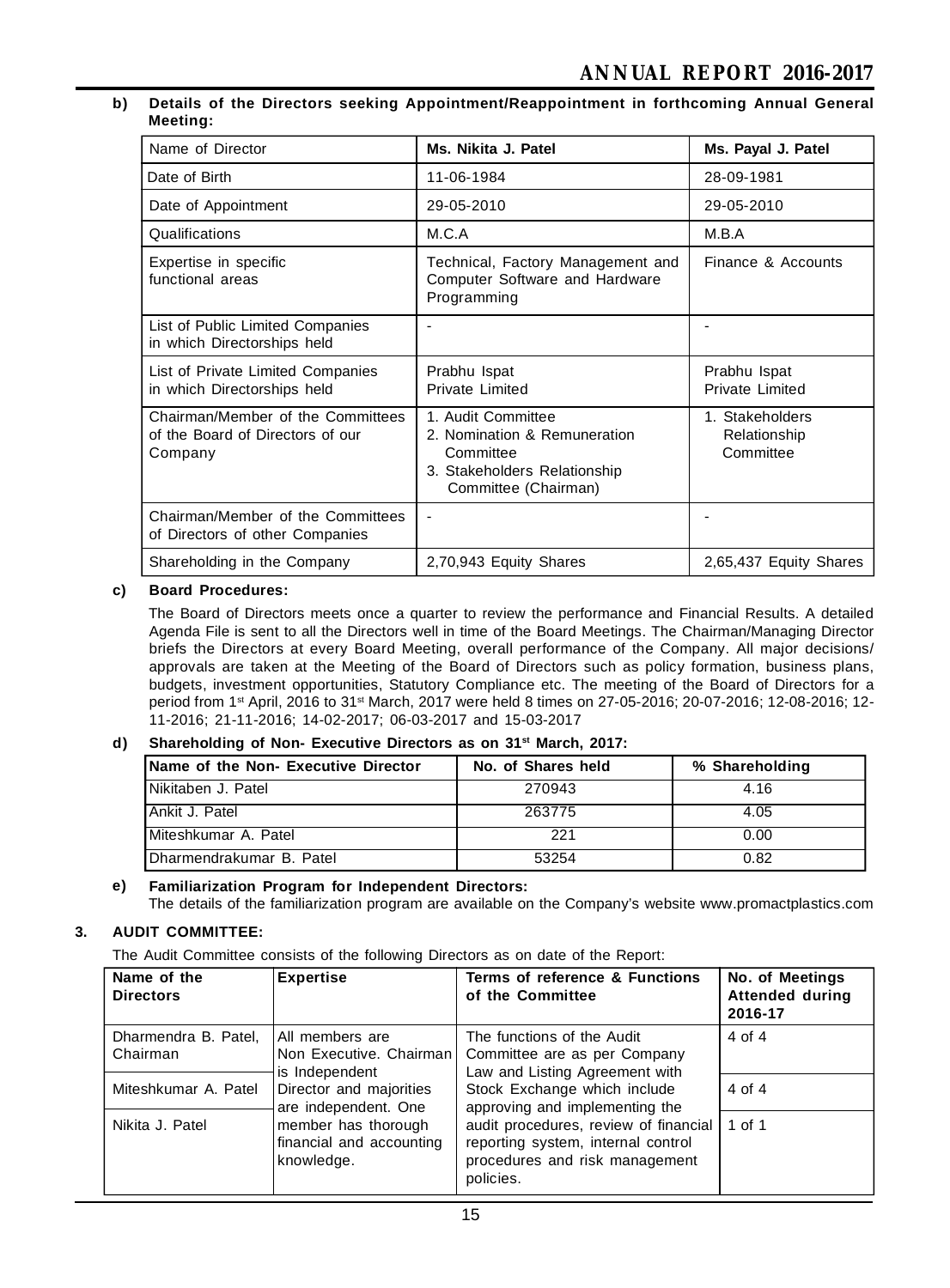The Audit Committee met 4 times during the Financial Year 2016-17. The maximum gap between two meetings was not more than 120 days. The Committee met on 25-05-2016; 12-08-2016; 12-11-2016 & 14-02-2017. The necessary quorum was present for all Meetings. The Chairperson of the Audit Committee was present at the last Annual General Meeting of the Company.

## **4. NOMINATION & REMUNERATION COMMITTEE:**

The Nomination and Remuneration Committee consists of the following Directors as on the date of the Report.

| Name of the Directors            | <b>Functions of the Committee</b>                                                                                                           | No. of Meetings<br><b>Attended during</b><br>2016-17   |
|----------------------------------|---------------------------------------------------------------------------------------------------------------------------------------------|--------------------------------------------------------|
| Dharmendra B. Patel,<br>Chairman | All members are Non executive. The Committee<br>is vested with the responsibilities to function as                                          | During the year under<br>review, one meeting           |
| Miteshkumar A. Patel             | per SEBI Guidelines and recommends to the<br>Board Compensation Package for the Managing<br>Director. It also reviews from time to time the | of Nomination &<br>Remuneration<br>Committee was held. |
| Nikita J. Patel                  | overall Compensation structure and related<br>policies with a view to attract, motivate and<br>retain employees.                            |                                                        |

## **Terms of reference and Nomination & Remuneration Policy:**

The Committee identifies and ascertain the integrity, qualification, expertise and experience of the person for appointment as Director, KMP or at Senior Management level and recommend to the Board his / her appointment. The Committee has discretion to decide whether qualification, expertise and experience possessed by a person are sufficient / satisfactory for the concerned position.

The Committee fixes remuneration of the Directors on the basis of their performance and also practice in the industry. The terms of reference of the Nomination & Remuneration Committee include review and recommendation to the Board of Directors of the remuneration paid to the Directors. The Committee meets as and when required to consider remuneration of Directors.

## **Performance Evaluation Criteria for Independent Directors:**

The Board evaluates the performance of independent directors (excluding the director being evaluated) on the basis of the contributions and suggestions made to the Board with respect to financial strategy, business operations etc.

## **5. REMUNERATION OF DIRECTORS:**

- 1. Mr. Jayantilal S. Patel has drawn remuneration of ` 1,16,538/- during his term as Managing Director of the Company
- 2. Ms. Payal J. Patel, Managing Director has not drawn any managerial remuneration during the financial year 2016-17.
- 3. No Sitting Fees, Commission or Stock Option has been offered to any other Directors.
- 4. The terms of appointment of Managing Director / Whole-time Director are governed by the resolutions of the members and applicable rules of the Company. None of the Directors are entitled to severance fees.
- 5. Commission based on performance criteria, if any, as approved by the Board and subject to maximum limit specified in the Act.
- 6. The Nomination and Remuneration Policy of the Company is given in Directors' Report which specifies the criteria of making payments to Non Executive Directors.
- 7. Service contract and notice period are as per the terms and conditions mentioned in their Letter of Appointments.
- 8. There are no materially significant related party transactions, pecuniary transactions or relationships between the Company and its Non-Executive Directors except those disclosed in the financial statements for the financial year ended on 31<sup>st</sup> March, 2017.

## **6. STAKEHOLDERS' RELATIONSHIP COMMITTEE:**

The Board has constitutes a Stakeholders' Relationship Committee for the purpose of effective Redressal of the complaints and concerns of the shareholders and other stakeholders of the Company.

The Committee comprises the following Directors as members as on the date of the Report:

- 1. Ms. Nikita J. Patel Chairperson
- 2. Ms. Payal J. Patel Member

The Company has not received any complaints during the year. There was no valid request for transfer of shares pending as on 31<sup>st</sup> March, 2017.

Ms. Payal J. Patel is the Compliance Officer for the above purpose.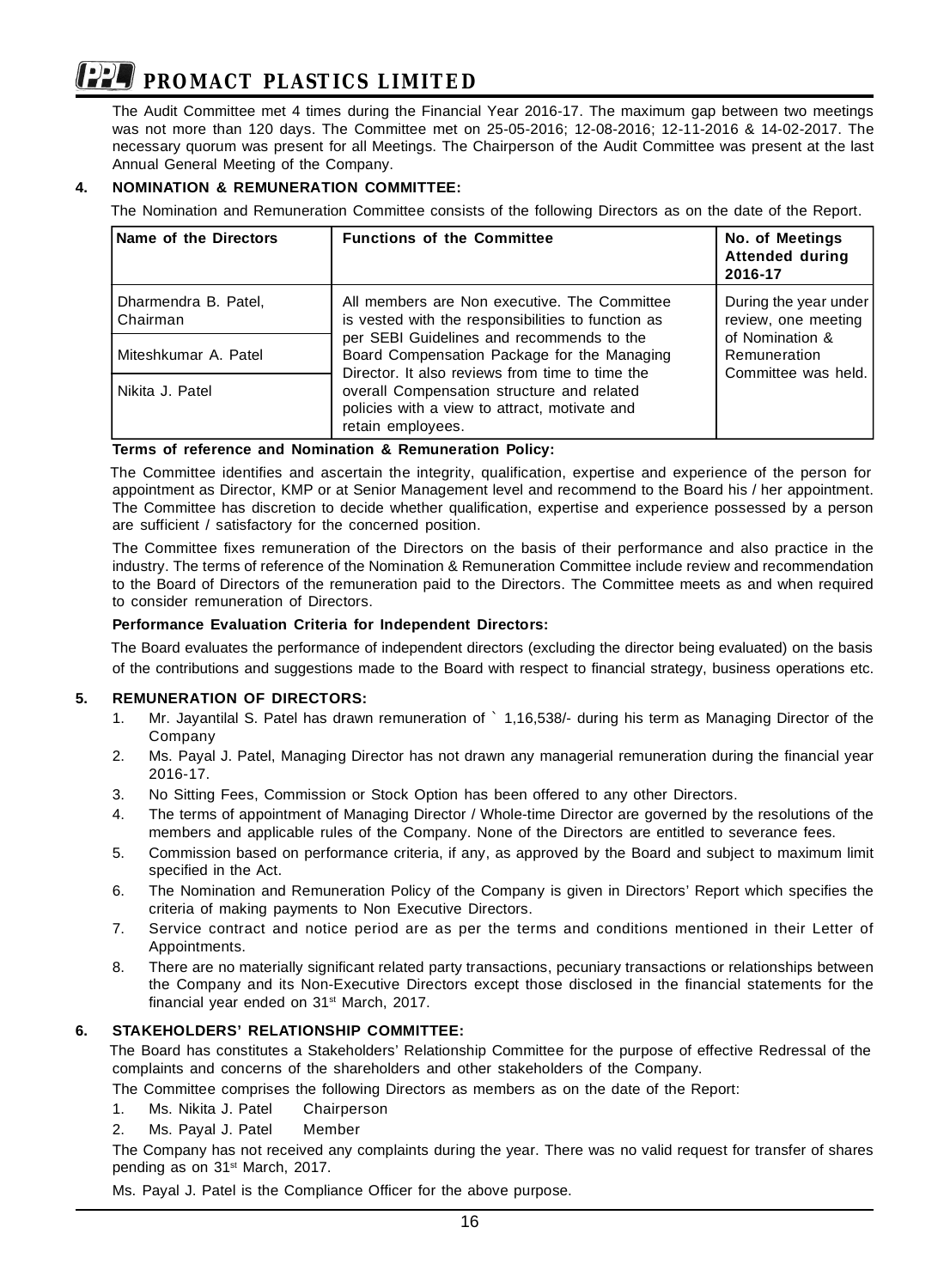## **7. GENERAL BODY MEETINGS:**

Details of last three Annual General Meetings of the Company are given below:

| <b>Financial Yearl</b> | Date       | Time        | Venue                                                                                     |
|------------------------|------------|-------------|-------------------------------------------------------------------------------------------|
| 2013-14                | 19-09-2014 | 3.00 p.m.   | Conference Hall of Hotel City Pride, Opp. Gurukul,<br>Drive-in-Road. Ahmedabad - 380 052. |
|                        |            |             | <b>Special Resolution:</b>                                                                |
|                        |            |             | 1:<br>Borrowing Limit under Section 180(1) (c) of the<br>Companies Act, 2013.             |
|                        |            |             | 2:<br>Creation of charge/mortgage under Section<br>180(1)(a) of the Companies Act, 2013   |
|                        |            |             | 3:<br>Appointment of Mr. Jayantilal S. Patel as Managing<br>Director                      |
| 2014-15                | 22-09-2015 | $3:00$ p.m. | Conference Hall of Hotel City Pride Opp. Gurukul,<br>Drive-in-Road. Ahmedabad- 380 052    |
|                        |            |             | No Special Resolution was passed.                                                         |
| 2015-16                | 22-09-2016 | $3:00$ p.m. | At Banquet Hall of Hotel Kanak, Opp. Gujarat College,<br>Ellisbridge, Ahmedabad- 380 006  |
|                        |            |             | <b>Special Resolution:</b>                                                                |
|                        |            |             | Authority to Board of Directors to make Investment<br>under Section 186                   |

Pursuant to the relevant provisions of the Companies Act, 2013, there was no matter required to be dealt by the Company to be passed through postal ballot during 2016-17.

## **8. MEANS OF COMMUNICATION:**

In compliance with the requirements of the SEBI (LODR) Regulations, the Company regularly intimates Unaudited / Audited Financial Results to the Stock Exchanges immediately after they are taken on record by the Board of Directors. These Financial Results are normally published in 'Western Times' (English and Gujarati). Results are also displayed on Company's website www.promactplastics.com.

The reports, statements, documents, filings and any other information is electronically submitted to the recognized stock exchanges, unless there are any technical difficulties while filing the same. All important information and official press releases are displayed on the website for the benefit of the public at large.

During the year ended on 31<sup>st</sup> March, 2017, no presentations were made to Institutional Investors or analyst or any other enterprise.

## **9. GENERAL SHAREHOLDERS' INFORMATION:**

| a) | <b>Registered Office</b>                |                              | 106, Harikrupa Chambers, Behind National Chambers,<br>Ashram Road, Ahmedabad - 380 009.                                                                                                                                                   |
|----|-----------------------------------------|------------------------------|-------------------------------------------------------------------------------------------------------------------------------------------------------------------------------------------------------------------------------------------|
| b) | Annual General Meeting                  | $\mathcal{L}_{\mathrm{max}}$ | : Friday<br>Day<br>$\therefore$ 22 <sup>nd</sup> September, 2017<br>Date<br>: 3:00 p.m.<br>Time<br>Venue : Banquet Hall of Hotel Kanak, Opp. Gujarat College,<br>Ellisbridge, Ahmedabad- 380 006                                          |
| C) | Financial Calendar                      |                              | 1st Quarter Results : Mid - September, 2017.*<br>Half-yearly Results : Mid - December, 2017.*<br>3rd Quarter Results : Mid - February, 2018.<br>Audited yearly Results : End - May, 2018.<br>*Extended timeline for Ind AS implementation |
| d) | <b>Book Closure Dates</b>               |                              | : From : Friday, the $8th$ September, 2017<br>To : Friday, the $22^{nd}$ September, 2017<br>(Both days inclusive).                                                                                                                        |
| e) | Dividend Payment Date                   |                              | N.A.                                                                                                                                                                                                                                      |
| f) | Listing of Shares on<br>Stock Exchanges | $\mathcal{L}^{\text{max}}$   | 1. BSE Limited,<br>P. J. Towers, Dalal Street, Fort,<br>Mumbai - 400 001.                                                                                                                                                                 |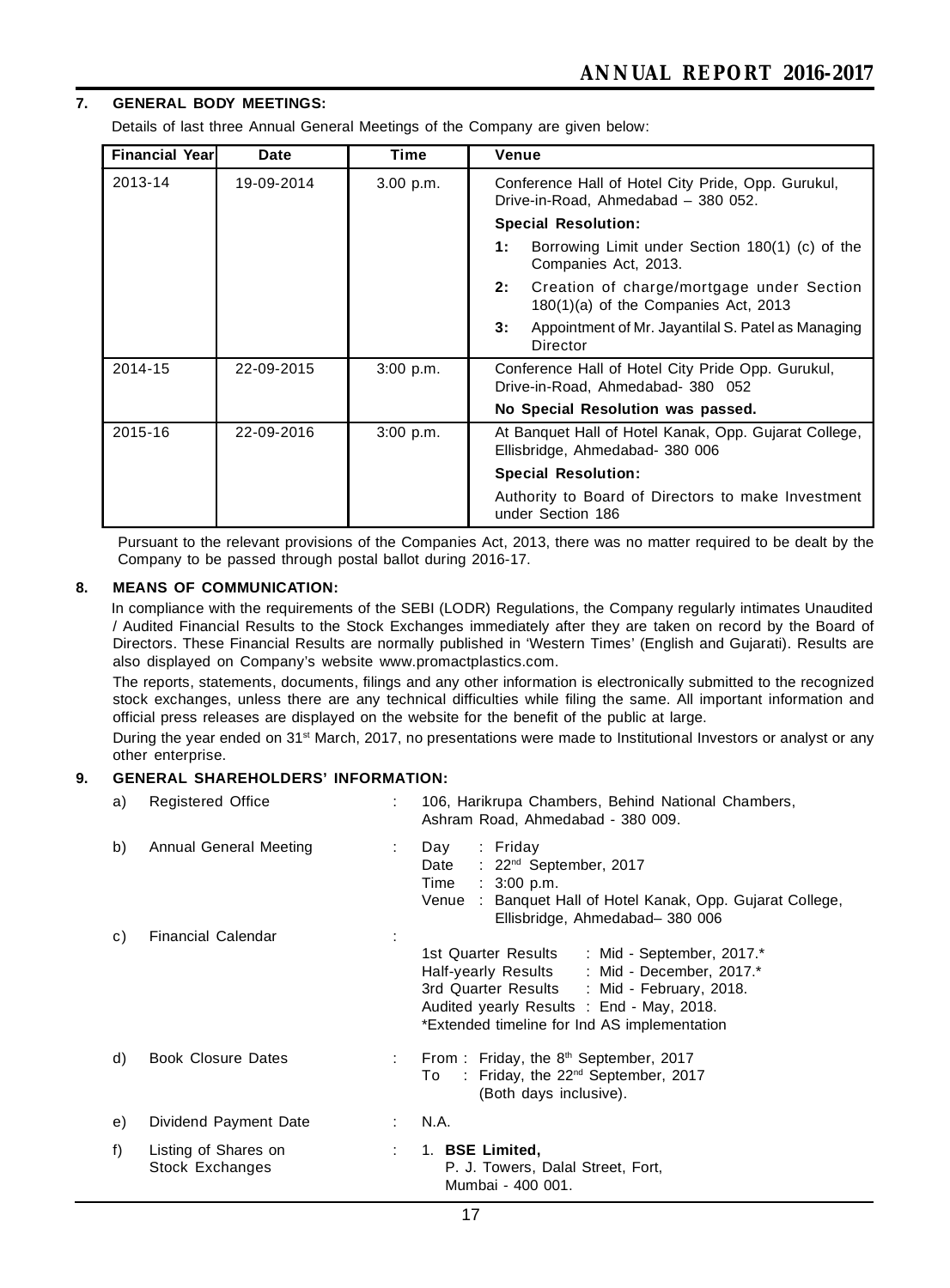#### 2. **Ahmedabad Stock Exchange Limited,**

Kamdhenu Complex, 1<sup>st</sup> Floor, Opp. Sahajanand College, Panjara Pole, Ambawadi, Ahmedabad - 380 015.

The Company has paid the annual listing fees for the financial year 2017-18 to both the Stock Exchanges where its securities are listed.

| g) | Stock Exchange Code | Stock Exchange | Code   |
|----|---------------------|----------------|--------|
|    |                     | <b>BSE</b>     | 526494 |
|    |                     | ASE            | 45611  |

h) Registrar and Share Transfer Agents. :

Registrars and Share Transfer Agents (RTA) for both Physical and Demat Segment of Equity Shares of the Company:

Link Intime India Private Limited. 506-508, Amarnath Business Centre-1, (ABC-1), Besides Gala Business Centre, Near St. Xavier's College Corner, Off C. G. Road,, Ahmedabad – 380 006 Tele. No. :(079) 2646 5179 e-mail Address: ahmedabad@linkintime.co.in

i) Share Transfer System :

The transfer of shares in physical form is processed and completed by Link Intime India Pvt. Ltd. within a period of 15 days from the date of receipt thereof.

In case of Shares in electronic form, the transfers are processed by NSDL/ CDSL through the respective Depository Participants.

#### j) Stock Price Data :

The shares of the Company were traded on the BSE Limited. The information on stock price data, BSE Sensex details are as under:

| Month           | High $($ ) | Low $( )$ | No. of Shares Traded | <b>BSE Sensex</b> |
|-----------------|------------|-----------|----------------------|-------------------|
| April, 2016     | 3.50       | 3.50      | 3,100                | 25,606.62         |
| May, 2016       | 3.92       | 3.39      | 13,064               | 26,667.96         |
| June, 2016      | 3.90       | 3.23      | 8,585                | 26,999.72         |
| July, 2016      | 3.24       | 3.00      | 5,626                | 28,051.86         |
| August, 2016    | 3.15       | 2.91      | 14,370               | 28,452.17         |
| September, 2016 | 3.30       | 2.65      | 3.844                | 27.865.96         |
| October, 2016   | 2.52       | 2.39      | 1,590                | 27,930.21         |
| November, 2016  | 2.40       | 2.40      | 160                  | 26.652.81         |
| December, 2016  | 3.12       | 2.52      | 5,598                | 26,626.46         |
| January, 2017   | 4.05       | 3.27      | 7,996                | 27,655.96         |
| February, 2017  | 4.91       | 3.57      | 12,958               | 28,743.32         |
| March, 2017     | 4.95       | 4.35      | 13,437               | 29,620.50         |

k) Distribution of Shareholding as on 31<sup>st</sup> March, 2017:

| No. of Equity<br>Shares held | No. of<br><b>Shareholders</b> | $%$ of<br><b>Shareholders</b> | No. of<br>Shares held | $%$ of<br>Shareholding |
|------------------------------|-------------------------------|-------------------------------|-----------------------|------------------------|
| Upto 500                     | 1722                          | 66.13                         | 305766                | 4.70                   |
| 501 to 1000                  | 367                           | 14.09                         | 277673                | 4.26                   |
| 1001 to 2000                 | 208                           | 7.99                          | 288357                | 4.43                   |
| 2001 to 3000                 | 97                            | 3.73                          | 249917                | 3.84                   |
| 3001 to 4000                 | 29                            | 1.11                          | 106441                | 1.63                   |
| 4001 to 5000                 | 31                            | 1.19                          | 146026                | 2.24                   |
| 5001 to 10000                | 71                            | 2.73                          | 510863                | 7.85                   |
| 10001 & above                | 79                            | 3.03                          | 4626757               | 71.05                  |
| <b>Grand Total</b>           | 2604                          | 100.00                        | 6511800               | 100.00                 |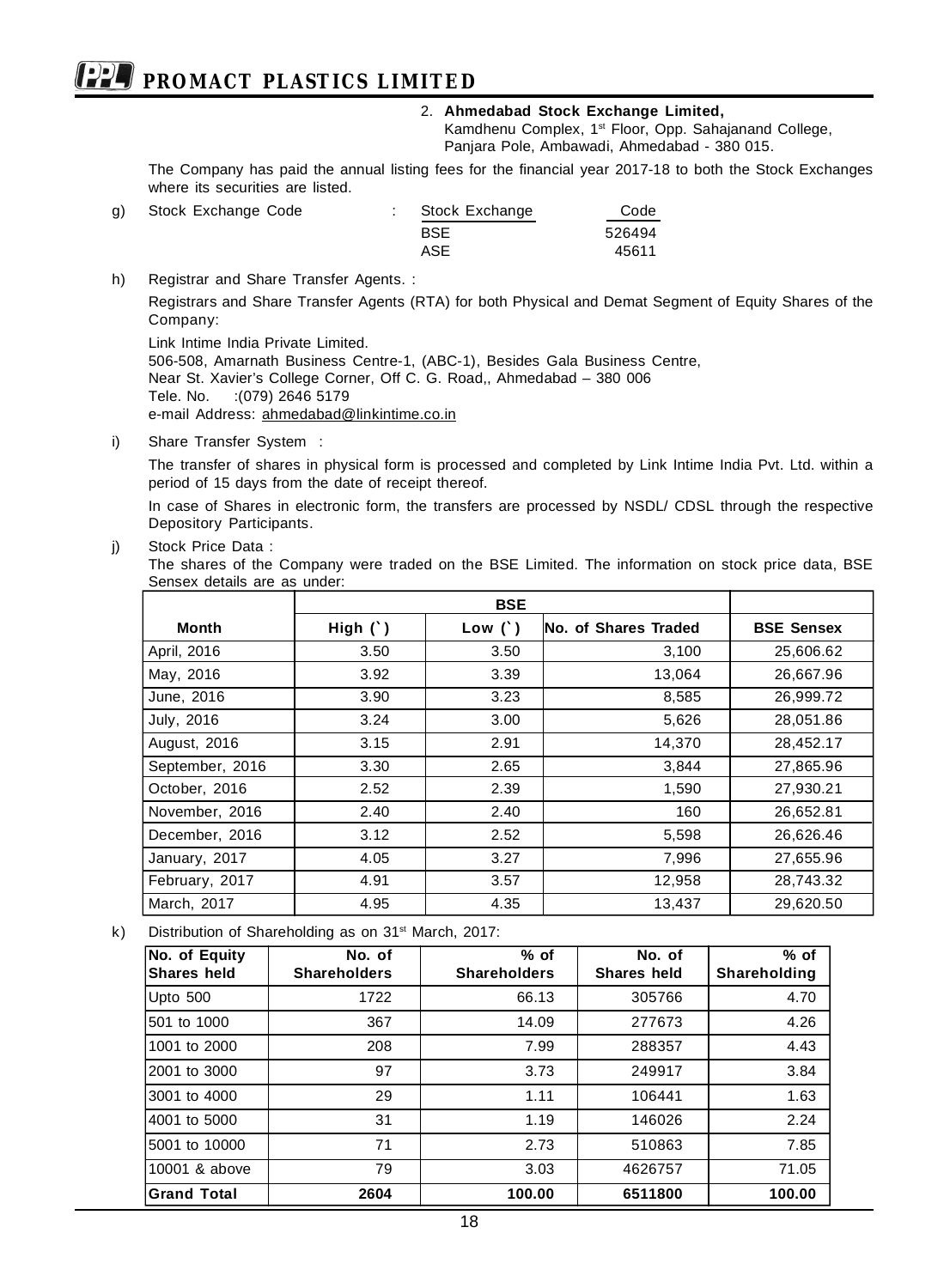l) Category of Shareholders as on  $31<sup>st</sup>$  March, 2017:

| Category                                | No. of<br><b>Shares held</b> | $%$ of<br>Shareholding |
|-----------------------------------------|------------------------------|------------------------|
| Promoters                               | 2207498                      | 33.90                  |
| <b>Financial Institutions/Banks</b>     |                              |                        |
| <b>Mutual Fund</b>                      |                              |                        |
| Other Bodies Corporate/Clearing Members | 60742                        | 0.93                   |
| Non Resident Indians                    | 7804                         | 0.12                   |
| Public                                  | 4235756                      | 65.05                  |
| <b>Grand Total</b>                      | 6511800                      | 100.00                 |

m) Outstanding GDRs/ADRs/Warrants or any Convertible Instruments, Conversion Date and likely impact on Equity:

The Company has not issued any GDRs/ADRs.

n) Dematerialisation of Shares and liquidity :

The Company's Equity Shares are traded compulsorily in dematerialised form. Approximately 92.02% of the Equity Shares have been dematerialised. ISIN number for dematerialisation of the Equity Shares of the Company is INE818D01011

o) Commodity price risk and commodity hedging activities :

Business risk evaluation and management is an ongoing process within the Company. The assessment is periodically examined by the Board. The Company is exposed to the risk of price fluctuation of raw materials as well as finished goods. The Company proactively manages these risks through forward booking Inventory management and proactive vendor development practices.

p) Plant Location:

392 - 403, GIDC Estate, Phase-II, Dediyasan, Mehsana 384002, Gujarat.

q) Address for Correspondence:

For both Physical and Electronic Form and any assistance regarding correspondence dematerialisation of shares, share transfers, transactions, change of address, non receipt of dividend or any other query relating to shares, Shareholders' correspondence should be addressed to the Company's Registrar and Share Transfer Agent at:

Link Intime India Private Limited. 506-508, Amarnath Business Centre-1, (ABC-1), Besides Gala Business Centre, Near St. Xavier's College Corner, Off C. G. Road, Ahmedabad – 380 006 Tele. No. :(079) 2646 5179 e-mail Address: ahmedabad@linkintime.co.in

Compliance Officer : Ms. Payalben J. Patel

## **10. MANAGEMENT DISCUSSION AND ANALYSIS**

#### **a. Industry Structure and Developments:**

The industry is dependent on performance of core sectors like agriculture, fertilizer, cement and exports. Due to indifferent monsoon during last few years and in general recessionary economies, the performance of the above sectors was hit.

#### **b. Opportunities and Threats:**

The industry is threatened by non existence of exports to European Union due to heavy anti-dumping duty levied on Indian products.

## **c. Segment wise Performance:**

The Company is operating only in one segment. The production/ turnover/performance of the Company have been disclosed in the Directors' Report under the Head 'Sales and Working Results'.

## **d. Recent Trend and Future Outlook:**

The opening up of food grains sector will enable the Woven Sacks industry to see better times again.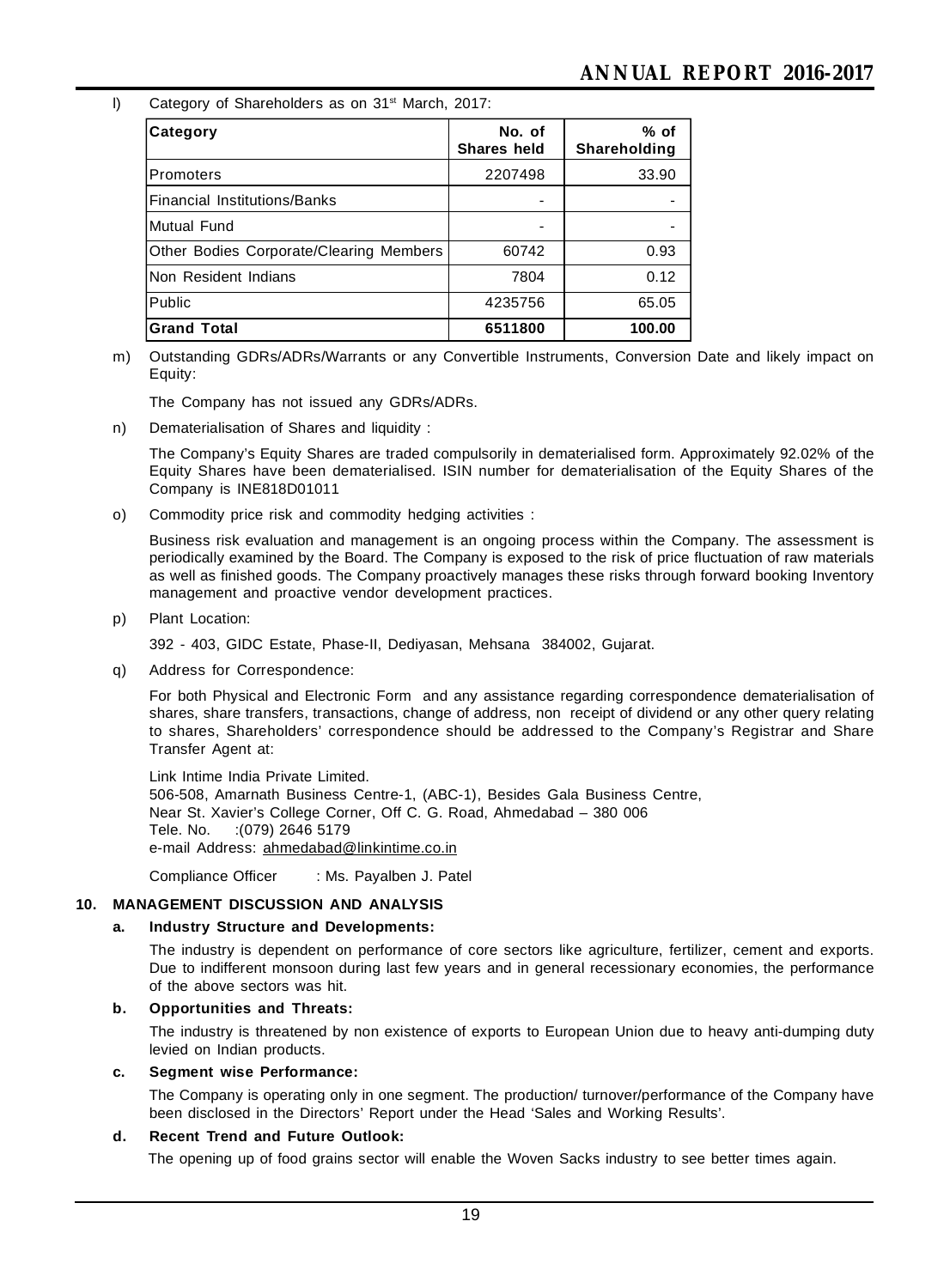## **e. Risks and Concerns:**

The industry is plagued by intense competition due to major petrochemical manufacturers making available cheap raw material abundantly.

## **f. Internal Control Systems and their Adequacy:**

The Company has adequate systems of Internal Controls to ensure orderly and efficient conduct of business. These controls ensure safeguarding of assets, reduction and detection of fraud and error, adequacy and completeness of the accounting records and timely preparation of reliable financial information.

## **g. Financial Performance with respect to Operational Performance:**

The financial performance of the Company for the year 2016-17 is described in the Directors' Report under the head 'Sales and Working Results'.

## **h. Material Developments in Human Resources and Industrial Relations Front:**

Industrial relations remained cordial throughout the year and there was no incidence of strike, lock out etc.

## **i. Cautionary Statement:**

Statement in this Management Discussion and Analysis Report, describing the Company's objectives, estimates and expectations may constitute 'Forward Looking Statements' within the meaning of applicable laws or regulations. Actual results might differ materially from those either expressed or implied.

## **11. DISCLOSURES:**

- a) The Company has not entered into any transaction of material nature with the Promoters, the Directors or the Management that may have any potential conflict with the interest of the Company. The Company has no subsidiary.
- b) There has neither been any non compliance of any legal provision of applicable law, nor any penalty, stricture imposed by the Stock Exchange/s or SEBI or any other authorities, on any matters related to Capital Market during the last three years.
- c) The Company has implemented Vigil Mechanism and Whistle Blower Policy and it is hereby affirmed that no personnel have been denied access to the Audit Committee.
- d) The Company is in compliance with all mandatory requirements under Listing Regulations. Adoption of nonmandatory requirements of Listing Regulations is being reviewed by the Board from time to time.
- e) The policy on related party transactions is disclosed on the Company's website viz. www.promactplastics.com

## **12. DETAILS OF NON COMPLIANCE CORPORATE GOVERNANCE REQUIREMENT:**

There was no non-compliance during the year and no penalties were imposed or strictures passed on the Company by the Stock Exchanges, SEBI or any other statutory authority.

## **13. NON-MANDATORY REQUIREMENTS OF REGULATION 27 (1) & PART E OF SCHEDULE II OF THE LISTING REGULATIONS:**

- i. The Company has a Non Executive Chairman.
- ii. The quarterly / half yearly results are not sent to the shareholders. However, the same are published in the newspapers and also posted on the Company's website.
- iii. The Company's financial statements for the financial year 2015–2016 do not contain any audit qualification.
- iv. The internal auditors report to the Audit Committee.
- **14.** The Company, on voluntary basis, is in compliance with the corporate governance requirements specified in Regulation 17 to 27 and Clause (b) to (i) of sub-regulation (2) of Regulation 46 of SEBI Regulations.

**For and on behalf of the Board,**

Place : Ahmedabad. **Mr. Miteshkumar A. Patel** Date : 20<sup>th</sup> July, 2017 **Chairman**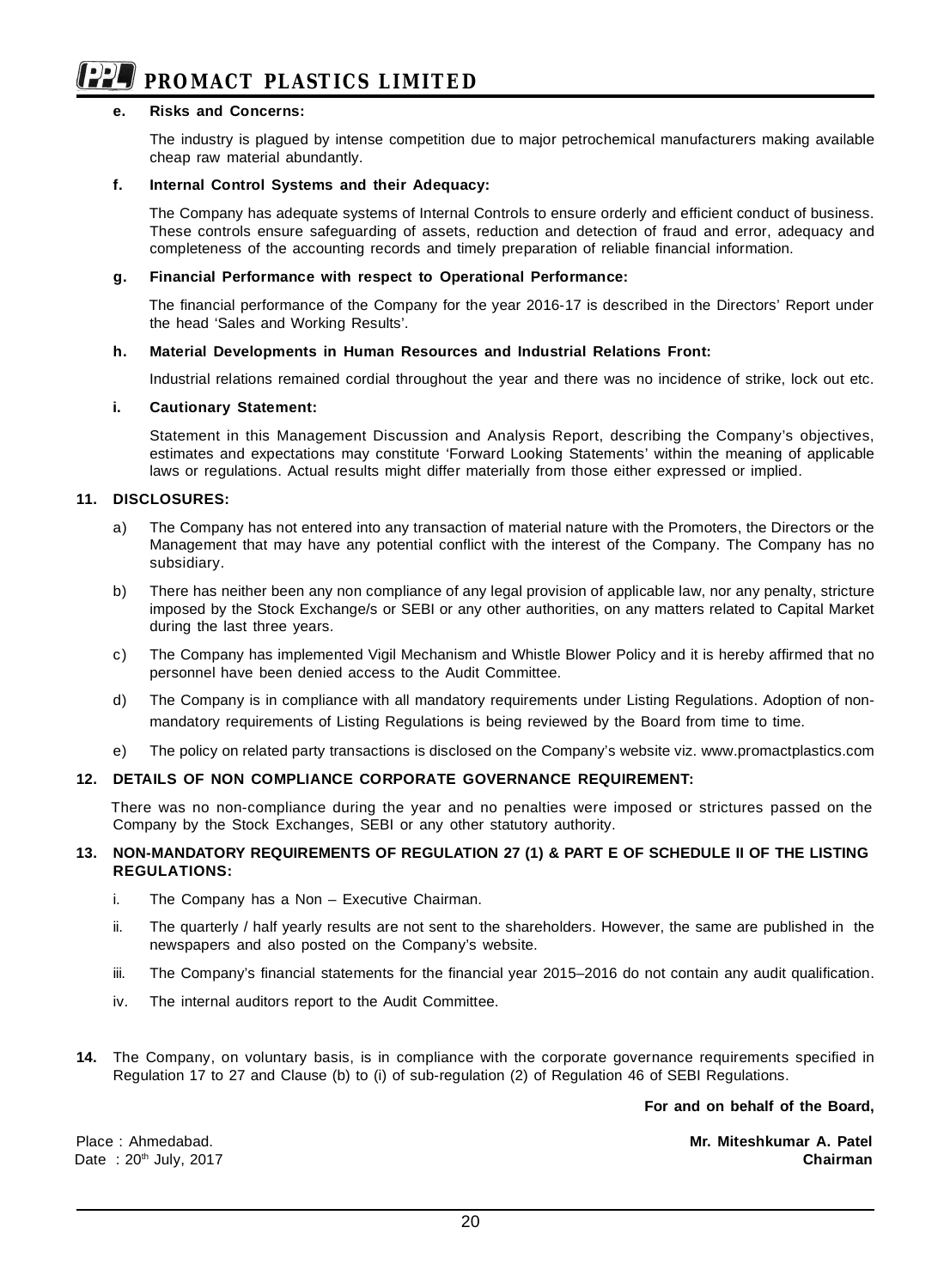## **DECLARATION**

All the Board Members and Senior Management Personnel of the Company have affirmed the compliance with the provisions of the code of conduct of Board of Directors and Senior Management for the year ended on 31<sup>st</sup> March, 2017.

For Promact Plastics Limited,

 **Payal J. Patel Vipul F. Bhavsar** Date : 20<sup>th</sup> July, 2017 **CFO CHO** 

## **CERTIFICATE ON CORPORATE GOVERNANCE**

#### **To The Members of Promact Plastics Limited**

We have examined the compliance of conditions of Corporate Governance by Promact Plastics Limited, for the year ended on 31<sup>st</sup> March, 2017 and also up to the date of this report as stipulated in Securities and Exchange Board of India (Listing Obligations and Disclosure Requirements) Regulations, 2015 (LODR).

The compliance of conditions of corporate governance is the responsibility of the management. Our examination has been limited to procedures and implementation thereof, adopted by the Company for ensuring the compliance of conditions of Corporate Governance as stipulated in LODR. It is neither an audit nor an expression of opinion on the financial statements of the Company.

In our opinion and to the best of our information and according to the explanations given to us, and based on the representations made by the Directors and the Management, we certify that the Company has complied with the conditions of Corporate Governance as stipulated in Regulations 17 to 27 & Part E of Schedule II of LODR.

As per representation received from the Registrars of the Company, we state that as per records maintained by the Stakeholders' Relationship Committee, no investor grievance remaining unattended/ pending for more than 30 days.

We further state that such compliance is neither an assurance as to the future viability of the Company nor the efficiency or effectiveness with which the management has conducted the affairs of the Company.

> **For KASHYAP R. MEHTA & ASSOCIATES** COMPANY SECRETARIES

**KASHYAP R. MEHTA** PROPRIETOR Place : Ahmedabad FCS NO.: 1821 COP NO.: 2052 FRN:S2011GJ166500

Date  $: 20<sup>th</sup>$  July, 2017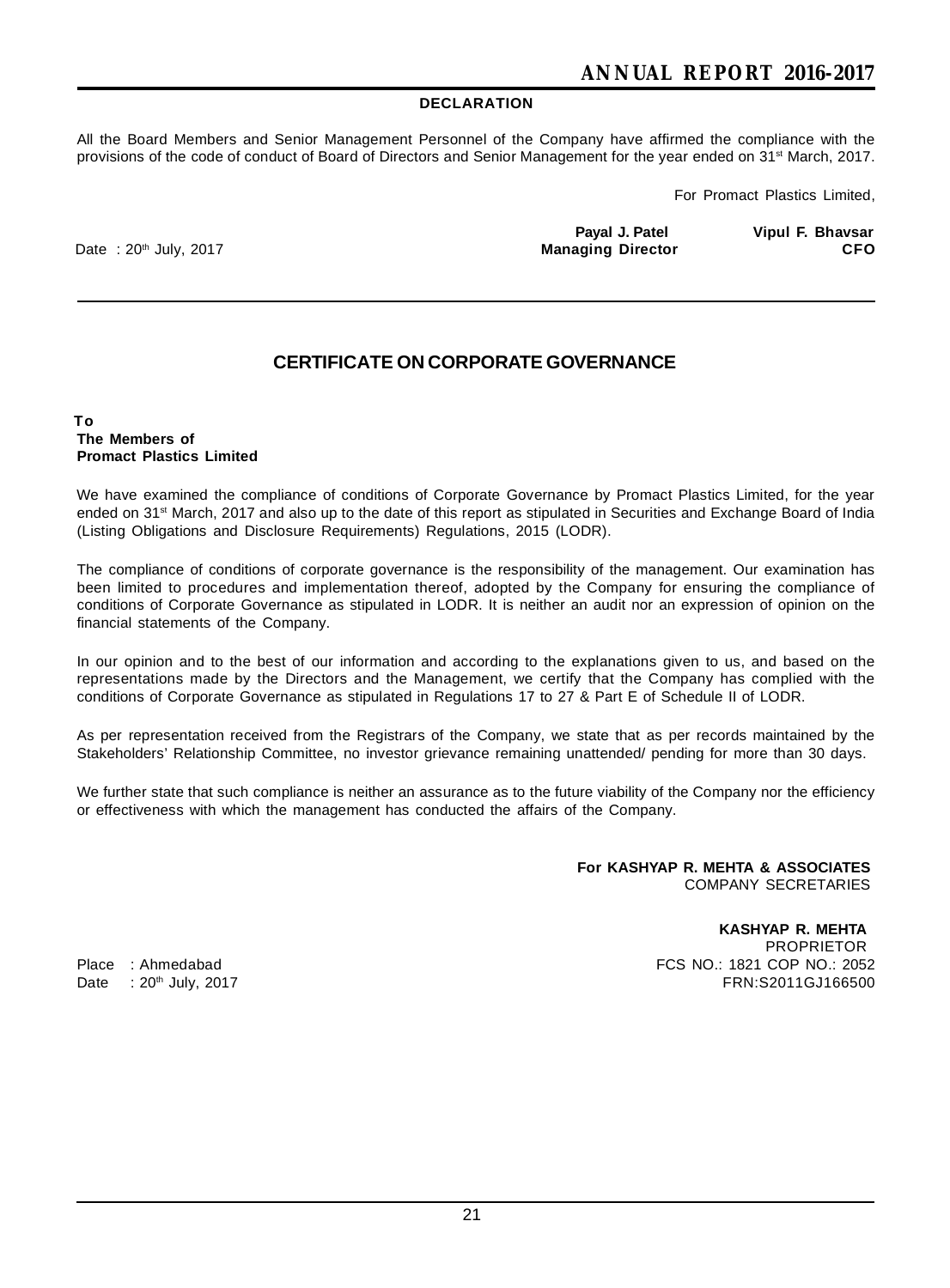## **FORM NO. MR-3**

## **ST SECRETARIAL AUDIT REPORT FOR THE FINANCIAL YEAR ENDED ON 31 MARCH, 2017**

[Pursuant to section 204(1) of the Companies Act, 2013 and Rule No.9 of the Companies (Appointment and Remuneration of Managerial Personnel) Rules, 2014]

#### To, The Members, **Promact Plastics Limited**

We have conducted the Secretarial Audit of the compliance of applicable statutory provisions and the adherence to good corporate practices by **Promact Plastics Limited** [CIN: L25200GJ1985PLC007746] ('hereinafter called the Company') having Registered Office at 106, Harikrupa Chambers, behind National Chambers, Ashram Road, Ahmedabad, Gujarat – 380 009. The Secretarial Audit was conducted in a manner that provided us a reasonable basis for evaluating the corporate conducts / statutory compliances and expressing our opinion thereon.

Based on our verification of the Company's books, papers, minute books, forms and returns filed and other records maintained by the Company and also the information provided by the Company, its officers, agents and authorized representatives during the conduct of secretarial audit, we hereby report that in our opinion, the Company has, during **st** the audit period covering the financial year ended on **31 March, 2017** complied with the statutory provisions listed hereunder and also that the Company has proper Board-processes and compliance-mechanism in place to the extent, in the manner and subject to the reporting made hereinafter:

We have examined the books, papers, minute books, forms and returns filed and other records maintained by the Company for the financial year ended on  $31<sup>st</sup>$  March, 2017 according to the provisions of:

- (i) The Companies Act, 2013 (the Act) and the rules made thereunder;
- (ii) The Securities Contracts (Regulation) Act, 1956 ('SCRA') and the rules made thereunder;
- (iii) The Depositories Act, 1996 and the Regulations and Bye-laws framed thereunder;
- (iv) Foreign Exchange Management Act, 1999 and the rules and regulations made thereunder to the extent of Foreign Direct Investment, Overseas Direct Investment and External Commercial Borrowings;
- (v) The following Regulations and Guidelines prescribed under the Securities and Exchange Board of India Act, 1992 ('SEBI Act'):
	- (a) The Securities and Exchange Board of India (Substantial Acquisition of Shares and Takeovers) Regulations, 2011
	- (b) The Securities and Exchange Board of India (Prohibition of Insider Trading) Regulations, 2015
	- (c) The Securities and Exchange Board of India (Issue of Capital and Disclosure Requirements) Regulations, 2009 (Not Applicable during the audit period)
	- (d) Securities and Exchange Board of India (Share Based Employee Benefits) Requirements, 2014 (Not Applicable during the audit period)
	- (e) The Securities and Exchange Board of India (Issue and Listing of Debt Securities) Regulations, 2008 (Not Applicable during the audit period)
	- (f) The Securities and Exchange Board of India (Registrars to an Issue and Share Transfer Agents) Regulations, 1993 regarding the Companies Act and dealing with client
	- (g) The Securities and Exchange Board of India (Delisting of Equity Shares) Regulations, 2009 (Not Applicable during the audit period)
	- (h) The Securities and Exchange Board of India (Buyback of Securities) Regulations, 1998 (Not Applicable during the audit period); and
- (vi) Various common laws applicable to the manufacturing and other activities of the Company such as Labour Laws, Pollution Control Laws, Land Laws etc. and sector specific laws such as The Recycled Plastics Manufacture and Usage Rules, 1999 for which we have relied on Certificates/ Reports/ Declarations/Consents/Confirmations obtained by the Company from the experts of the relevant field such as Advocate, Labour Law Consultants, Engineers, Occupier of the Factories, Registered Valuers, Chartered Engineers, Factory Manager, Chief Technology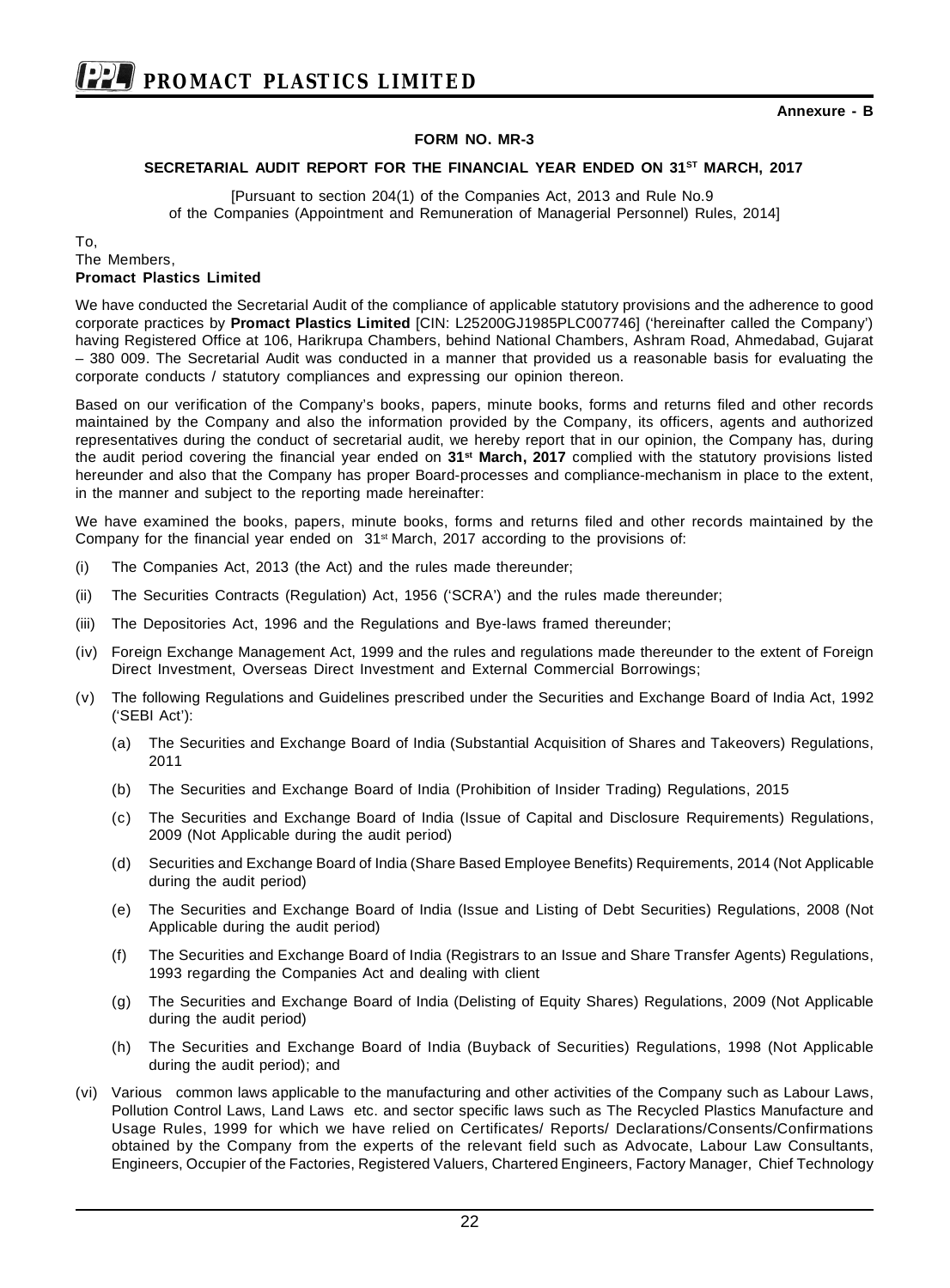Officer of the Company, Local Authorities, Effluent Treatment Adviser etc. and have found that the Company is generally regular in complying with the provisions of various applicable Acts.

We have also examined compliance with the applicable clauses of the following:

- (i) Secretarial Standards  $SS 1$  &  $SS 2$  issued by The Institute of Company Secretaries of India
- (ii) Securities and Exchange Board of India (Listing Obligations and Disclosure Requirements) Regulations, 2015 and The Listing Agreement entered into by the Company with Stock Exchanges.

During the period under review the Company has complied with the provisions of the Act, Rules, Regulations, Guidelines, Standards, etc. mentioned above.

The following are our observations during the Audit:

- **1. The Company does not have a whole time Company Secretary pursuant to Section 203 of the Companies Act, 2013 and Rule 8 of Companies (Appointment and Remuneration of Managerial Personnel) Rules, 2014.**
- **2. The Company does not maintain a functional website containing basic information of the Company pursuant to Regulation 46 of SEBI (Listing Obligations and Disclosures Requirements).**

We further report that:

The Board of Directors of the Company is duly constituted with proper balance of Executive Directors, Non-Executive Directors and Independent Directors. The changes in the composition of the Board of Directors that took place during the period under review were carried out in compliance with the provisions of the Act.

Adequate notice is given to all directors to schedule the Board Meetings, agenda and detailed notes on agenda were sent at least seven days in advance, and a system exists for seeking and obtaining further information and clarifications on the agenda items before the meeting and for meaningful participation at the meeting.

Majority decision is carried through while the dissenting members' views are captured and recorded as part of the minutes.

We further report that there are adequate systems and processes in the Company commensurate with the size and operations of the Company to monitor and ensure compliance with applicable laws, rules, regulations and guidelines.

We further report that during the audit period the Company has duly passed Special Resolution under Section 186 of the Act at the Annual General Meeting held on 22<sup>nd</sup> September, 2016 authorising Board of Directors of the Company to make investment upto ` 25 Crores and have complied with relevant provisions of the Companies Act, 2013 and rules made there under.

## **For KASHYAP R. MEHTA & ASSOCIATES** COMPANY SECRETARIES

**KASHYAP R. MEHTA** PROPRIETOR Place : Ahmedabad FCS NO.: 1821 COP NO.: 2052 Date the 20<sup>th</sup> July, 2017 **FRN:S2011GJ166500** 

**Note:** This report is to be read with our letter of even date which is annexed as **Annexure 1** and forms an integral part of this report.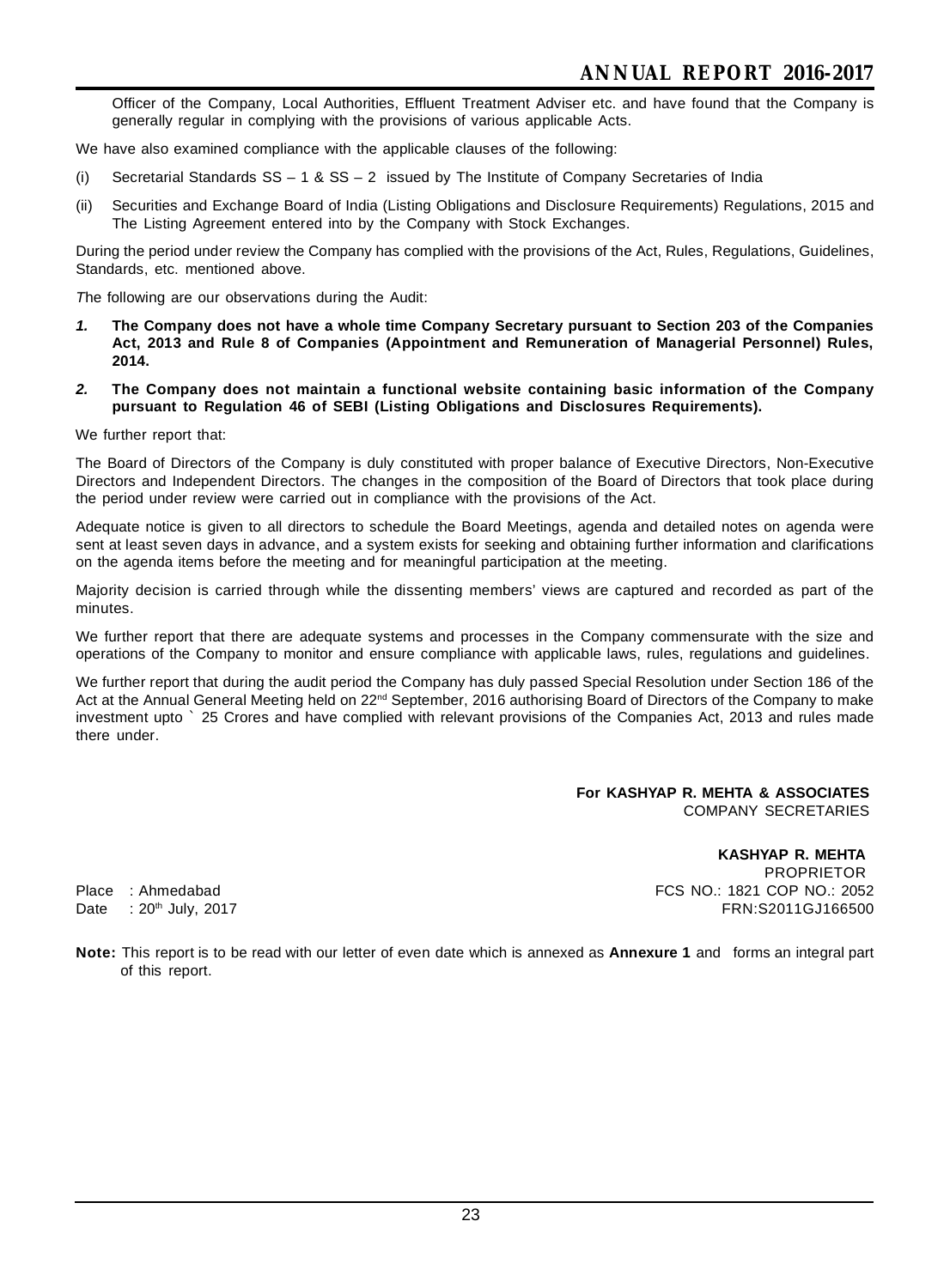**ANNEXURE - 1**

## To, The Members, **Promact Plastics Limited**

Our report of even date is to be read along with this letter.

- 1. Maintenance of secretarial record is the responsibility of the management of the company. Our responsibility is to express an opinion on these secretarial records based on our audit.
- 2. We have followed the audit practices and processes as were appropriate to obtain reasonable assurance about the correctness of the contents of the Secretarial records. The verification was done on test basis to ensure that correct facts are reflected in secretarial records. We believe that the processes and practices, we followed provide a reasonable basis for our opinion.
- 3. We have not verified the correctness and appropriateness of financial records and Books of Accounts of the company.
- 4. Where ever required, we have obtained the Management representation about the compliance of laws, rules and regulations and happening of events etc.
- 5. The compliance of the provisions of Corporate and other applicable laws, rules, regulations, standards is the responsibility of management. Our examination was limited to the verification of procedures on test basis.
- 6. The Secretarial Audit report is neither an assurance as to the future viability of the company nor of the efficacy or effectiveness with which the management has conducted the affairs of the company.

**For KASHYAP R. MEHTA & ASSOCIATES** COMPANY SECRETARIES

**KASHYAP R. MEHTA** PROPRIETOR Place : Ahmedabad FCS NO.: 1821 COP NO.: 2052 Date the : 20<sup>th</sup> July, 2017 **FRN:S2011GJ166500**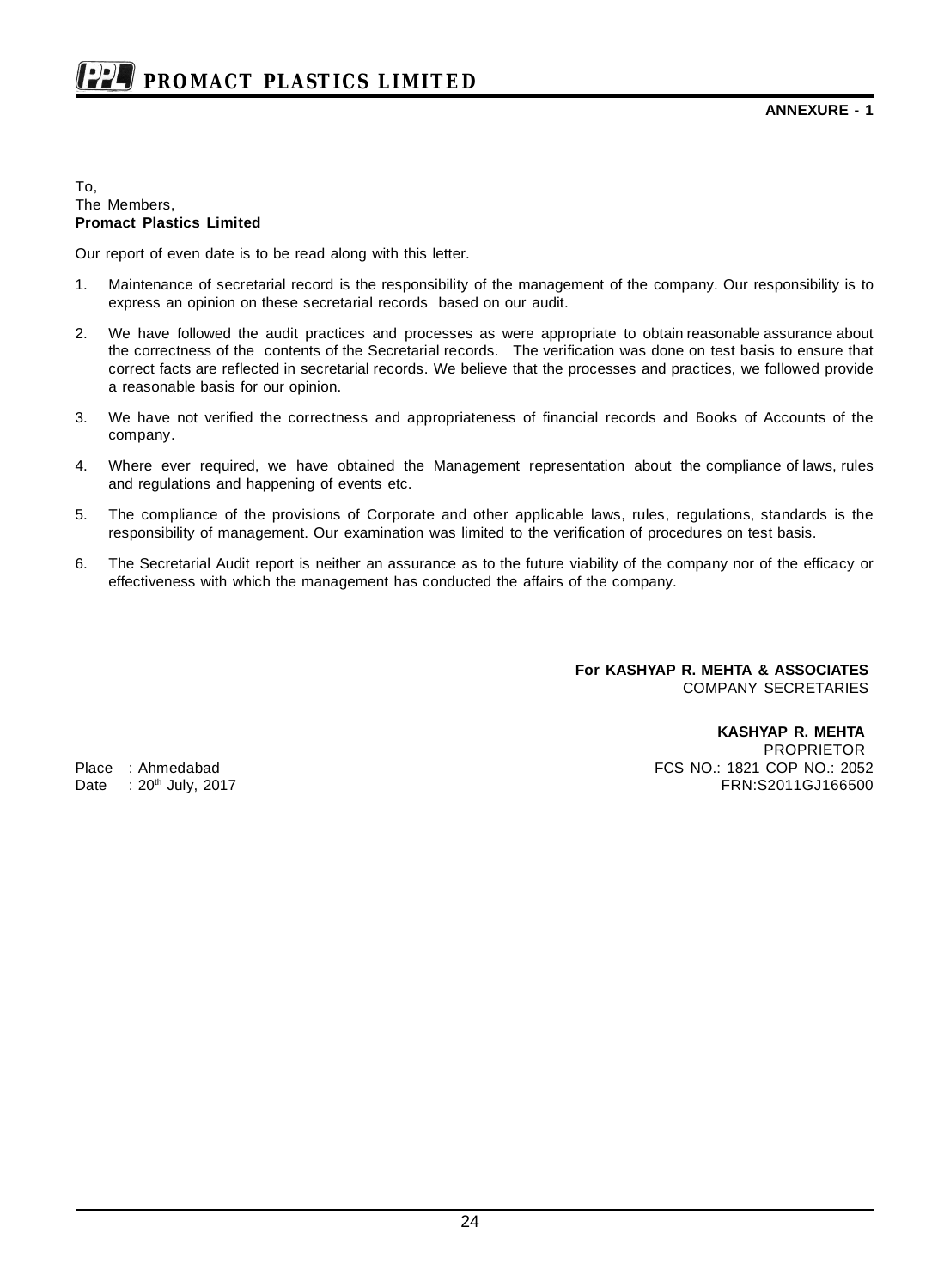**Annexure - C**

## **Form No. MGT – 9**

## **ST EXTRACT OF ANNUAL RETURN AS ON 31 MARCH, 2017**

[Pursuant to Section 92(3) of the Companies Act, 2013 and rule 12(1) of the Companies (Management and Administration) Rules, 2014]

## **I. REGISTRATION AND OTHER DETAILS**:

|     | <b>CIN</b>                                                                   | L25200GJ1985PLC007746                                                                                                                                                                     |
|-----|------------------------------------------------------------------------------|-------------------------------------------------------------------------------------------------------------------------------------------------------------------------------------------|
| (2) | <b>Registration Date</b>                                                     | 26-03-1985                                                                                                                                                                                |
| (3) | Name of the Company                                                          | <b>Promact Plastics Limited</b>                                                                                                                                                           |
| (4) | Category / Sub-Category of the Company                                       | Public Company Limited by Shares                                                                                                                                                          |
| (5) | Address of the registered Office and<br><b>Contact Details</b>               | 106, Harikrupa Chambers,<br>B/H National Chambers, Ahmedabad - 380 009.                                                                                                                   |
| (6) | <b>Whether Listed Company</b>                                                | Yes                                                                                                                                                                                       |
| (7) | Name, Address and Contact details of Registrar<br>and Transfer Agent, if any | Link Intime India Pvt. Ltd.<br>506-508, Amarnath Business Centre-1 (ABC-1),<br>Besides Gala Business Centre.<br>Near St. Xavier's College Corner, Off C. G. Road,<br>Ahmedabad - 380 006. |

## **II. PRINCIPAL BUSINESS ACTIVITIES OF THE COMPANY:**

| Name and Description of main products/ services                                     | NIC Code of the<br>Product/ service | % to total turnover |
|-------------------------------------------------------------------------------------|-------------------------------------|---------------------|
| HDPE/PP Woven Fabrics/ Bags/ Tarpaulin/<br>Export & Import of Agri Product & others | 13925                               | 100                 |

## **III. PARTICULARS OF HOLDING, SUBSIDIARY AND ASSOCIATE COMPANIES:**

The Company has no Holding/ Subsidiary/ Associate Company.

## **IV. SHARE HOLDING PATTERN:**

## i) Category-wise Share Holding:

| Category of<br><b>Shareholders</b> |                                       | No. of Shares held as on<br>1st April, 2016 |                              |         | No. of Shares held as on<br>31st March, 2017 |         |          |         | %                           |                                    |
|------------------------------------|---------------------------------------|---------------------------------------------|------------------------------|---------|----------------------------------------------|---------|----------|---------|-----------------------------|------------------------------------|
|                                    |                                       | Demat                                       | Physical                     | Total   | % of<br>Total<br><b>Shares</b>               | Demat   | Physical | Total   | $\overline{\%}$ of<br>Total | Change<br>during<br>Shares 2016-17 |
| А.                                 | <b>Promoters</b>                      |                                             |                              |         |                                              |         |          |         |                             |                                    |
| (1)                                | Indian                                |                                             |                              |         |                                              |         |          |         |                             |                                    |
| a)                                 | Individual/ HUF                       | 2207498                                     | $\overline{a}$               | 2207498 | 33.90                                        | 2207498 |          | 2207498 | 33.90                       |                                    |
| b)                                 | Central Govt.                         |                                             |                              |         |                                              |         |          |         |                             |                                    |
| c)                                 | State Govt.(s)                        |                                             | $\overline{a}$               |         |                                              |         |          |         | ٠                           |                                    |
| d)                                 | <b>Bodies Corp</b>                    |                                             | $\overline{\phantom{a}}$     |         |                                              | ٠       |          |         |                             |                                    |
| $\Theta$                           | Banks / FI                            |                                             | ۰                            |         |                                              |         |          |         |                             |                                    |
| f)                                 | Any other                             |                                             | ۰                            |         |                                              |         |          |         |                             |                                    |
|                                    | Total shareholding<br>of Promoter (A) | 2207498                                     | $\qquad \qquad \blacksquare$ | 2207498 | 33.90                                        | 2207498 |          | 2207498 | 33.90                       |                                    |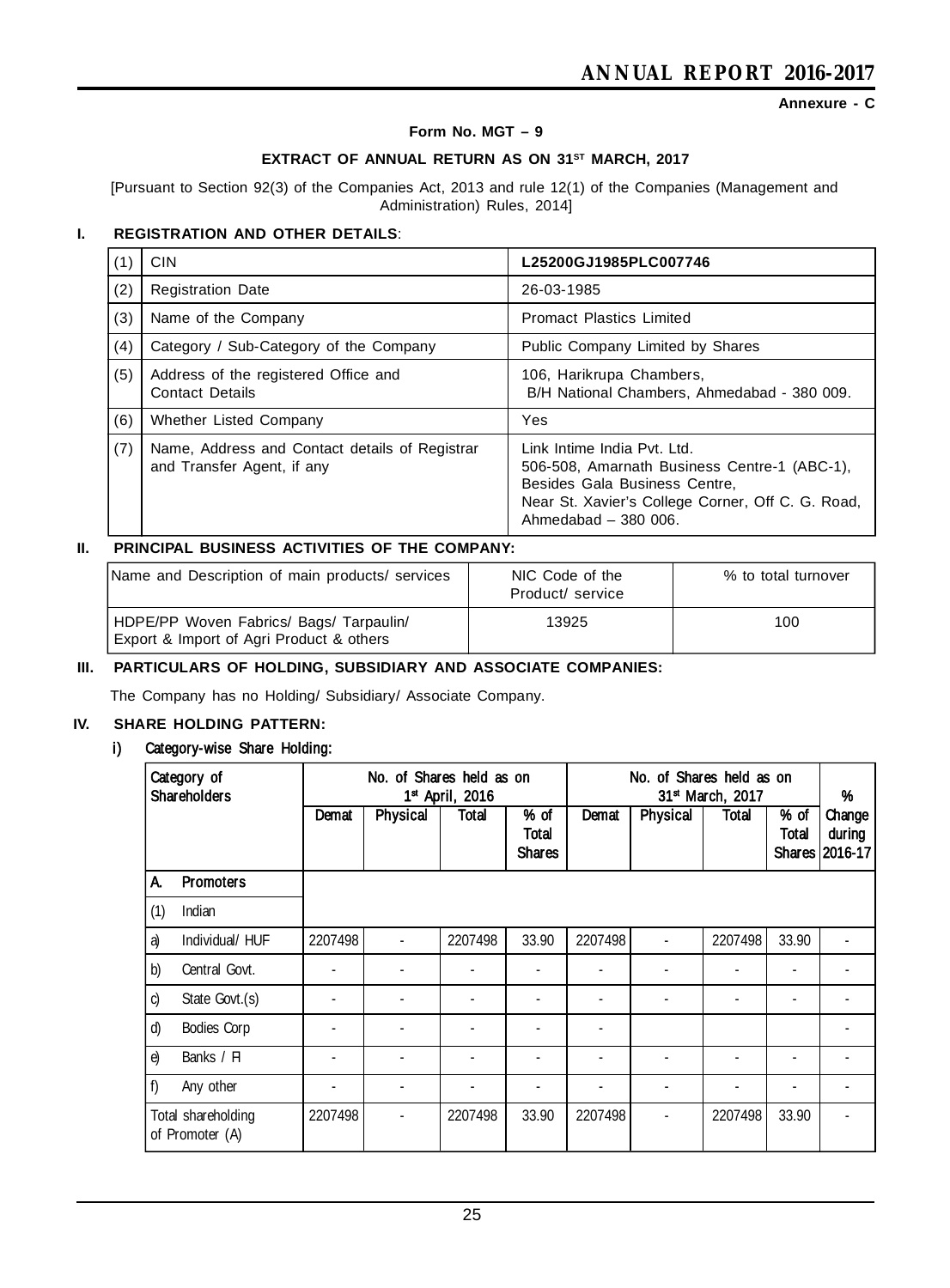| B.  | <b>Public</b><br>Shareholding                              |                          |                          |                          |                          |                |                          |                |                          |                          |
|-----|------------------------------------------------------------|--------------------------|--------------------------|--------------------------|--------------------------|----------------|--------------------------|----------------|--------------------------|--------------------------|
| 1.  | Institutions                                               |                          |                          |                          |                          |                |                          |                |                          |                          |
| a)  | Mutual Funds                                               | $\overline{\phantom{a}}$ | $\overline{\phantom{a}}$ | $\blacksquare$           | $\overline{\phantom{a}}$ | $\blacksquare$ | $\blacksquare$           | $\frac{1}{2}$  | $\overline{\phantom{a}}$ | L,                       |
| b)  | Banks / FI                                                 | $\overline{\phantom{a}}$ | $\overline{\phantom{a}}$ | $\overline{\phantom{a}}$ | $\overline{a}$           | ÷              | $\overline{\phantom{a}}$ | $\frac{1}{2}$  | $\overline{\phantom{a}}$ |                          |
| C)  | Central Govt                                               | $\overline{\phantom{a}}$ | $\overline{a}$           | $\overline{\phantom{a}}$ | $\overline{a}$           | $\overline{a}$ | $\overline{a}$           | $\overline{a}$ | $\overline{a}$           | $\overline{a}$           |
| d)  | State Govt(s)                                              | $\blacksquare$           | $\frac{1}{2}$            | $\frac{1}{2}$            | $\blacksquare$           | $\frac{1}{2}$  | $\blacksquare$           | $\frac{1}{2}$  | $\blacksquare$           | $\overline{\phantom{a}}$ |
| e)  | <b>VCF</b>                                                 | $\overline{a}$           | $\overline{a}$           | $\overline{a}$           | $\overline{a}$           | $\overline{a}$ | $\overline{a}$           | $\overline{a}$ | $\overline{a}$           |                          |
| f)  | Ins. Companies                                             | $\overline{\phantom{a}}$ | $\overline{a}$           | $\overline{a}$           | $\overline{\phantom{a}}$ | $\overline{a}$ | $\overline{a}$           | $\overline{a}$ | $\overline{a}$           | $\overline{a}$           |
| g)  | <b>FIIs</b>                                                | $\overline{a}$           | $\overline{a}$           | $\overline{a}$           | $\overline{a}$           | $\overline{a}$ | $\overline{a}$           | $\overline{a}$ | $\overline{a}$           | $\overline{a}$           |
| h)  | Foreign VCF                                                | $\frac{1}{2}$            | $\frac{1}{2}$            | $\overline{a}$           | $\overline{\phantom{a}}$ | L              | $\blacksquare$           | $\frac{1}{2}$  | $\frac{1}{2}$            | $\overline{a}$           |
| i)  | Others (specify)                                           | $\overline{\phantom{a}}$ | $\overline{a}$           | $\overline{a}$           | $\overline{\phantom{a}}$ | ÷,             | $\overline{\phantom{a}}$ | $\blacksquare$ | $\blacksquare$           | $\overline{a}$           |
|     | Sub-total $(B)(1)$ :-                                      | $\overline{\phantom{a}}$ | $\overline{a}$           | $\overline{a}$           | L,                       | $\overline{a}$ | $\overline{a}$           | $\overline{a}$ | $\overline{a}$           |                          |
| 2.  | Non-Institutions                                           |                          |                          |                          |                          |                |                          |                |                          |                          |
| a)  | Bodies Corp.                                               | 48083                    | 1920                     | 50003                    | 0.77                     | 50855          | 1920                     | 52775          | 0.81                     | 0.04                     |
| b)  | Individuals                                                |                          |                          |                          |                          |                |                          |                |                          |                          |
| i)  | Individuals holding<br>$\epsilon$ = Rs.1,00,000            | 1402448                  | 401443                   | 1803891                  | 27.70                    | 1354151        | 420224                   | 1774375        | 27.25                    | (0.45)                   |
| ii) | Individuals holding<br>$>$ Rs. 1,00,000                    | 2224657                  | 114420                   | 2339077                  | 35.92                    | 2205840        | 168218                   | 2374058        | 36.46                    | 0.54                     |
| c)  | Others (specify)                                           |                          |                          |                          |                          |                |                          |                |                          |                          |
|     | NRIs, Clearing<br>Members & HUF                            | 109491                   | 1840                     | 111331                   | 1.71                     | 101254         | 1840                     | 103094         | 1.58                     | (0.13)                   |
|     | OCB                                                        | $\overline{\phantom{a}}$ | $\frac{1}{2}$            | $\overline{a}$           | $\overline{a}$           | $\overline{a}$ | $\blacksquare$           | $\overline{a}$ | $\frac{1}{2}$            | $\overline{a}$           |
|     | Foreign Nationals                                          | $\overline{a}$           |                          | $\overline{a}$           |                          | $\overline{a}$ |                          |                |                          |                          |
|     | Trusts                                                     | $\blacksquare$           | $\overline{a}$           | $\frac{1}{2}$            | ÷,                       | ÷,             | $\blacksquare$           | $\blacksquare$ | $\overline{\phantom{a}}$ |                          |
|     | <b>Others</b>                                              | $\frac{1}{2}$            | $\overline{a}$           | $\frac{1}{2}$            | $\overline{\phantom{a}}$ | $\overline{a}$ | $\overline{\phantom{a}}$ | $\overline{a}$ | $\overline{\phantom{a}}$ | $\overline{a}$           |
|     | Sub-total $(B)(2)$ :-                                      | 3784679                  | 519623                   | 4304302                  | 66.10                    | 3712100        | 592202                   | 4304302        | 66.10                    | $\overline{a}$           |
|     | <b>Total Public</b><br>Shareholding<br>$(B)=(B)(1)+(B)(2)$ | 3784679                  | 519623                   | 4304302                  | 66.10                    | 3712100        | 592202                   | 4304302        | 66.10                    | $\blacksquare$           |
| C.  | Shares held by<br>Custodian for<br>GDRs & ADRs             | $\overline{\phantom{a}}$ | $\overline{\phantom{a}}$ | $\overline{a}$           | $\overline{\phantom{a}}$ | $\overline{a}$ | $\blacksquare$           | $\overline{a}$ | $\overline{a}$           | $\overline{a}$           |
|     | <b>Grand Total</b><br>$(A+B+C)$                            | 5992177                  | 519623                   | 6511800                  | 100.00                   | 5919598        | 592202                   | 6511800        | 100.00                   | ÷,                       |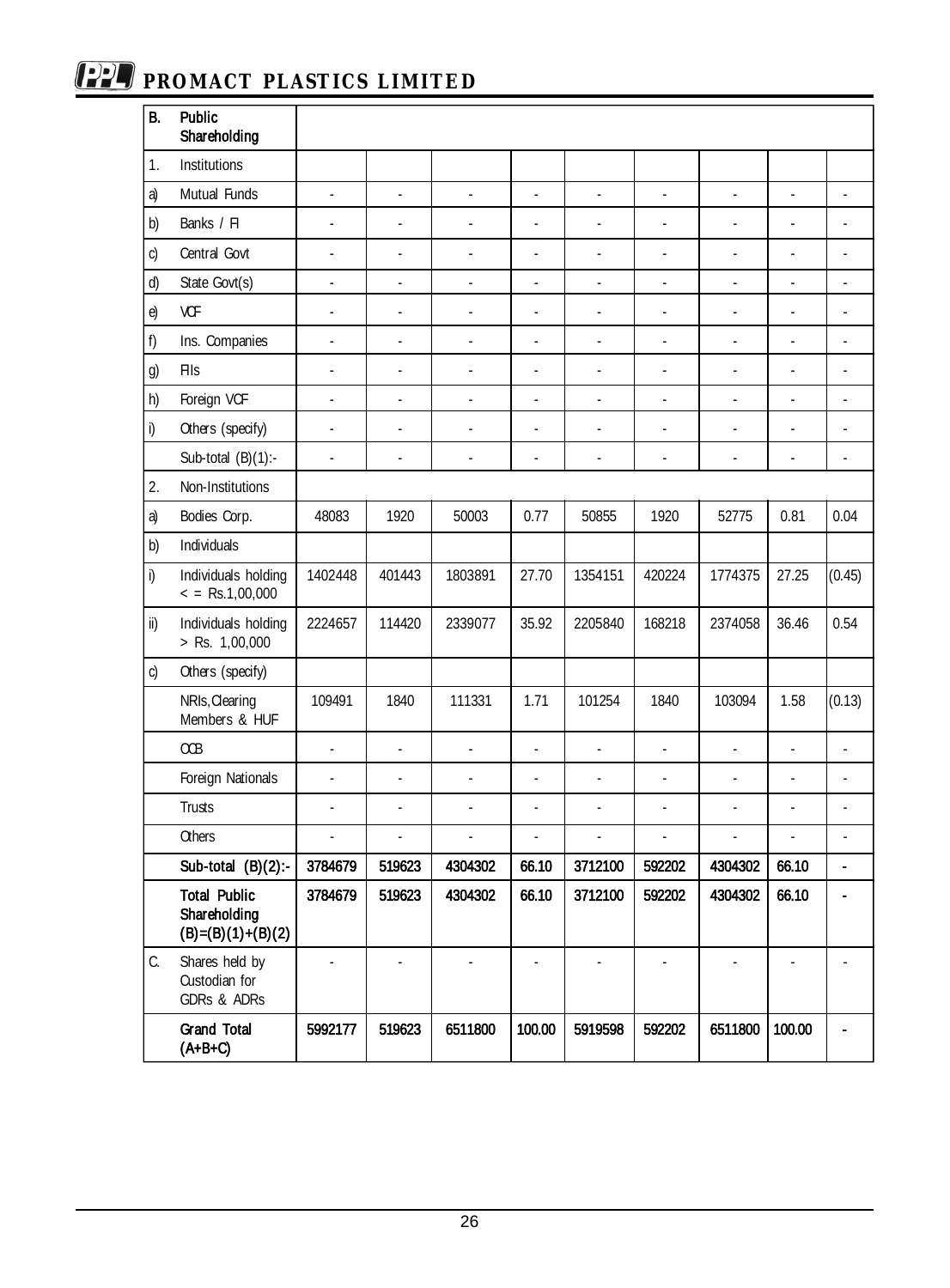## ii) Shareholding of Promoters:

| Sr.              | Shareholder's Name         | Shareholding as on 01-04-2016<br>Shareholding as on 31-03-2017 |                                                  |                                                                          |                         |                                                   | %                                                                      |                                                        |
|------------------|----------------------------|----------------------------------------------------------------|--------------------------------------------------|--------------------------------------------------------------------------|-------------------------|---------------------------------------------------|------------------------------------------------------------------------|--------------------------------------------------------|
| No.              |                            | No. of<br><b>Shares</b>                                        | % of total<br><b>Shares</b><br>of the<br>company | $%$ of<br><b>Shares</b><br>Pledged /<br>encumbered<br>to total<br>shares | No. of<br><b>Shares</b> | l% of total<br><b>Shares</b><br>of the<br>company | % of<br><b>Shares</b><br>Pledged /<br>encumbered<br>to total<br>shares | change<br>in<br>share<br>holding<br>during<br>the year |
| 1                | Patel Jayantilal Somabhai  | 329480                                                         | 5.06                                             |                                                                          | 329480                  | 5.06                                              |                                                                        |                                                        |
| $\overline{2}$   | Payalben Jayantilal Patel  | 265437                                                         | 4.08                                             | $\overline{\phantom{a}}$                                                 | 265437                  | 4.08                                              |                                                                        |                                                        |
| 3                | Nikita Jayantilal Patel    | 270943                                                         | 4.16                                             |                                                                          | 270943                  | 4.16                                              |                                                                        |                                                        |
| $\overline{4}$   | Patel Ankit Jayantilal     | 263775                                                         | 4.05                                             |                                                                          | 263775                  | 4.05                                              |                                                                        |                                                        |
| 5                | Jayantibhai Somabhai Patel | 288706                                                         | 4.43                                             | $\overline{\phantom{a}}$                                                 | 288706                  | 4.43                                              |                                                                        |                                                        |
| 6                | Savitaben Jayantilal Patel | 265749                                                         | 4.08                                             |                                                                          | 265749                  | 4.08                                              |                                                                        |                                                        |
| 7                | Patel Narottam Somabhai    | 189720                                                         | 2.91                                             | ÷,                                                                       | 189720                  | 2.91                                              |                                                                        |                                                        |
| 8                | Patel Mital Sachinkumar    | 161188                                                         | 2.48                                             | $\overline{\phantom{a}}$                                                 | 161188                  | 2.48                                              |                                                                        |                                                        |
| 9                | Patel Sachin Narottambhai  | 75000                                                          | 1.15                                             |                                                                          | 75000                   | 1.15                                              |                                                                        |                                                        |
| 10 <sup>10</sup> | Patel Mital D              | 65000                                                          | 1.00                                             |                                                                          | 65000                   | 1.00                                              |                                                                        |                                                        |
| 11               | Krishnaben D Patel         | 32500                                                          | 0.50                                             | ٠                                                                        | 32500                   | 0.50                                              |                                                                        |                                                        |

## **iii) Change in Promoters' Shareholding:**

There is no change in the Promoters' Shareholding during the financial year 2016-17.

## **iv) Shareholding Pattern of top ten Shareholders:**

(other than Directors, Promoters and Holders of GDRs and ADRs):

| Sr.<br>No.     | For Each of the Top 10<br><b>Shareholders</b> | Shareholding as on<br>01-04-2016 |                 | Changes<br>during the | Shareholding as on<br>31-03-2017 |                 |
|----------------|-----------------------------------------------|----------------------------------|-----------------|-----------------------|----------------------------------|-----------------|
|                |                                               | No. of                           | $%$ of          | Year                  | No. of                           | % of            |
|                |                                               | shares                           | total<br>shares | (decrease)<br>due to  | shares                           | total<br>shares |
|                |                                               |                                  |                 | transfer              |                                  |                 |
|                | Top 10 as on 01-04-2016                       |                                  |                 |                       |                                  |                 |
| $\mathbf{1}$   | S Sangeetha                                   | 214650                           | 3.30            | (214650)              |                                  |                 |
| 2              | Patel Dilipkumar Amrutlal                     | 208790                           | 3.21            |                       | 208790                           | 3.21            |
| 3              | Patel Dashrathbhai Narottamdas                | 102397                           | 1.57            |                       | 102397                           | 1.57            |
| $\overline{4}$ | Ashok Shyamal Khandelwal                      | 100000                           | 1.54            |                       | 100000                           | 1.54            |
| 5              | Khodabhai Narsangbhai Patel                   | 89468                            | 1.37            |                       | 89468                            | 1.37            |
| 6              | Patel Pranavkumar Manilal                     | 80804                            | 1.24            |                       | 80804                            | 1.24            |
| $\overline{7}$ | Jayantibhai Narsangbhai Patel                 | 70311                            | 1.08            |                       | 70311                            | 1.08            |
| 8              | Patel Hemal Naranbhai                         | 67105                            | 1.03            |                       | 67105                            | 1.03            |
| 9              | Jayant Kalyanji                               | 57450                            | 0.88            | (5411)                | 52039                            | 0.80            |
| 10             | Deepak Patel                                  | 56391                            | 0.87            |                       | 56391                            | 0.87            |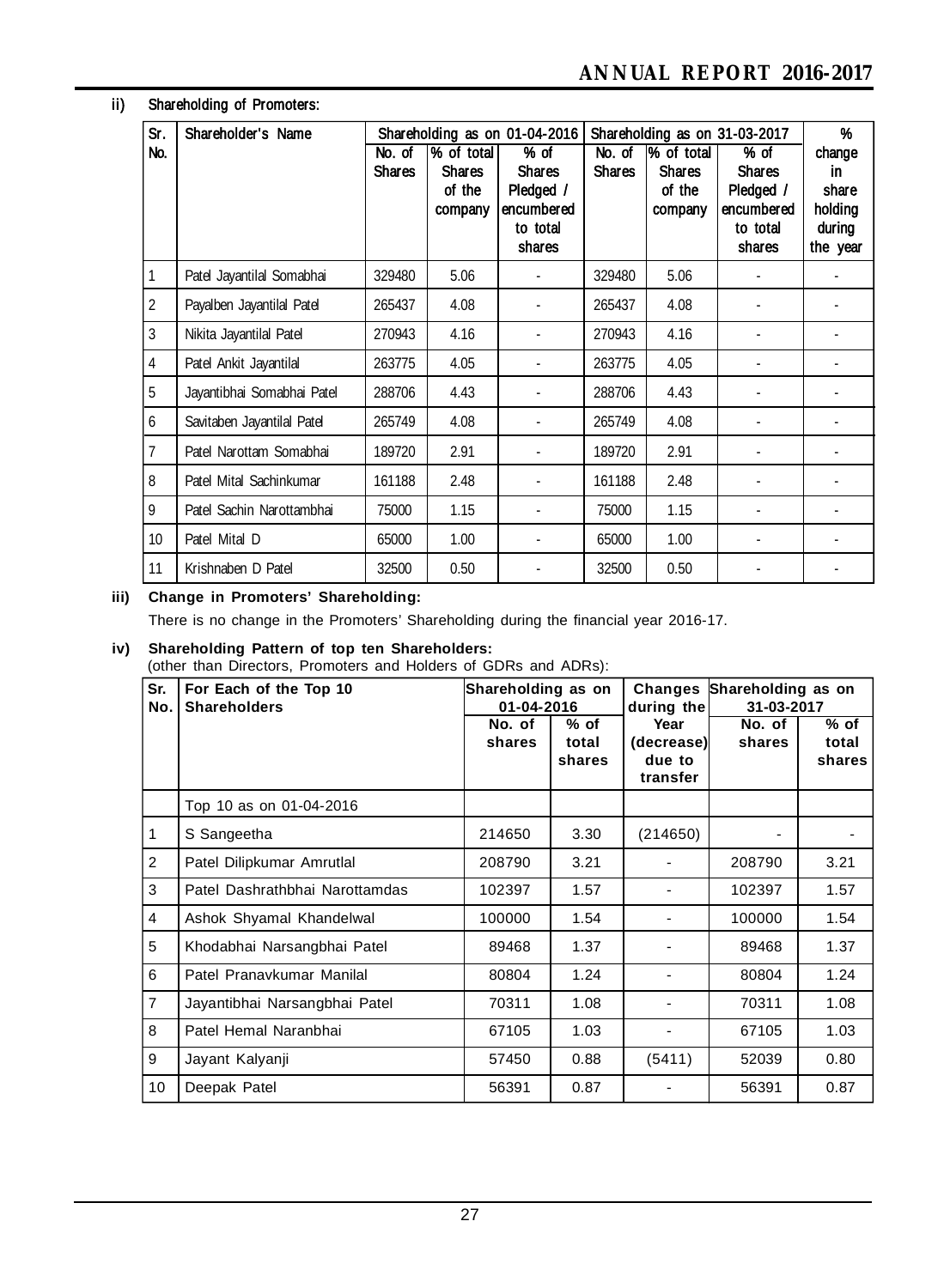## **v) Shareholding of Directors and Key Managerial Personnel:**

| Sr.<br>No. | Shareholding, if any, of<br>each Directors and each |                  | Shareholding as on<br><b>Changes</b><br>01-04-2016<br>in number |                                 |                  | Shareholding as on<br>31-03-2017          |
|------------|-----------------------------------------------------|------------------|-----------------------------------------------------------------|---------------------------------|------------------|-------------------------------------------|
|            | Key Managerial Personnel                            | No. of<br>shares | % of total<br>shares<br>of the<br>Company                       | of shares<br>during<br>the Year | No. of<br>shares | % of total<br>shares<br>of the<br>Company |
| l 1.       | Payalben Jayantilal Patel                           | 265437           | 4.07                                                            | $\overline{\phantom{a}}$        | 265437           | 4.08                                      |
| l 2.       | Nikita Jayantilal Patel                             | 270943           | 4.16                                                            | $\overline{\phantom{a}}$        | 270943           | 4.16                                      |
| lз.        | Patel Ankit Jayantilal                              | 263775           | 4.05                                                            | $\blacksquare$                  | 263775           | 4.05                                      |
| 4.         | Miteshkumar Amrutlal, Patel                         | 1920             | 0.03                                                            | (1699)                          | 221              | 0.00                                      |
| 5.         | Dharmendrakumar B. Patel                            | 53254            | 0.81                                                            |                                 | 53254            | 0.81                                      |
| 6.         | Vipul F. Bhavsar                                    | 2607             | 0.04                                                            | ٠                               | 2607             | 0.04                                      |

## **V. INDEBTEDNESS : (In** `**)**

**Indebtedness of the Company including interest outstanding/accrued but not due for payment:**

|           |                                       | <b>Secured</b><br>Loans<br>excluding<br>deposits | <b>Unsecured</b><br>Loans | <b>Deposits</b>          | Total<br><b>Indebtedness</b> |
|-----------|---------------------------------------|--------------------------------------------------|---------------------------|--------------------------|------------------------------|
| A.        | Indebtedness as on 01-04-2016         |                                                  |                           |                          |                              |
|           | i)<br><b>Principal Amount</b>         | 7,53,86,072                                      | 3, 16, 56, 172            |                          | 10,70,42,244                 |
|           | ii)<br>Interest due but not paid      |                                                  | $\overline{\phantom{a}}$  | $\overline{\phantom{a}}$ |                              |
|           | iii)<br>Interest accrued but not due  | 1,80,817                                         | $\overline{\phantom{a}}$  | ٠                        | 1,80,817                     |
|           | Total (i+ii+iii)                      | 7,55,66,889                                      | 3,16,56,172               |                          | 10,72,23,061                 |
| <b>B.</b> | Change in Indebtedness during 2016-17 |                                                  |                           |                          |                              |
|           | $\star$<br>Addition                   |                                                  | 28,09,310                 |                          | 28,09,310                    |
|           | $\star$<br>Reduction                  | 1,72,90,492                                      |                           |                          | 1,72,90,492                  |
|           | Net Change                            | (1,72,90,492)                                    | 28,09,310                 |                          | (1, 44, 81, 182)             |
| C.        | Indebtedness as on 31-03-2017         |                                                  |                           |                          |                              |
|           | i)<br><b>Principal Amount</b>         | 5,82,76,397                                      | 3,44,65,482               |                          | 9,27,41,879                  |
|           | ii)<br>Interest due but not paid      |                                                  | $\blacksquare$            | $\overline{\phantom{a}}$ |                              |
|           | iii)<br>Interest accrued but not due  | $\overline{\phantom{a}}$                         | $\overline{\phantom{a}}$  | ٠                        |                              |
|           | Total (i+ii+iii)                      | 5,82,76,397                                      | 3,44,65,482               |                          | 9,27,41,879                  |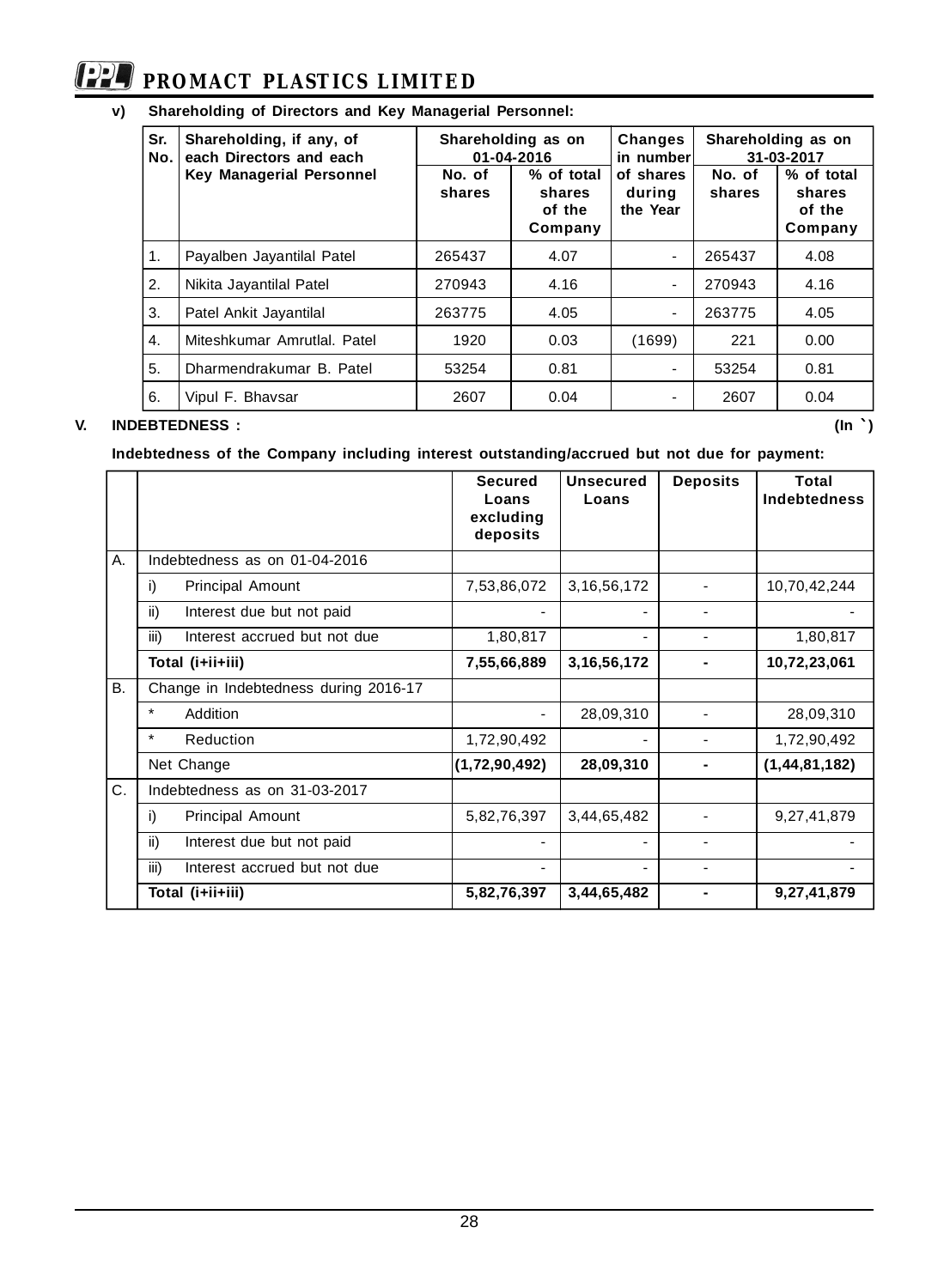## **VI. REMUNERATION OF DIRECTORS AND KEY MANAGERIAL PERSONNEL**

## **A. Remuneration to Managing Director, Whole-Time Director, Manager or any other Directors:**

| Sr.<br>No. | <b>Particulars of Remuneration</b>                                                     | Name of MD/ WTD/ Manager                    |
|------------|----------------------------------------------------------------------------------------|---------------------------------------------|
|            |                                                                                        | Mr. Jayantilal S. Patel, Managing Director* |
| 1.         | Gross salary                                                                           |                                             |
|            | (a) Salary as per provisions contained<br>in section 17(1) of the Income-tax Act, 1961 | $\degree$ 1,16,538//-                       |
|            | (b) Value of perquisites u/s 17(2) Income-tax<br>Act, 1961                             |                                             |
|            | (c) Profits in lieu of salary under section 17(3)<br>Income-tax Act, 1961              |                                             |
| 2.         | Stock Option                                                                           |                                             |
| 3.         | Sweat Equity                                                                           |                                             |
| 4.         | Commission                                                                             |                                             |
| 5.         | Others, Please specify                                                                 |                                             |
|            | Total                                                                                  | $\degree$ 1,16,538//-                       |
|            | Ceiling as per the Companies Act                                                       | 60,00,000/-                                 |

\* Jayantilal S. Patel has resigned from the post of Managing Director and Director w.e.f. 21<sup>st</sup> November, 2016

## **B. Remuneration to Key Managerial Personnel other than MD/Manager/WTD**

| Sr.<br>No. | <b>Particulars of Remuneration</b>                                                        | <b>Key Manegerial Personnel</b> |
|------------|-------------------------------------------------------------------------------------------|---------------------------------|
|            |                                                                                           | Mr. Vipul F. Bhavsar, CFO       |
| 1.         | Gross salary                                                                              |                                 |
|            | Salary as per provisions contained<br>(a)<br>in section 17(1) of the Income-tax Act, 1961 | $1,45,000/-$                    |
|            | (b) Value of perquisites u/s 17(2) Income-tax<br>Act, 1961                                |                                 |
|            | Profits in lieu of salary under section 17(3)<br>(c)<br>Income-tax Act, 1961              |                                 |
| 2.         | Stock Option                                                                              |                                 |
| 3.         | <b>Sweat Equity</b>                                                                       | -                               |
| 4.         | Commission                                                                                |                                 |
| 5.         | Others, Please specify                                                                    |                                 |
|            | Total                                                                                     | $1,45,000/-$                    |

## **VII. PENALTIES/ PUNISHMENT/ COMPOUNDING OF OFFENCES:**

There are no such Penalties/ Punishment/ Compounding of Offences as on the date of report.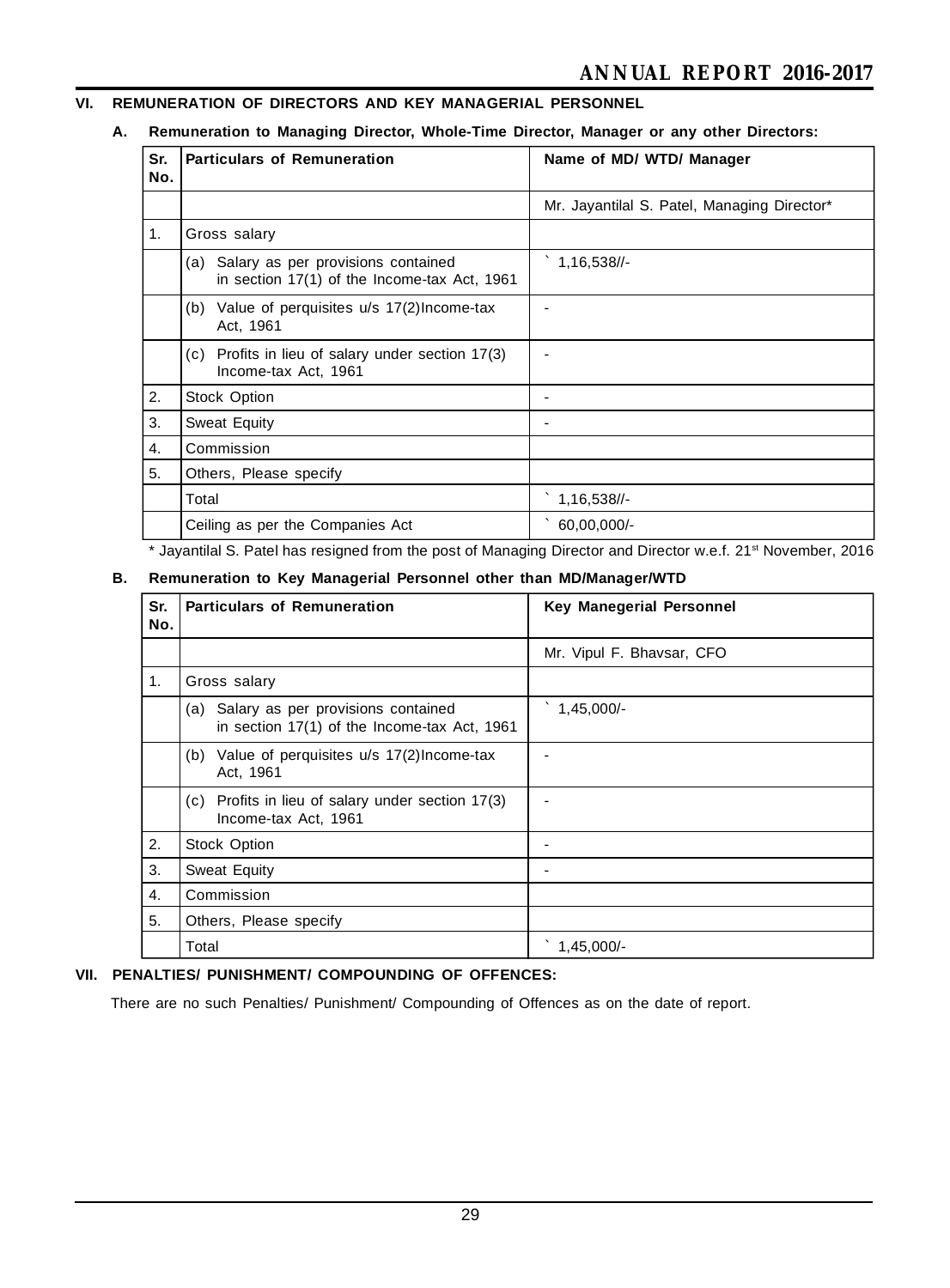## **INDEPENDENT AUDITORS' REPORT**

#### **To, The Members of PROMACT PLASTICS LIMITED**

#### **Report on the Financial Statements**

We have audited the accompanying financial statements of **Promact Plastics Limited.** ('the Company'), which comprise the Balance Sheet as at March 31, 2017 and the Statement of Profit and Loss and the Cash Flow Statement for the year then ended, and a summary of the significant accounting policies and other explanatory information.

#### **Management's Responsibility for the Standalone Financial Statements**

The Company's Board of Directors is responsible for the matters stated in Section 134(5) of the Companies Act, 2013 ('the Act')with respect to the preparation of these financial statements that give a true and fair view of the financial position, financial performance and cash flows of the Company in accordance with the accounting principles generally accepted in India, including the Accounting Standards specified under Section 133 of the Act, read with Rule 7 of the Companies (Accounts) Rules, 2014. This responsibility also includes maintenance of adequate accounting records in accordance with the provisions of the Act for safeguarding the assets of the Company and for preventing and detecting frauds and other irregularities; selection and application of appropriate accounting policies; making judgments and estimates that are reasonable and prudent; and design, implementation and maintenance of adequate internal financial controls, that were operating effectively for ensuring the accuracy and completeness of the accounting records, relevant to the preparation and presentation of these financial statements that give a true and fair view and are free from material misstatement, whether due to fraud or error.

## **Auditors' Responsibility**

Our responsibility is to express an opinion on these financial statements based on our audit.

We have taken into account the provisions of the Act, the accounting and auditing standards and matters which are required to be included in the audit report under the provisions of the Act and the Rules made there under.

We conducted our audit in accordance with the Standards on Auditing specified under Section 143(10) of the Act. Those Standards require that we comply with ethical requirements and plan and perform the audit to obtain reasonable assurance about whether the financial statements are free from material misstatement.

An audit involves performing procedures to obtain audit evidence about the amounts and the disclosures in the financial statements. The procedures selected depend on the auditor's judgment, including the assessment of the risks of material misstatement of the financial statements, whether due to fraud or error. In making those risk assessments, the auditor considers internal financial control relevant to the Company's preparation of the financial statements that give a true and fair view in order to design audit procedures that are appropriate in the circumstances, but not for the purpose of expressing an opinion on whether the Company has in place an adequate internal financial controls system over financial reporting and the operating effectiveness of such controls. An audit also includes evaluating the appropriateness of the accounting policies used and the reasonableness of the accounting estimates made by the Company's Board of Directors, as well as evaluating the overall presentation of the financial statements.

We believe that the audit evidence we have obtained is sufficient and appropriate to provide a basis for our audit opinion on the financial statements.

## **Opinion**

In our opinion and to the best of our information and according to the explanations given to us, the aforesaid financial statements give the information required by the Act in the manner so required and give a true and fair view in conformity with the accounting principles generally accepted in India, of the state of affairs of the Company as at March 31, 2017, and its profit and its cash flows for the year ended on that date.

## **Report on Other Legal and Regulatory Requirements**

- 1. As required by the Companies (Auditor's Report) Order, 2016 ('the Order') issued by the Central Government in terms of Section 143(11) of the Act, we give in the Annexure – I a statement on the matters specified in paragraphs 3 and 4 of the Order.
- 2. As required by Section 143(3) of the Act, we report that:
	- (a) We have sought and obtained all the information and explanations which to the best of our knowledge and belief were necessary for the purposes of our audit.
	- (b) In our opinion, proper books of account as required by law have been kept by the Company so far as it appears from our examination of those books.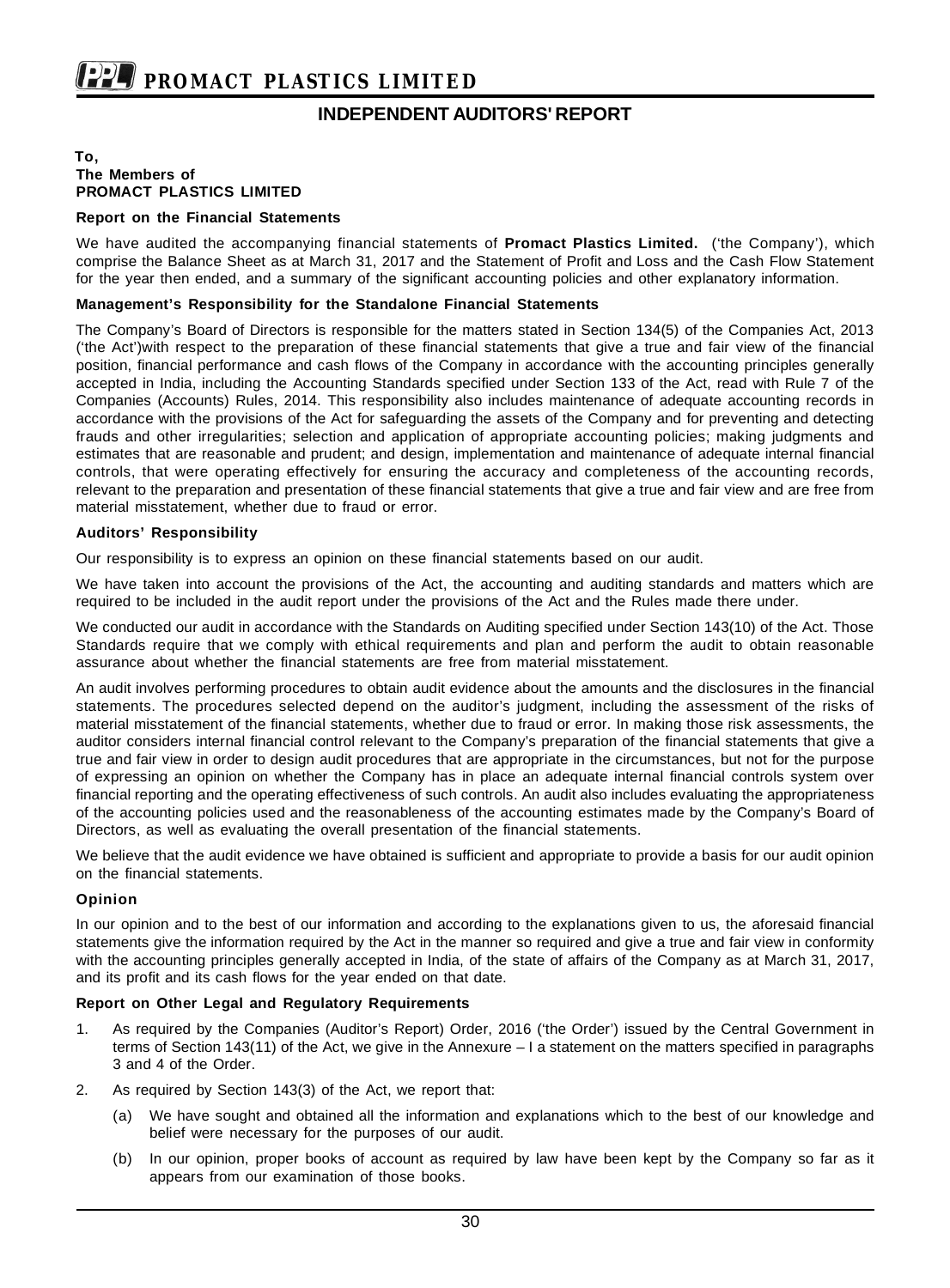- (c) The Balance Sheet, the Statement of Profit and Loss, and the Cash Flow Statement dealt with by this Report are in agreement with the books of account.
- (d) In our opinion, the aforesaid financial statements comply with the Accounting Standards specified under Section 133 of the Act, read with Rule 7 of the Companies (Accounts) Rules, 2014.
- (e) On the basis of the written representations received from the Directors as on March 31, 2017, taken on record by the Board of Directors, none of the Directors is disqualified as on March 31, 2017 from being appointed as a Director in terms of Section 164 (2) of the Act.
- (f) With respect to the adequacy of the internal financial controls over financial reporting of the Company and the operating effectiveness of such controls refer to our separate Report in "Annexure – II and
- (g) With respect to the other matters to be included in the Auditors' Report in accordance with Rule 11 of the Companies (Audit and Auditors) Rules, 2014, in our opinion and to the best of our information and according to the explanations given to us:
	- i) The Company has disclosed the impact of pending litigations on its financial position in its financial statements as referred to in note number 7(C) to the financial statement.
	- ii) The Company does not have any long term contract including derivative contract for which there were any material foreseeable losses under applicable law or accounting Standard, and
	- iii) There were no amount which were require to be transferred to the investor education and protection fund by the company
	- iv) The Company has provided requisite disclosures in the standalone financial statements as to holding as well as dealings in specified Bank Notes during the period from 8<sup>th</sup> November 2016 to 30<sup>th</sup> December 2016, Based on audit procedures and relying on the management representation, we report that the disclosures are in accordance with books of accounts maintained by the Company and as produced to us by the Management- Refer Note 43 to the standalone financial statements.

**For, M.M. Salvi & Co.** Chartered Accountants F.R.No. 109004W.

Place : Mehsana. **(M.M.Salvi)** Date : 30/05/2017 **Proprietor.** 

M. No. 030678.

## **ANNEXURE – I TO THE INDEPENDENT AUDITORS' REPORT**

(Referred to in paragraph 1 under 'Report on Other Legal and Regulatory Requirements' section of our report of even date)

- **1.** (a) The Company has maintained proper records showing full particulars, including quantitative details and situation of fixed assets.
	- (b) The Company has a regular programme of physical verification of its fixed assets by which all fixed assets are verified in a phased manner, over a period of three years. In our opinion, this periodicity of physical verification is reasonable having regard to the size of the Company and the nature of its assets. No material discrepancies were noticed on such verification.
	- (c) In our opinion and according to information and explanation given to us and on the basis of an examination of the records of the Company, the title deeds of immovable properties are held in the name of the Company.
- **2.** In respect of its inventories:
	- a) As explained to us, the inventories were physically verified during the year by the management during the year.
	- b) In our opinion and according to the information and explanations given to us, the procedures of physical verification of inventories followed by the management are reasonable and adequate in relation to the size of the Company and the nature of its business.
	- c) The Company has maintained proper records of inventories. As explained to us, there was no material discrepancies noticed on physical verification of inventories as compared to the book records.
- **3.** The company has not granted loans to firms covered in the register maintained under section 189 of the Company Act, 2013. There for clause (3) as not applicable.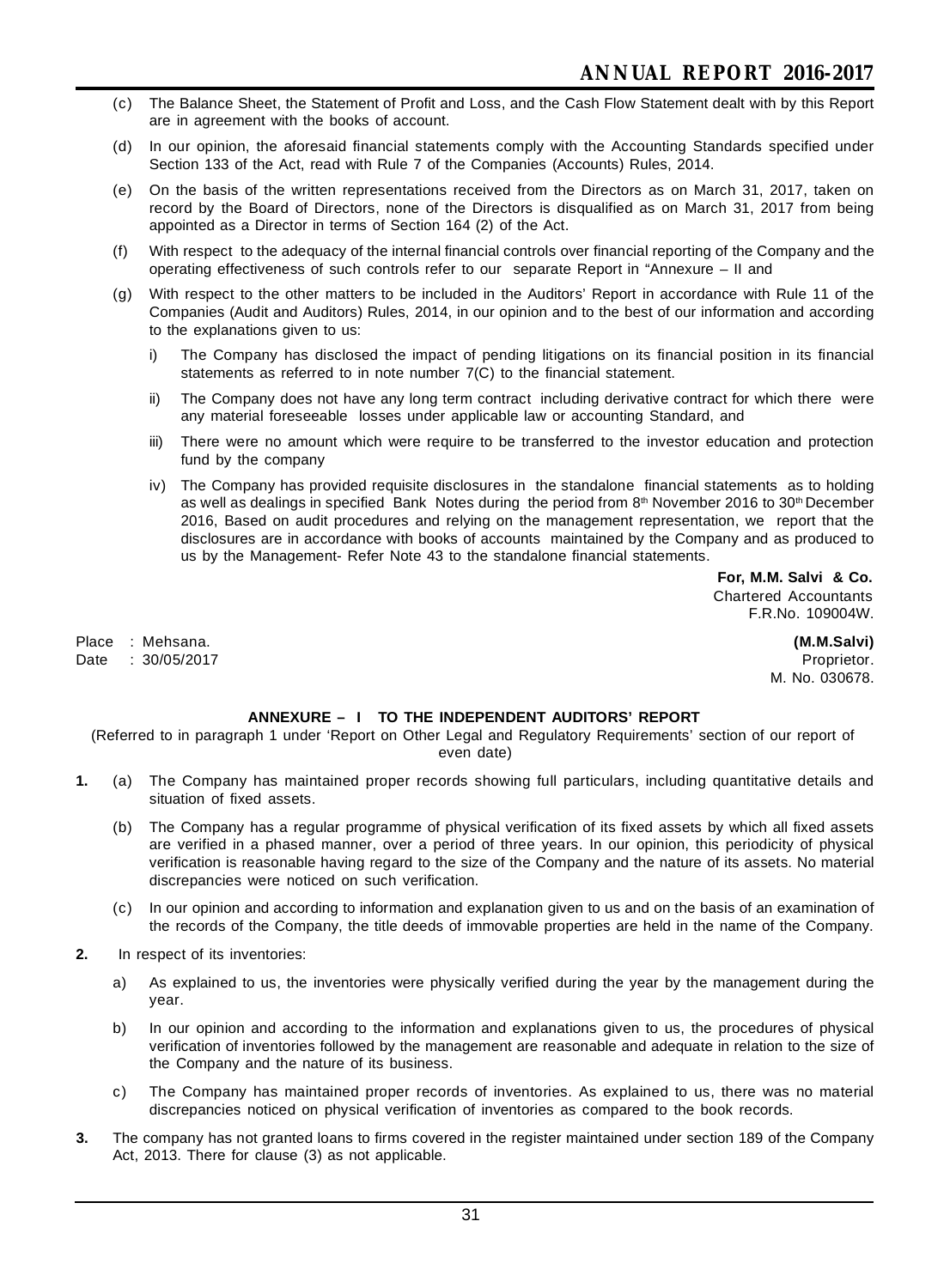- **4.** In our opinion and according to the information and explanations given to us, the company has not accepted deposit, excepted Director Deposit during the year and does not have any unclaimed deposit. Therefore, the clause 3 (v) of the Order are not applicable to the Company.
- **5.** On the basis of records produced to us, we are of the opinion that, prima facie, the cost records prescribed by the Central Government of India under section 148 (1) of the Act are not required to maintained, and have not carried out any examination of such accounts and records.
- **6**. According to the information and explanations given to us, in respect of statutory dues:
	- (a) The Company has generally been regular in depositing undisputed statutory dues, including Provident Fund, Employees' State Insurance, Income Tax, Sales Tax and Value Added Tax, Wealth Tax, Service Tax, duty of Customs, duty of Excise, Cess and other material statutory dues applicable to it with the appropriate authorities.
	- (b) There were no undisputed amounts payable in respect of Provident Fund, Employees' State Insurance, Income Tax, Sales Tax and Value Added Tax, Wealth Tax, Service Tax, duty of Customs, duty of Excise, Cess and other material statutory dues in arrears as at March 31, 2017 for a period of more than six months from the date they became payable.
	- (c) Details of dues of Income Tax, Sales Tax and Value Added Tax and Service Tax which have not been deposited as at March 31, 2017 on account of dispute are given below:

| Nature of Dispute | For the | Amount      |                  | Authority          |
|-------------------|---------|-------------|------------------|--------------------|
|                   | Year    | Due         | <b>Deposited</b> |                    |
| Income Tax        | 2002-03 | 3,82,163.00 |                  | I.T.A.T. Ahmedabad |

There were no dues of Wealth Tax, duty of Customs, duty of Excise and Cess which have not been deposited as at March 31, 2017 on account of dispute.

- **7.** In our opinion and according to the information and explanations given to us, the Company has not defaulted in repayment of dues to a bank during the year and did not have any amount outstanding to financial institutions during the year.
- **8**. In our opinion and according to the information and explanations given to us, the company has not given any corporate guarantee for loan taken by others from bank or financial institution.
- **9**. According to the information and explanations given to us, the Company did not avail any term loan during the year.
- **10**. To the best of our knowledge and belief and according to the information and explanations given to us, no fraud by the Company has been noticed or reported during the year
- **11.** According to the information and explanations given to us, managerial remuneration not paid or provided in accordance with the requisite approvals mandated by the provisions of Section 197 read with Schedule V to the Act.
- **12.** According to the information and explanations given to us, the Company is not a Nidhi Company as prescribed under Section 406 of the Act. Accordingly, paragraph 3 (xii) of the Order in not applicable to the Company.
- **13**. According to the information and explanations given to us, all transactions with the related parties are in compliance with Section 177 and 188 of Act, where applicable and the details have been disclosed in the Financial Statements as required by the applicable accounting standards.
- **14**. According to the information and explanations given to us and based on our examination of the records of the Company, the Company has not made any preferential allotment or private placement of shares or fully or partly convertible debentures during the year.
- **15**. According to the information and explanations given to us and based on our examination of the records of the Company, the Company has not entered into non-cash transactions with directors or persons connected with him.
- **16.** According to information and explanations given to us, the Company is not required to be registered under Section 45 IA of the Reserve Bank of India Act, 1934. Accordingly, paragraph 3(xvi) of the Order is not applicable to the Company.

**For, M.M. Salvi & Co.** Chartered Accountants F.R.No. 109004W.

M. No. 030678.

Place : Mehsana. **(M.M.Salvi)** Date : 30/05/2017 **Proprietor.**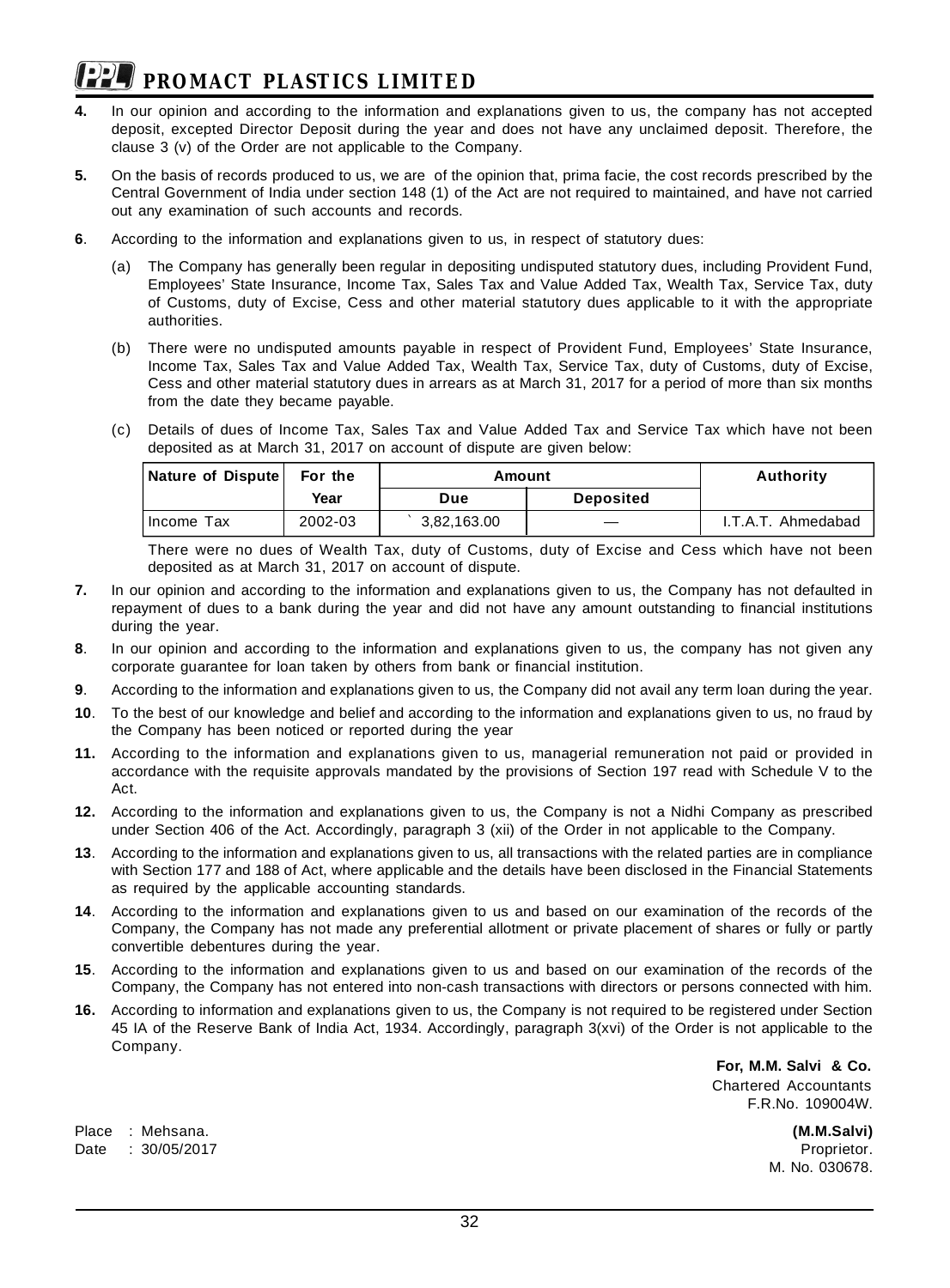## **ANNEXURE – II TO THE AUDITORS' REPORT**

## **Report on the Internal Financial Controls under Clause (i) of sub-section 3 of Section 143 of the Companies Act, 2013 ('the Act')**

We have audited the internal financial controls over financial reporting of **Promact Plastics Limited** ('the Company') as of 31 March 2017 in conjunction with our audit of the financial statements of the Company for the year ended on that date.

## **Management's Responsibility for Internal Financial Controls**

The Company's management is responsible for establishing and maintaining internal financial controls based on the internal control over financial reporting criteria established by the Company considering the essential components of internal control stated in the Guidance Note on Audit of Internal Financial Controls over Financial Reporting issued by the Institute of Chartered Accountants of India ('ICAI'). These responsibilities include the design, implementation and maintenance of adequate internal financial controls that were operating effectively for ensuring the orderly and efficient conduct of its business, including adherence to the Company's policies, the safeguarding of its assets, the prevention and detection of frauds and errors, the accuracy and completeness of the accounting records, and the timely preparation of reliable financial information, as required under the Companies Act, 2013.

## **Auditors' Responsibility**

Our responsibility is to express an opinion on the Company's internal financial controls over financial reporting based on our audit. We conducted our audit in accordance with the Guidance Note on Audit of Internal Financial Controls over Financial Reporting (the 'Guidance Note') and the Standards on Auditing, issued by ICAI and deemed to be prescribed under Section 143(10) of the Companies Act, 2013, to the extent applicable to an audit of internal financial controls, both applicable to an audit of Internal Financial Controls and, both issued by the Institute of Chartered Accountants of India. Those Standards and the Guidance Note require that we comply with ethical requirements and plan and perform the audit to obtain reasonable assurance about whether adequate internal financial controls over financial reporting were established and maintained and if such controls operated effectively in all material respects.

Our audit involves performing procedures to obtain audit evidence about the adequacy of the internal financial controls system over financial reporting and their operating effectiveness. Our audit of internal financial controls over financial reporting included obtaining an understanding of internal financial controls over financial reporting, assessing the risk that a material weakness exists, and testing and evaluating the design and operating effectiveness of internal control based on the assessed risk. The procedures selected depend on the auditors' judgment, including the assessment of the risks of material misstatement of the financial statements, whether due to fraud or error.

We believe that the audit evidence we have obtained is sufficient and appropriate to provide a basis for our audit opinion on the Company's internal financial controls system over financial reporting.

## **Meaning of Internal Financial Controls over Financial Reporting**

A company's internal financial control over financial reporting is a process designed to provide reasonable assurance regarding the reliability of financial reporting and the preparation of financial statements for external purposes in accordance with generally accepted accounting principles.

A company's internal financial control over financial reporting includes those policies and procedures that

- (1) Pertain to the maintenance of records that, in reasonable detail, accurately and fairly reflect the transactions and dispositions of the assets of the Company;
- (2) Provide reasonable assurance that transactions are recorded as necessary to permit preparation of financial statements in accordance with generally accepted accounting principles, and that receipts and expenditures of the Company are being made only in accordance with authorizations of the Management and directors of the Company; and
- (3) Provide reasonable assurance regarding prevention or timely detection of unauthorized acquisition, use, or disposition of the Company's assets that could have a material effect on the financial statements.

## **Inherent Limitations of Internal Financial Controls over Financial Reporting**

Because of the inherent limitations of internal financial controls over financial reporting, including the possibility of collusion or improper management override of controls, material misstatements due to error or fraud may occur and not be detected. Also, projections of any evaluation of the internal financial controls over financial reporting to future periods are subject to the risk that the internal financial control over financial reporting may become inadequate because of changes in conditions, or that the degree of compliance with the policies or procedures may deteriorate.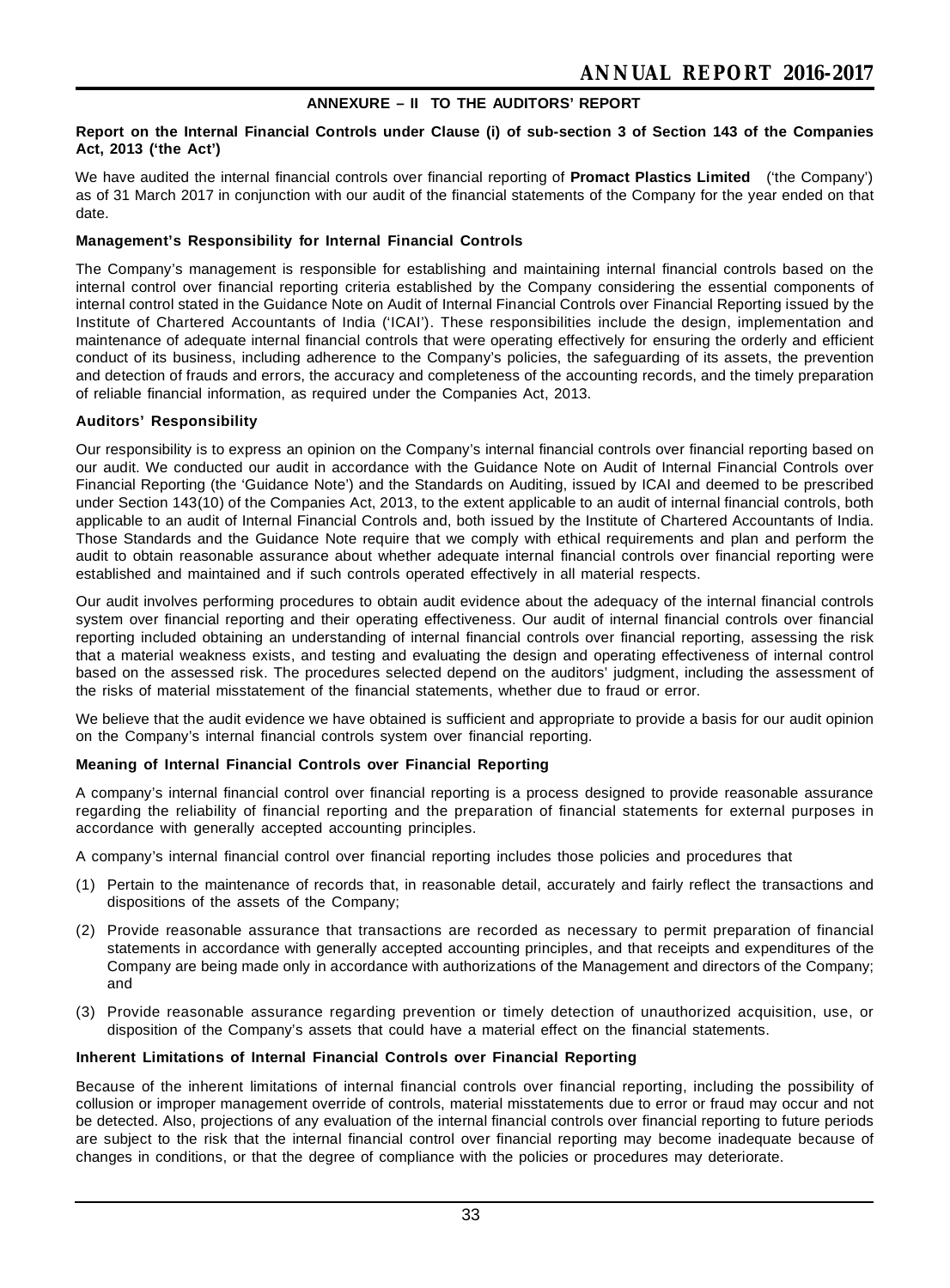## **Opinion**

In our opinion, the Company has, in all material respects, an adequate internal financial controls system over financial reporting and such internal financial controls over financial reporting were operating effectively as at 31 March 2017, based on the internal control over financial reporting criteria established by the Company considering the essential components of internal control stated in the Guidance Note on Audit of Internal Financial Controls Over Financial Reporting issued by the Institute of Chartered Accountants of India.

> **For, M.M. Salvi & Co.** Chartered Accountants F.R.No. 109004W.

Place : Mehsana. **(M.M.Salvi)** Date : 30/05/2017 **Proprietor.** 

M. No. 030678.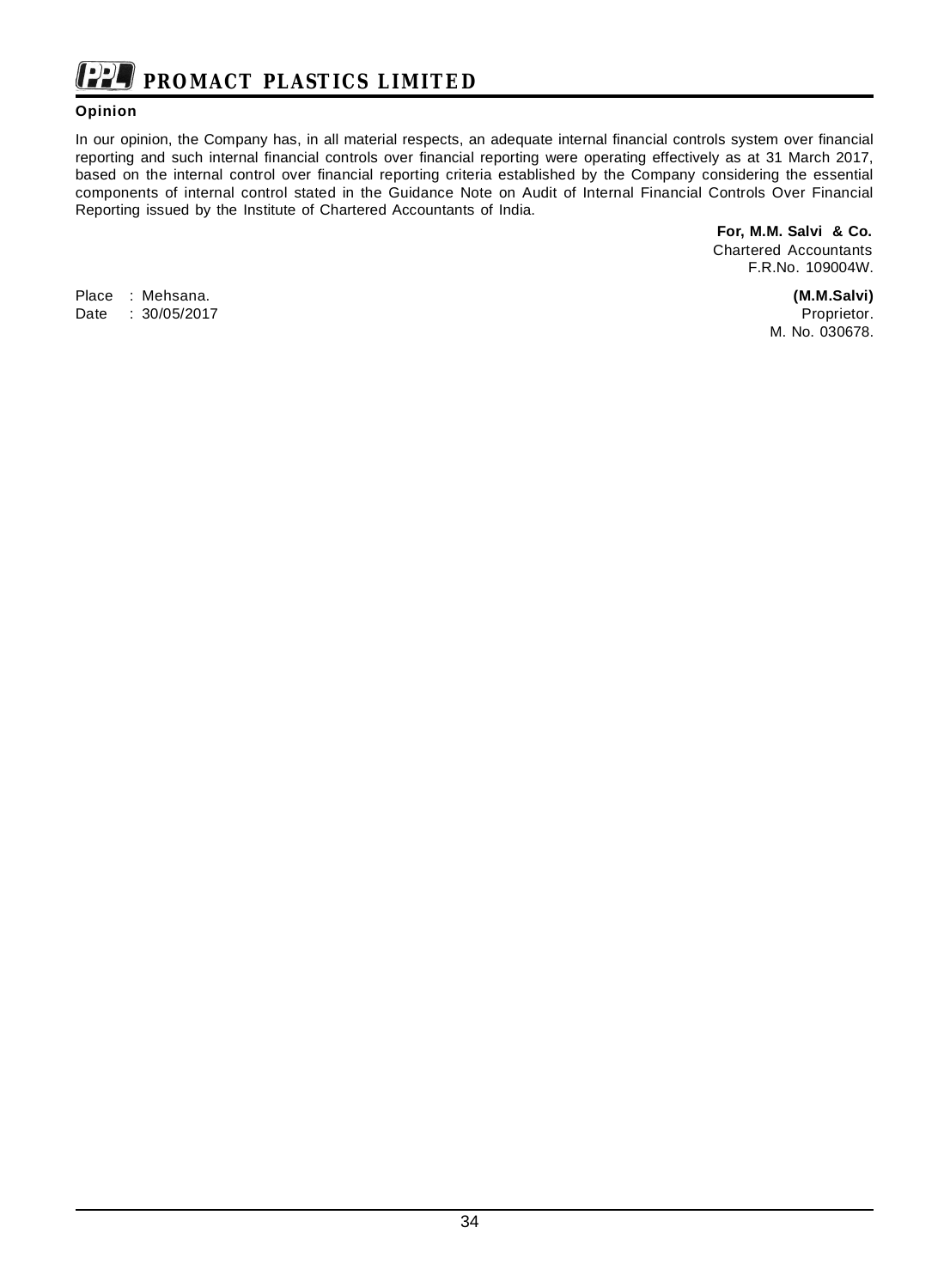## **ANNUAL REPORT 2016-2017**

## **BALANCE SHEET AS AT 31<sup>st</sup> MARCH, 2017**

|     | <b>Particulars</b>                              | Refer<br>Note No. |                | As at 31-03-2017 As at 31-03-2016 |
|-----|-------------------------------------------------|-------------------|----------------|-----------------------------------|
|     | <b>EQUITY AND LIABILITIES</b>                   |                   |                |                                   |
|     | Shareholders' funds                             |                   |                |                                   |
| (a) | Share capital                                   | 1                 | 65,118,000     | 65,118,000                        |
| (b) | Reserves and surplus                            | $\overline{2}$    | (91, 748, 540) | (96, 421, 174)                    |
|     | <b>Non-current liabilities</b>                  |                   |                |                                   |
| (a) | Long-term borrowings                            | 3                 |                | 15,353,938                        |
| (b) | Deferred tax liabilities (Net)                  |                   |                |                                   |
| (c) | Other Long term liabilities                     | 4                 |                |                                   |
| (d) | Long-term provisions                            | 5                 |                |                                   |
|     | <b>Current liabilities</b>                      |                   |                |                                   |
| (a) | Short-term borrowings                           | 6                 | 92,741,879     | 91,869,123                        |
| (b) | Trade payables                                  | $\overline{7}$    |                |                                   |
| (c) | Other current liabilities                       | 8                 | 36,593,603     | 1,734,396                         |
| (d) | Short-term provisions                           | 9                 | 2,042,427      | 712,667                           |
|     | <b>TOTAL</b>                                    |                   | 104,747,369    | 78,366,950                        |
|     | <b>ASSETS</b>                                   |                   |                |                                   |
|     | Non-current assets                              |                   |                |                                   |
| (a) | <b>Fixed assets</b>                             | 10                |                |                                   |
|     | Tangible assets<br>(i)                          |                   | 25,895,939     | 27,558,537                        |
|     | (ii)<br>Intangible assets                       |                   |                |                                   |
|     | (iii)<br>Capital work-in-progress               |                   |                |                                   |
|     | (iv) Intangible assets under development        |                   |                |                                   |
| (b) | Non-current investments                         | 11                | 2,750,500      | 2,750,500                         |
| (c) | Deferred tax assets (net)                       |                   | 13,435,186     | 13,435,186                        |
| (d) | Long-term loans and advances                    | 12                | 1,598,398      | 1,576,398                         |
| (e) | Other non-current assets                        | 13                |                |                                   |
|     | <b>Current assets</b>                           |                   |                |                                   |
| (a) | <b>Current investments</b>                      |                   |                |                                   |
| (b) | Inventories                                     | 14                |                |                                   |
| (c) | Trade receivables                               | 15                | 9,788,642      | 3,615,251                         |
| (d) | Cash and cash equivalents                       | 16                | 99,778         | 49,939                            |
| (e) | Short-term loans and advances                   | 17                | 51,178,925     | 29,381,137                        |
| (f) | Other current assets                            | 18                |                |                                   |
|     | <b>TOTAL</b>                                    |                   | 104,747,369    | 78,366,950                        |
|     | Notes forming parts of the financial statement. | A, 1 to 44        |                |                                   |

| As per our Audited Report Annexed.<br>For M. M. Salvi & Co. | For and on behalf of the Board       |                                            |                  |  |  |  |  |
|-------------------------------------------------------------|--------------------------------------|--------------------------------------------|------------------|--|--|--|--|
| <b>Chartered Accountants</b>                                |                                      |                                            |                  |  |  |  |  |
| F.R. No.: 109004W                                           | Miteshkumar A.Patel                  | Payalben J. Patel                          | Vipul F. Bhavsar |  |  |  |  |
| (M. M. Salvi)<br>Proprietor.                                | (Director)<br>DIN: 06731818          | (Managing Director) (CFO)<br>DIN: 03086759 |                  |  |  |  |  |
| M.No.: 030678                                               |                                      |                                            |                  |  |  |  |  |
| Place: Mehsana<br>Date: 30/05/2017                          | Place: Ahmedabad<br>Date: 30/05/2017 |                                            |                  |  |  |  |  |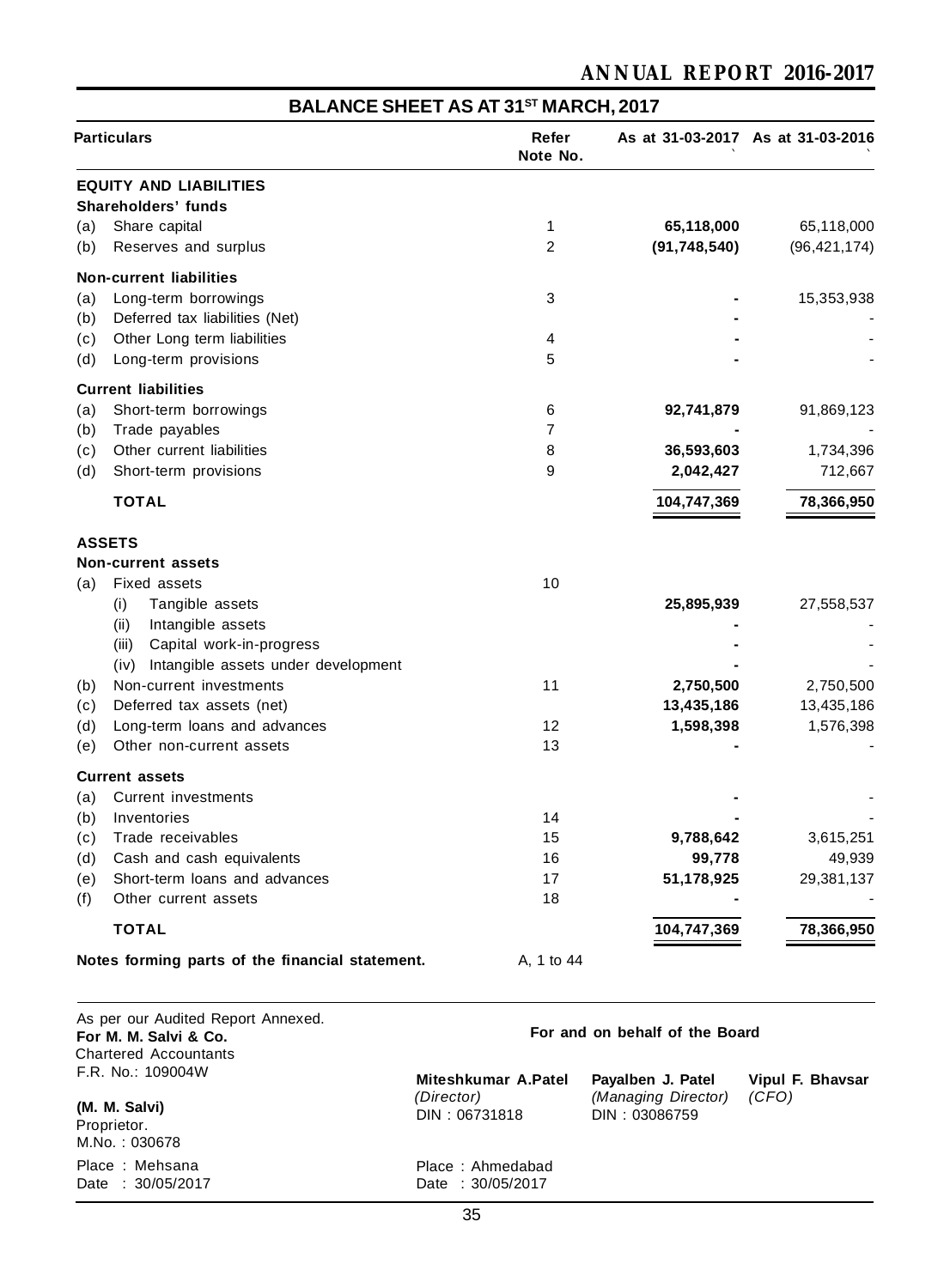## **STA ST TEMENT OF PROFIT AND LOSS FOR THE YEAR ENDED 31 MARCH, 2017**

| Particulars                                                                     | Refer<br>Note No. | 2016-17     | 2015-16     |  |
|---------------------------------------------------------------------------------|-------------------|-------------|-------------|--|
| Revenue from operations Sales & Services [Gross]                                | 19                | 126,537,883 | 9,123,970   |  |
| Less: Excise Duty                                                               |                   |             |             |  |
| Revenue from Operations (Net)                                                   |                   | 126,537,883 | 9,123,970   |  |
| Other income                                                                    | 20                | 9,389,713   | 2,904,732   |  |
| Total Revenue (I + II)                                                          |                   | 135,927,596 | 12,028,702  |  |
| <b>Expenses:</b>                                                                |                   |             |             |  |
| Cost of materials consumed                                                      | 21                | 116,602,720 | 2,602,839   |  |
| Purchases of Stock-in-Trade                                                     |                   |             |             |  |
| Manufacturing & Operating Costs                                                 | 22                |             |             |  |
| Changes in inventories of finished goods<br>work-in-progress and Stock-in-Trade | 23                |             |             |  |
| Employee benefits expense                                                       | 24                | 410,305     | 217,580     |  |
| Finance costs                                                                   | 25                | 15,355,388  | 12,417,120  |  |
| Depreciation and amortization expense                                           |                   | 637,781     | 637,781     |  |
| Other expenses                                                                  | 26                | 2,431,145   | 943,438     |  |
| <b>Total expenses</b>                                                           |                   | 135,437,339 | 16,818,758  |  |
| Profit before exceptional and<br>extraordinary items and tax (III-IV)           |                   | 490,257     | (4,790,056) |  |
| <b>Exceptional items</b>                                                        | 27                | 5,282,377   | 6,102       |  |
| Profit before tax (V - VI)                                                      |                   | 5,772,634   | (4,783,954) |  |
| Tax expense:                                                                    |                   |             |             |  |
| <b>Current tax</b><br>(1)                                                       |                   | 1,100,000   |             |  |
| Deferred tax (Assets)<br>(2)                                                    |                   |             |             |  |
| Profit (Loss) for the period (VII-VIII)                                         |                   | 4,672,634   | (4,783,954) |  |
| Earnings per equity share:                                                      |                   |             |             |  |
| <b>Basic</b><br>(1)                                                             |                   | 0.72        | (0.73)      |  |
| (2)<br><b>Diluted</b>                                                           |                   | 0.72        | (0.73)      |  |
| Notes forming parts of the financial statement.                                 | A, 1 to 44        |             |             |  |

| As per our Audited Report Annexed.<br>For M. M. Salvi & Co.<br>Chartered Accountants | For and on behalf of the Board                     |                                                           |                           |  |  |  |
|--------------------------------------------------------------------------------------|----------------------------------------------------|-----------------------------------------------------------|---------------------------|--|--|--|
| F.R. No.: 109004W<br>(M. M. Salvi)<br>Proprietor.<br>M.No. : 030678                  | Miteshkumar A.Patel<br>(Director)<br>DIN: 06731818 | Payalben J. Patel<br>(Managing Director)<br>DIN: 03086759 | Vipul F. Bhavsar<br>(CFO) |  |  |  |
| Place: Mehsana<br>Date: 30/05/2017                                                   | Place: Ahmedabad<br>Date: 30/05/2017               |                                                           |                           |  |  |  |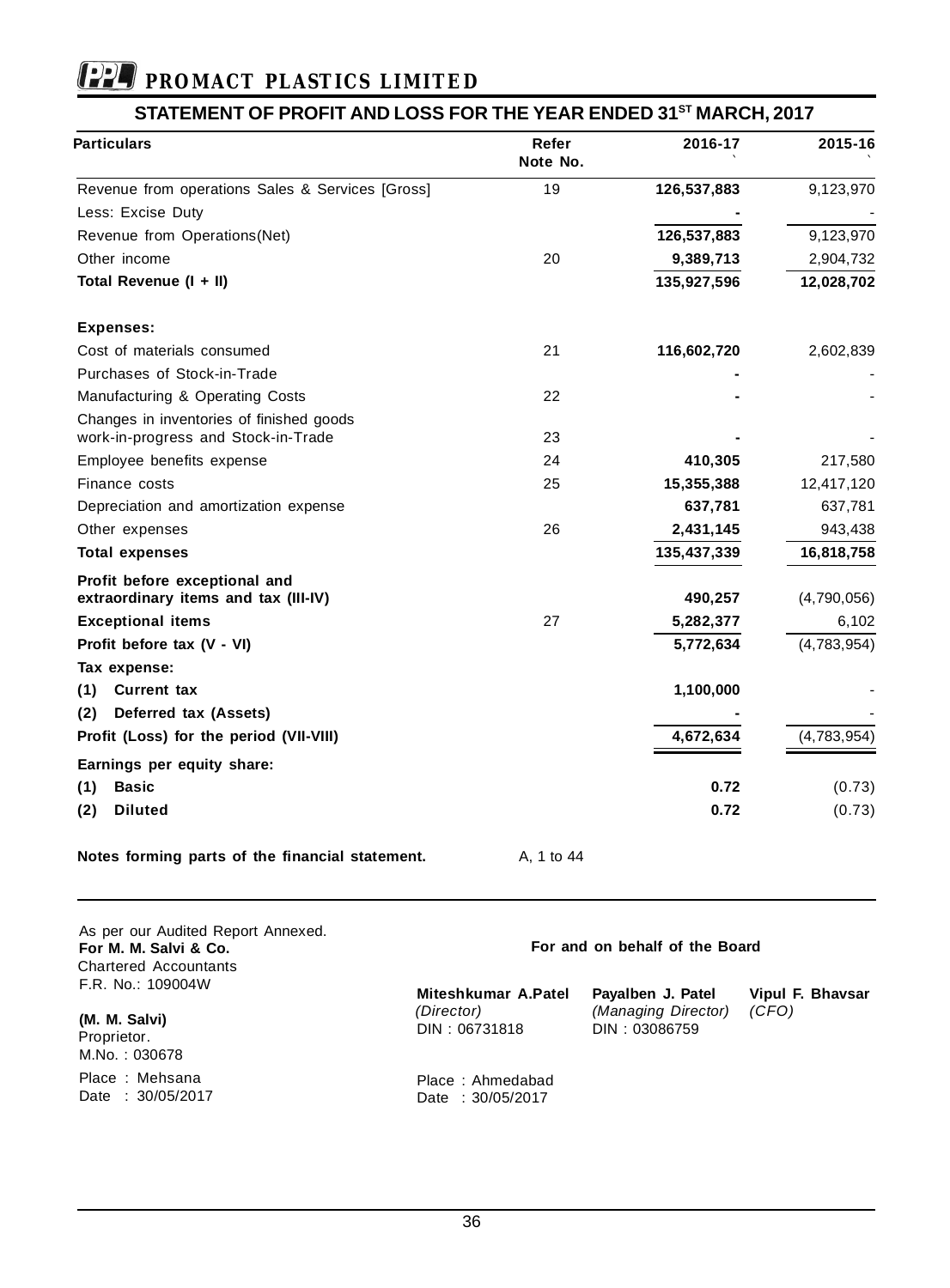## **ANNUAL REPORT 2016-2017**

## **STA ST TEMENT OF CASH FLOW FOR THE YEAR ENDED 31 MARCH, 2017**

|    | <b>Particulars</b>                                                                                                                                                               | 2016-17                     | $(\ln \cdot)$<br>2015-16      |
|----|----------------------------------------------------------------------------------------------------------------------------------------------------------------------------------|-----------------------------|-------------------------------|
| A  | <b>CASH FLOW FROM OPERATING ACTIVITIES:</b><br>Net profit before Tax & Extra ordinary items                                                                                      | 46,72,634                   | (4,783,954)                   |
|    | Adjustments for:<br>Depreciation                                                                                                                                                 | 6,37,781                    | 6,37,781                      |
|    | <b>Financial Charges</b>                                                                                                                                                         | 1,53,55,388                 | 1,24,17,120                   |
|    | Profit/Loss on Sales of Fixed Assets (Net)<br>Dividend Income                                                                                                                    | (5, 282, 377)<br>(412, 538) | (6, 102)<br>(412, 538)        |
|    | Interest Received.                                                                                                                                                               | (8,861,735)                 | (2,441,126)                   |
|    | Duty Drawback Receivable<br>Kasar Vatav                                                                                                                                          | (105, 300)                  | (33, 278)<br>(17, 790)        |
|    | Othe Income Received.                                                                                                                                                            | (10, 140)                   |                               |
|    | Operating Profit before working capital changes<br>Adjustment for:                                                                                                               | 59,93,712                   | 53,60,113                     |
|    | Trade & other receivables / Sundry Debtors<br>Inventories                                                                                                                        | (6, 173, 391)               | (3,474,638)                   |
|    | Loans & Advances & Deposits                                                                                                                                                      | (20, 690, 931)              | (25, 721, 788)                |
|    | Current liabilities (Trade Payable)                                                                                                                                              | 3,61,88,967                 | 13,60,783                     |
|    | Cash generated from operations                                                                                                                                                   | 1,53,18,357                 | (22, 475, 530)                |
|    | Direct taxes paid                                                                                                                                                                | (1, 128, 857)               | (748, 314)                    |
|    | Net Cash from operating activities (A)                                                                                                                                           | 1,41,89,500                 | (23, 223, 844)                |
| в  | <b>CASH FLOW FROM INVESTING ACTIVITIES:</b>                                                                                                                                      |                             |                               |
|    | Purchase of Fixed Assets/Capital Work in Progress                                                                                                                                |                             |                               |
|    | Sale of Fixed Assets.<br>Profit on Sales of fixed Assets (Net)                                                                                                                   | 63,07,194                   | 36,605                        |
|    | Increase/(Decrease) in Investment                                                                                                                                                |                             |                               |
|    | Dividend, Interest & other income                                                                                                                                                | 93,89,713                   | 29,04,732                     |
|    | Net Cash used in Investing Activities (B)                                                                                                                                        | 1,56,96,907                 | 29,41,337                     |
| C  | <b>CASH FLOW FROM FINANCING ACTIVITIES:</b>                                                                                                                                      |                             |                               |
|    | Increase/(Decrease) in cash credit                                                                                                                                               |                             |                               |
|    | Increase/(Decrease) in Industrial O.D.                                                                                                                                           | (1,936,554)                 | 3,65,702                      |
|    | Increase/(Decrease) in term loan                                                                                                                                                 | (15, 353, 938)              | (9,767,908)                   |
|    | Receipt/(Repayment) of loans/deposits                                                                                                                                            |                             |                               |
|    | Inter Corporate Deposits Received /(Placed)<br><b>Financial Charges</b>                                                                                                          | 28,09,310<br>(15, 355, 388) | 1,71,56,172                   |
|    |                                                                                                                                                                                  |                             | (12, 417, 120)                |
|    | Net Cash used in Financing Activities (C)                                                                                                                                        | (29, 836, 569)              | (4,663,153)                   |
|    | Net increase / (Decrease) in Cash & Cash Equivalent (A+B+C)<br>Opening Cash & Cash Equivalent-Opening Balance                                                                    | 49,839<br>49,939            | (24, 945, 660)<br>2,49,95,599 |
|    | Closing cash & Cash Equivalent-Closing Balance                                                                                                                                   | 99,778                      | 49,939                        |
| 1. | Notes on Cash Flow Statement for the year ended 31st March 2017;<br>The Cash Flow Statement is prepared in accordance with the format prescribed in Accounting Standard-3 issued |                             |                               |

by the Institute of Chartered Accountants of India.

2. In part A of the Cash Flow Statement, figures in brackets indicate deductions made from Net Profit for deriving cash flow from operating activities. In Parts (B) and (C), figures in brackets indicate cash outflows.

3. Figures of the previous year have been regrouped wherever necessary, to confform to current year's presentation

As per our Audited Report Annexed. **For M. M. Salvi & Co.** Chartered Accountants F.R. No.: 109004W **(M. M. Salvi)** Proprietor. M.No. : 030678 Place : Mehsana **For and on behalf of the Board** Date : 30/05/2017 **Miteshkumar A.Patel Payalben J. Patel Vipul F. Bhavsar**  $(Director)$  (Managing Director)<br>
DIN: 06731818 DIN: 03086759  $DIN : 06731818$ Place : Ahmedabad Date : 30/05/2017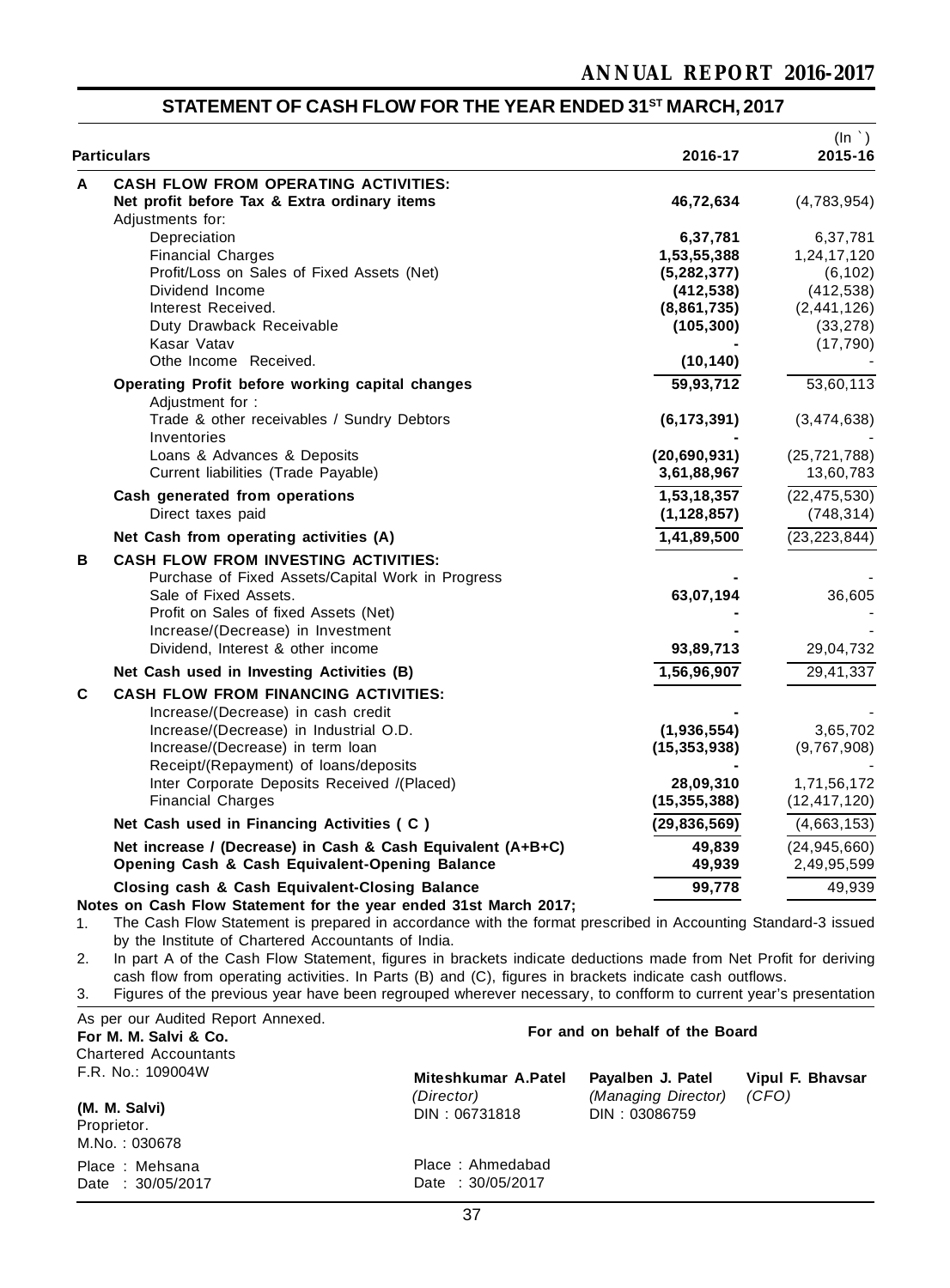## **NO ST TES FORMING PARTS OF FINANCIAL STATEMENT FOR THE YEAR ENDED 31 MARCH 2017.**

## **NOTES TO ACCOUNTS**

## **CORPORATE INFORMATION**

Promact Plastics Limited. a listed company at Bombay Stock Ltd. And Ahmedabad Stock Exchange Ltd The company is engaged in manufacturing of HDPE /PP Woven Bags, Fabrics and Tarpauline at Dediyasan G.I.D.C. Mehsana, Gujarat, India since more than Thirty years, but at present discontinue the same.

## **A. SIGNIFICANT ACCOUNTING POLICIES**

## **(a) ACCOUNTING CONCEPT**

The financial statements of the Company have been prepared in accordance with the Generally Accepted Accounting Principles in India (Indian GAAP) to comply with the Accounting Standards notified under Section 133 of the Companies Act,2013, read together with paragraph 7 of the Companies (Accounts) Rules, 2014. The financial statements have been prepared on accrual basis and under the historical cost convention.

The accounting policies adopted in the preparation of financial statements are consistent with those of previous year.

## **(b) USE OF ESTIMATES :**

The preparation of financial statements in conformity with Accounting Standards requires, the management to make judgments, estimates and assumptions that affects the reported amounts, at the end of the reporting period. Although these estimates are based on the management's best knowledge of current events and actions, uncertainty about the assumptions and estimates could result in the outcome requiring a material adjustments to the carrying amounts of assets or liabilities in future periods.

## **(c) REVENUE RECOGNITION**

- (a) The company has discontinue the running business of HDPE/PP Woven Bags, Fabrics and tarpaulin at present. But made a trading in agriculture commodities and Rent income shown as business income.
- (b) Other Income in form of interest is recognized on accrual basis except when realization of such income is uncertain but earned income from trading of land.

## **(d) FIXED ASSETS, DEPRECIATION & AMORTISATION**

- 1. Tangible Fixed assets are shown at their historical cost less depreciation and impairment losses if any. Cost comprises the purchase price and any attributable cost of bringing the asset to its working condition for its intended use. Borrowing cost relating to acquisition of fixed assets which takes substantial period of time to get ready for its intended use are also included to the extent they relate to the period till such assets are ready to be put to use, if any.
- 2. Intangible Assets: No intangible asset (Accounting software) is accounted in books of accounts as intangible assets.
- 3. Depreciation has been provided on the basis of useful life of assets as per Schedule II of companies Act 2013, the assets used for the business purpose but no depreciation is provided on the assets not used in the year under consideration because of closedown of manufacturing activities.

## **(e) IMPAIRMENT OF ASSETS**

Whenever events indicates that assets may be impaired, the assets are subject to a test of recoverability based on estimates of future cash flows arising from continuing use of assets and from its ultimate disposal. A provision for impairment loss is recognized where it is probable that the carrying value of an asset exceeds the amount to be recovered through use or sales of the asset.

## **(f) INVENTORIES**

As running business is discontinue, the old closing stock of Raw Materials, Stores & Spares and Packing Materials are valued at Cost or net realizable value whichever is lower. Cost of inventories comprises of cost of purchase and others cost incurred in bringing them to their respective present location and condition. Cost is determined on a first in first out basis, if any but no stock at the year end.

Finished Goods and work in progress are valued at Cost or Market Value whichever is lower. Cost of Finished Goods and work in progress include direct materials plus labour and manufacturing overheads, if any but no stock at the year end.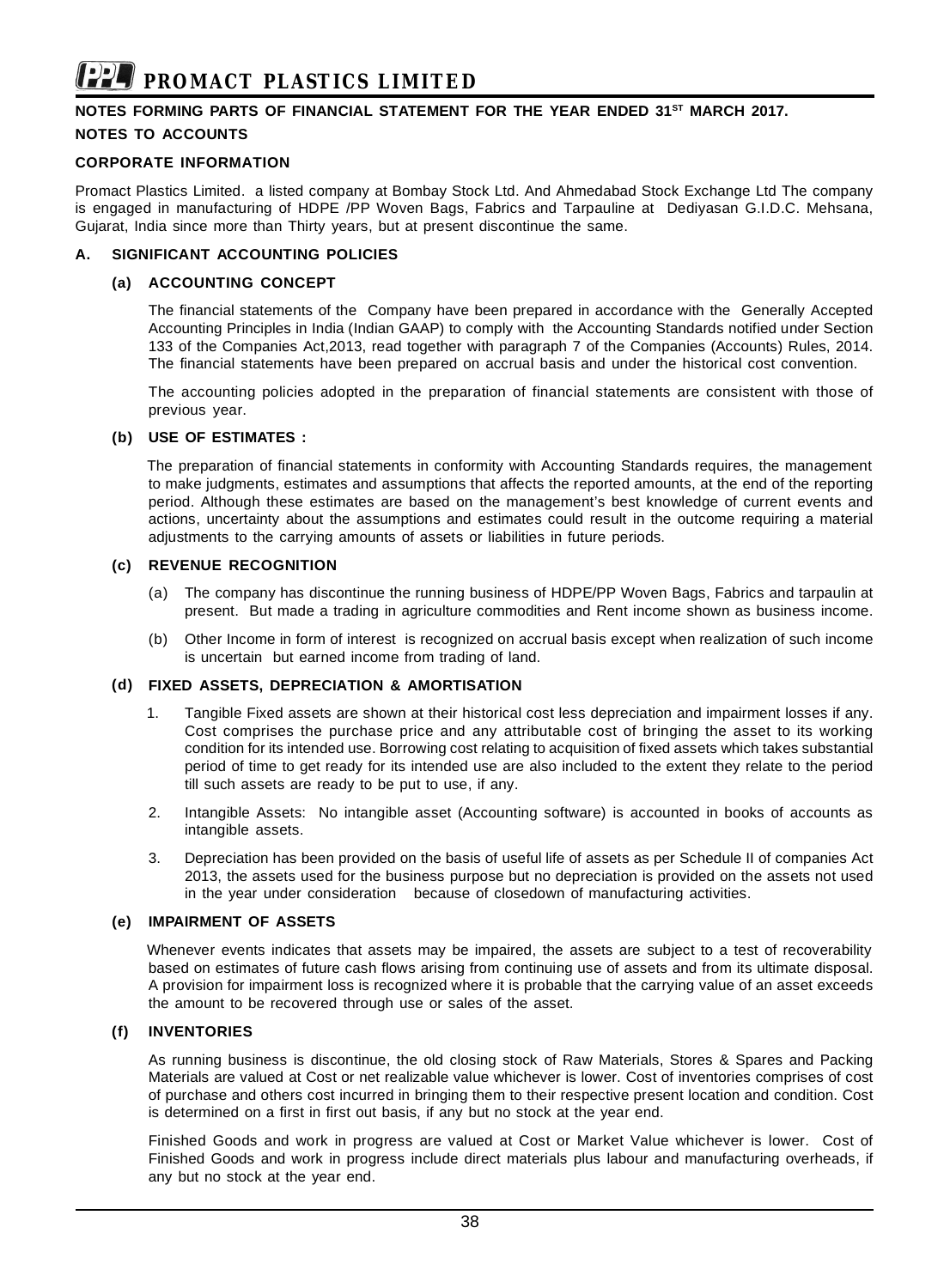## **(g) PROVISIONS, CONTINGENT LIABILITIES AND CONTINGENT ASSETS**

Provisions are recognized in respect of obligations where, based on the evidence available, their existence at the balance sheet date is considered probable.

Contingent liabilities are shown by way of notes to the Accounts in respect of obligations where, based on the evidence available, their existence at the Balance Sheet date is considered not probable.

Any contingent asset is not recognized in the Accounts.

#### **(h) RETIREMENT BENEFITS**

- 1. Short Term Employee Benefits: The undiscounted amount of short term employee benefits expected to be paid in exchange for the service rendered by employee is recognized during the period when the employee render the service.
- 2. Post Employee Benefits: Contribution to defined contribution scheme such as provident fund etc. is charged to P&L Account as incurred.

## **(i) INCOME TAX**

Income taxes comprises of current and deferred Tax. Current taxes are measured at the amount expected to be paid to the income tax authorities in accordance with the Income Tax Act, 1961. Deferred income tax reflects the impact of current year timing differences between taxable income and accounting income for the year and reversal of timing differences of earlier years. Deferred tax is measured based on the tax rates and the tax laws enacted or substantially enacted at the balance sheet date. Deferred tax assets are recognized only to the extent that there is reasonable certainty that sufficient future taxable income will be available against which such deferred tax assets can be realized. But current year deferred tax assets (net) has not provided in books because of uncertainty.

#### **(j) INVESTMENTS**

**L**ong-term investment are valued at cost.

#### **(k) RESEARCH AND DEVELOPMENT**

No such expenditure incurred during the year.

#### **(l) FOREIGN CURRENCY TRANSACTIONS**

Foreign currency transactions are recorded in reporting currency at the date of transaction and exchange difference arise from initial transaction on settlement recorded as income or expenses in the year in which arise and have no foreign currency contract and also not have transaction on capital account if any.

#### **(m) CONTINGENT LIABILITIES AND PROVISION**

Contingent Liabilities are not provided for in the accounts and are disclosed separately in Notes to Accounts if any.

#### **(n) BORROWING COST**

No such cost has been made during the year.

#### **(o) CSR PLOLICY**

The provision of section 135 of companies Act, 2013, the corporate Social Responsibility is not applicable.

#### **(p) OTHER ACCOUNTING POLICIES**

Accounting policies not specifically referred to, are consistent with the generally Accepted accounting practices.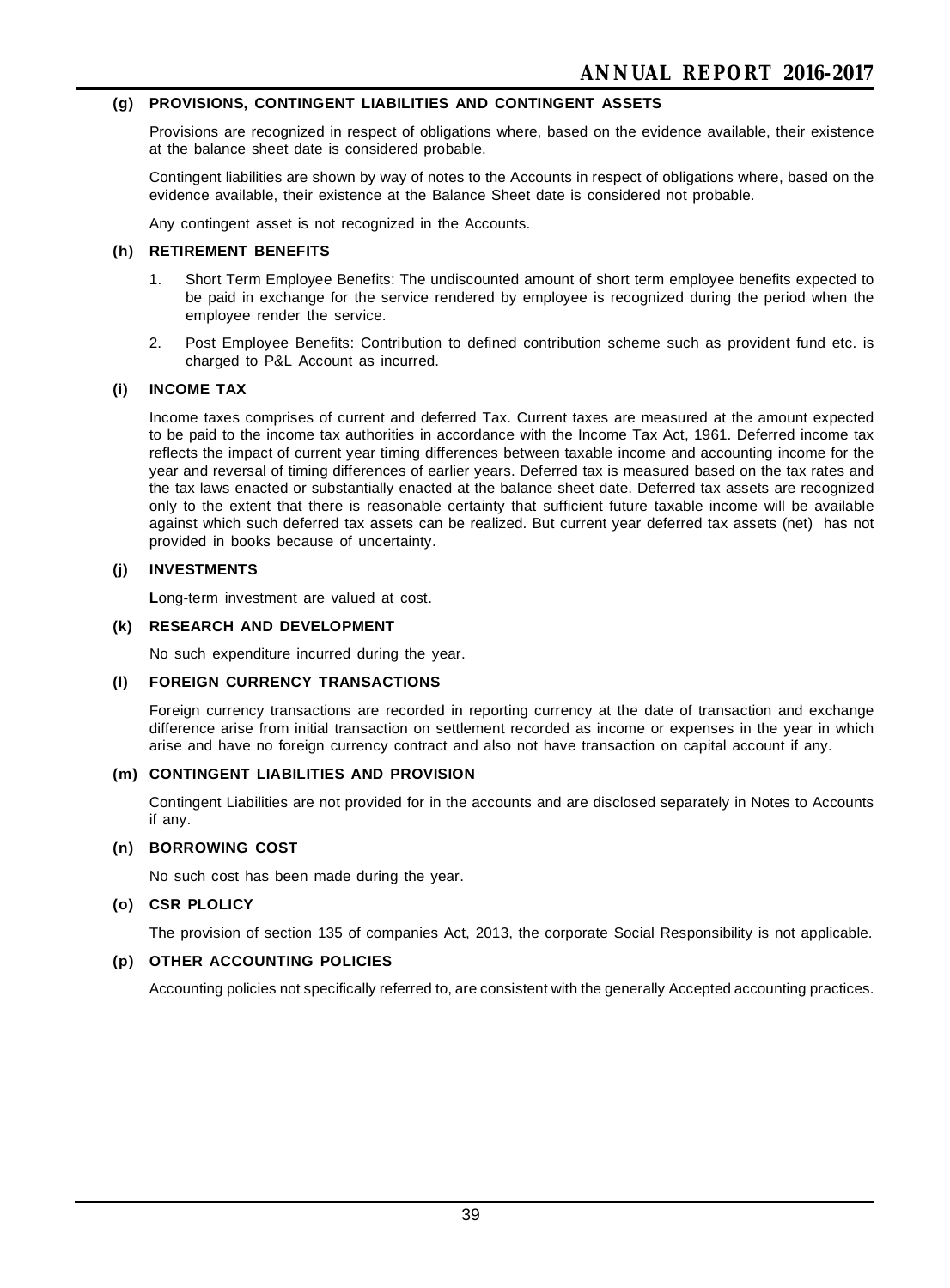## **NOTES TO THE FINANCIAL STATEMENTS**

|    |                                                                                                                                                                                                                                                       |           | As at 31-03-2017 | As at 31-03-2016 |                  |  |
|----|-------------------------------------------------------------------------------------------------------------------------------------------------------------------------------------------------------------------------------------------------------|-----------|------------------|------------------|------------------|--|
| b. |                                                                                                                                                                                                                                                       | Number    | Amount $( )$     | Number           | Amount(`)        |  |
|    | <b>NOTE 1 - SHARE CAPITAL</b>                                                                                                                                                                                                                         |           |                  |                  |                  |  |
|    | <b>Share Capital</b>                                                                                                                                                                                                                                  |           |                  |                  |                  |  |
|    | Authorised                                                                                                                                                                                                                                            |           |                  |                  |                  |  |
|    | Equity Shares of 10 each with voting rights                                                                                                                                                                                                           | 7,000,000 | 70,000,000       | 7,000,000        | 70,000,000       |  |
|    | Issued, Subscribed and fully paid up                                                                                                                                                                                                                  |           |                  |                  |                  |  |
|    | Equity Shares of 10 each with voting rights, fully paid up                                                                                                                                                                                            | 6,511,800 | 65,118,000       | 6,511,800        | 65,118,000       |  |
|    | Total                                                                                                                                                                                                                                                 | 6,511,800 | 65,118,000       | 6,511,800        | 65,118,000       |  |
| а. | Reconciliation of the number of shares<br>outstanding at the beginning and at the<br>end of the reporting period<br>Shares outstanding at the beginning of the year<br>Shares Issued during the year                                                  | 6,511,800 | 65,118,000       | 6,511,800        | 65,118,000       |  |
|    | Shares bought back during the year<br>Shares outstanding at the end of the year                                                                                                                                                                       | 6,511,800 | 65,118,000       | 6,511,800        | 65,118,000       |  |
|    | Terms/rights attached to equity shares                                                                                                                                                                                                                |           |                  |                  |                  |  |
|    | The company has only one class of equity shares having a par value of $\degree$ 10 per share. The equity shares having<br>rights, preference and restrictions which are in accordance with the provisions of law, in particular the Companies<br>Act. |           |                  |                  |                  |  |
|    |                                                                                                                                                                                                                                                       |           | As at 31-03-2017 |                  | As at 31-03-2016 |  |

|    |                                                                                                                                                                      | No. of<br>Shares held | $%$ of | No. of<br>Holding Shares held | $%$ of<br>Holding |
|----|----------------------------------------------------------------------------------------------------------------------------------------------------------------------|-----------------------|--------|-------------------------------|-------------------|
| c. | Shares held by holding company in the company                                                                                                                        |                       |        |                               |                   |
| d. | Shares in the company held by each<br>shareholder holding more than 5 percent shares.                                                                                |                       |        |                               |                   |
|    | Jayantibhai S. Patel.                                                                                                                                                | 3,29,480              | 5.06   | 3,29,480                      | 5.06              |
|    |                                                                                                                                                                      |                       |        | 2016-17                       | 2015-16           |
|    | <b>NOTE 2 - RESERVES AND SURPLUS</b>                                                                                                                                 |                       |        |                               |                   |
| а. | <b>General Reserves</b>                                                                                                                                              |                       |        |                               |                   |
|    | Opening Balance                                                                                                                                                      |                       |        | 9,096,527                     | 9,096,527         |
|    | (+) Current Year Transfer                                                                                                                                            |                       |        |                               |                   |
|    | (-) Written Back in Current Year                                                                                                                                     |                       |        |                               |                   |
|    | <b>Closing Balance</b>                                                                                                                                               |                       |        | 9,096,527                     | 9,096,527         |
| b. | <b>Surplus</b>                                                                                                                                                       |                       |        |                               |                   |
|    | Opening balance                                                                                                                                                      |                       |        | (105, 517, 701)               | (100, 733, 748)   |
|    | (+) Net Profit/(Net Loss) for the current year                                                                                                                       |                       |        | 4,672,634                     | (4,783,954)       |
|    | (+) Transfer from Reserves                                                                                                                                           |                       |        |                               |                   |
|    | (-) Proposed Dividends<br>(-) Interim Dividends                                                                                                                      |                       |        |                               |                   |
|    | (-) Transfer to Reserves                                                                                                                                             |                       |        |                               |                   |
|    | (-) Adjustment relating to Fixed Assets                                                                                                                              |                       |        |                               |                   |
|    | <b>Closing Balance</b>                                                                                                                                               |                       |        | (100, 845, 067)               | (105, 517, 701)   |
|    |                                                                                                                                                                      |                       |        |                               |                   |
|    | Total                                                                                                                                                                |                       |        | (91,748,540)                  | (96,421,174)      |
|    | <b>NOTE 3 - LONG TERM BORROWINGS</b>                                                                                                                                 |                       |        |                               |                   |
|    | The Mehsana Urban Co.Op. Bank Ltd. (Term Loan A/c. No. 50/20/25)                                                                                                     |                       |        |                               | 15,353,938        |
|    | (Term Loan are secured by way of mortagate of factory land & building.)                                                                                              |                       |        |                               |                   |
|    | Working Term Loan are further colletrally secured by creating mortgage in favour of                                                                                  |                       |        |                               |                   |
|    | bank on the following properties                                                                                                                                     |                       |        |                               |                   |
| 1) | Equitable mortgage for leasehold land & factory building situated at Plot 392 to<br>403, G.I.D.C. Phase -II, Dediyasan. Mehsana. (Gujarat) a standing in the name of |                       |        |                               |                   |
| 2) | company<br>General form of Guarantee signed by the following directors: 1. Ms. Payalben<br>J.Patel, 2. Ms. Nikitaben J.Patel.                                        |                       |        |                               |                   |
|    | Total                                                                                                                                                                |                       |        |                               | 15,353,938        |
|    |                                                                                                                                                                      |                       |        |                               |                   |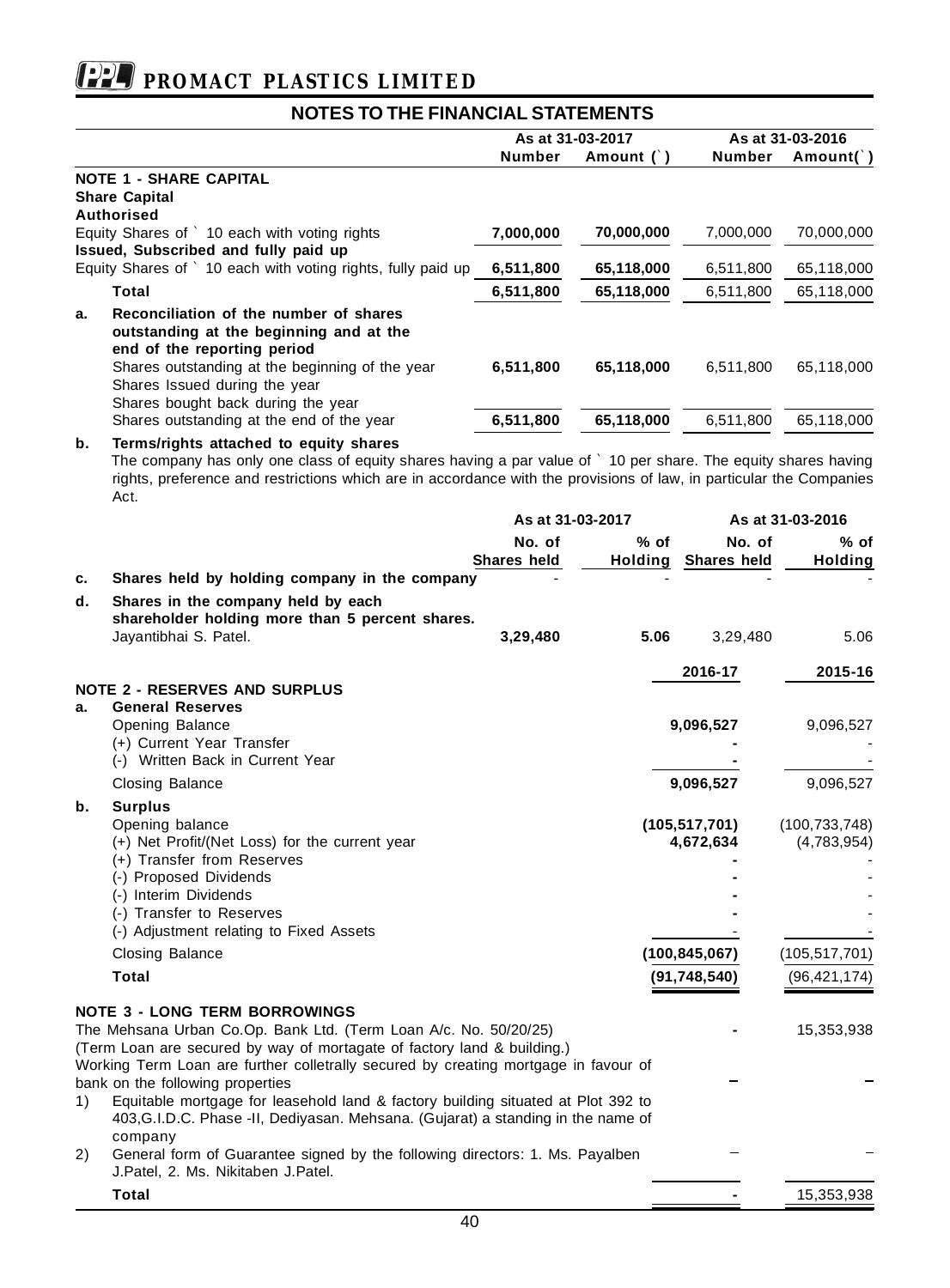## **ANNUAL REPORT 2016-2017**

|                |                                                | As at               | As at               |
|----------------|------------------------------------------------|---------------------|---------------------|
|                |                                                | $31 - 03 - 2017$ () | $31 - 03 - 2016$ () |
|                | <b>NOTE 4 - OTHER LONG TERM LIABILITIES</b>    |                     |                     |
|                |                                                |                     |                     |
|                | Total                                          |                     |                     |
|                | <b>NOTE 5 - LONG TERM PROVISIONS</b>           |                     |                     |
| (a)            | Provision for employee benefits                |                     |                     |
|                | Superannuation (unfunded)                      |                     |                     |
|                | Gratuity (unfunded)                            |                     |                     |
|                | Leave Encashment (unfunded)                    |                     |                     |
|                | ESOP / ESOS                                    |                     |                     |
| (b)            | Others (Specify nature)                        |                     |                     |
|                | Total                                          |                     |                     |
| <b>Secured</b> | <b>NOTE 6 - SHORT TERM BORROWINGS</b>          |                     |                     |
| (a)            | Loans repayable on demand                      |                     |                     |
|                | from banks: The Mehsana Urban Co-OP, Bank Ltd. |                     |                     |
|                | Loan Agaisnt Fixed Assets A/c. No. 13/10/51    | 58,276,397          | 60,212,951          |
|                |                                                | 58,276,397          | 60,212,951          |
|                | Unsecured                                      |                     |                     |
|                | From Inter Corporate Company.                  |                     |                     |
|                | From Other.                                    |                     |                     |
|                | From Director.                                 | 34,465,482          | 31,656,172          |
|                | Total                                          | 92,741,879          | 91,869,123          |

(Cash credit Loan are secured by way of mortgage of factory land & building.)

Working Cash credit loan and Term Loan are further colletrally secured by creating mortgage in favour of bank on the following properties

1) Equitable mortgage for leasehold land, & factory building & factory building situated at Plot 392 to 403,G.I.D.C. Phase -II, Dediyasan. Mehsana. (Gujarat) a standing in the name of company

2) General form of Guarantee signed by the following directors: 1. Ms. Payalben J.Patel, 2. Ms. Nikitaben J.Patel.

## **NOTE 7 - TRADE PAYABLES**

| (a) | Micro and Small enterprises<br>(b) Others                                                                                                                                                                                            | $\overline{\phantom{a}}$ |     |
|-----|--------------------------------------------------------------------------------------------------------------------------------------------------------------------------------------------------------------------------------------|--------------------------|-----|
|     | Total                                                                                                                                                                                                                                |                          |     |
|     | .<br>$\sim$ . The set of the set of the set of the set of the set of the set of the set of the set of the set of the set of the set of the set of the set of the set of the set of the set of the set of the set of the set of the s | .                        | ___ |

7.1 The company has not received information from vendors regarding their status under the Micro, Small and Medium Enterprises Development Act, 2006 hence disclosures relating to amounts unpaid as at year end together with interest paid / payable under this Act have not been given.

7.2 Balances of Trade Payable have been taken as per books and are subject to reconciliation / confirmation and consequential adjustments, if any.

## **NOTE 8 - OTHER CURRENT LIABILITIES**

| <b>TDS [Payable]</b>                        | 340.731    | 184.983   |
|---------------------------------------------|------------|-----------|
| Advance From Customers                      | 131.479    | 119.043   |
| Payable Other Than Raw Material             | 771.393    | 1,430,370 |
| Advance for Fixed Assets sales (Trading)    | 35,350,000 |           |
| Total                                       | 36,593,603 | 1,734,396 |
| <b>NOTE 9 - SHORT TERM PROVISIONS</b>       |            |           |
| Provision for employee benefits<br>(a)      |            |           |
| Factory Salary and Labour & Wages           |            |           |
| Office Salary                               |            |           |
| Others (Specify nature)<br>(b)              |            |           |
| CST/VAT Tax                                 | 315.361    |           |
| Provision for Income Tax (A/c Year 2016-17) | 1,100,000  |           |
| Services Tax                                | 557,066    | 662,667   |
| Provision for Audit Fees                    | 60.000     | 50.000    |
| Provision for Certificate Fees.             | 10,000     |           |
| Total                                       | 2,042,427  | 712,667   |
|                                             |            |           |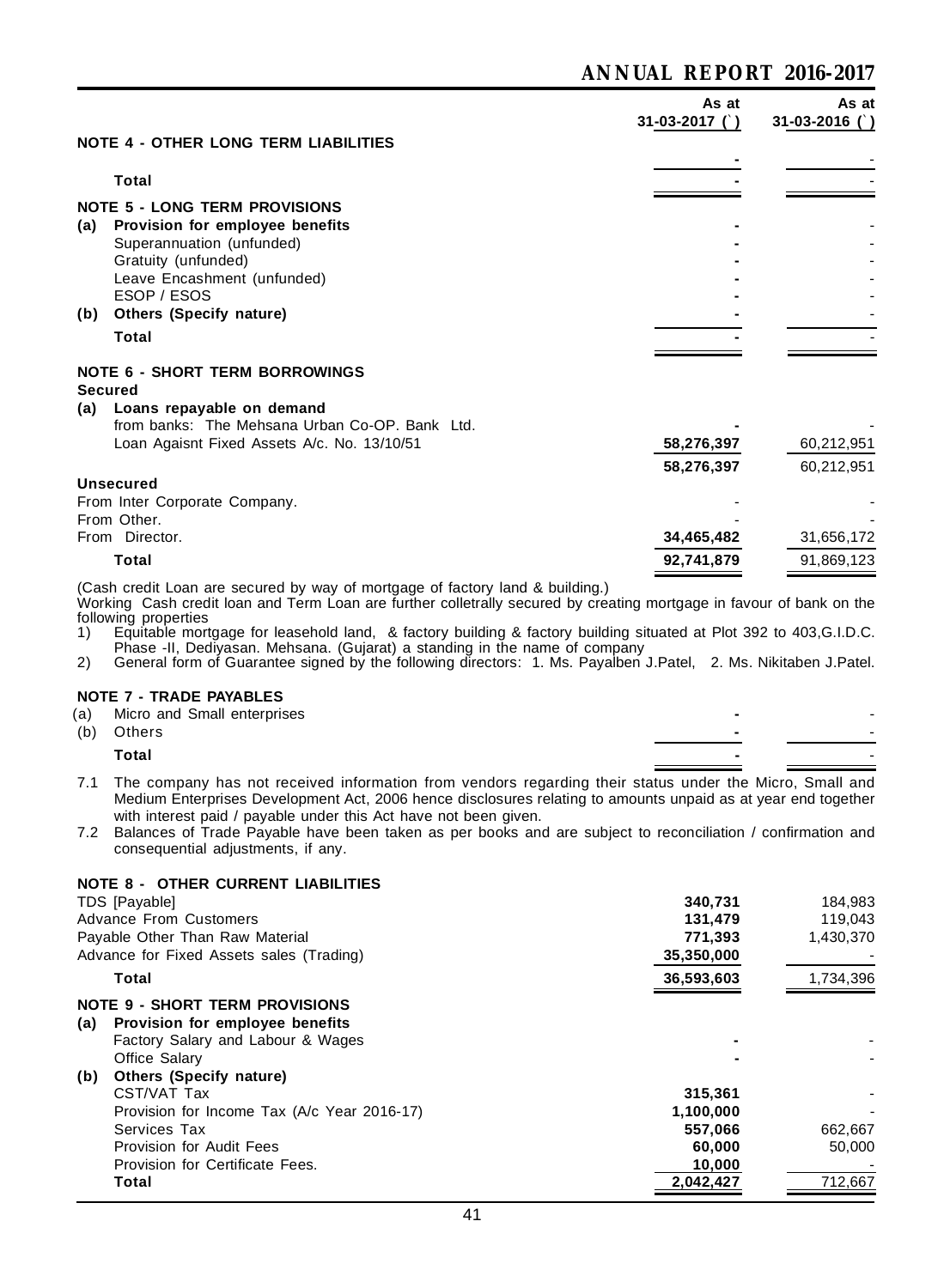#### וכבן **PROMACT PLASTICS LIMITED ---**

#### **NOTE 10 - FIXED ASSETS.**

| <b>Particulars</b>                                                                                                       |                              |                                | <b>Gross Block</b>              |                          |                              |                                | Depreciaton              |                                                   |                        | Net Block                |                                           |
|--------------------------------------------------------------------------------------------------------------------------|------------------------------|--------------------------------|---------------------------------|--------------------------|------------------------------|--------------------------------|--------------------------|---------------------------------------------------|------------------------|--------------------------|-------------------------------------------|
|                                                                                                                          | Value<br>at the<br>beginning | Addition<br>during<br>the year | Deduction<br>during<br>the year | Value<br>at the<br>end   | Value<br>at the<br>beginning | Addition<br>during<br>the year | during<br>the year       | <b>Deduction Adjustment</b><br>during<br>the year | Value<br>at the<br>end | As on                    | As on<br>31.03.2017 31.03.2016            |
| Air Condition                                                                                                            | 354185                       | 0                              | 0                               | 354185                   | 336476                       | 0                              | 0                        | 0                                                 | 336476                 | 17709                    | 17709                                     |
| Computer                                                                                                                 | 132590                       | $\bf{0}$                       | 0                               | 132590                   | 132590                       | 0                              | 0                        | 0                                                 | 132590                 | 0                        | 0                                         |
| Electrical Installations                                                                                                 | 3421175                      | $\bf{0}$                       | 0                               | 3421175                  | 2445728                      | 0                              | 0                        | 0                                                 | 2445728                | 975447                   | 975447                                    |
| Equipment.                                                                                                               | 237633                       | $\bf{0}$                       | 0                               | 237633                   | 161294                       | 0                              | 0                        | 0                                                 | 161294                 | 76339                    | 76339                                     |
| <b>Factory Building</b>                                                                                                  | 19269104                     | $\bf{0}$                       | 0                               | 19269104                 | 10875417                     | 607374                         | 0                        | 0                                                 | 11482791               | 7786313                  | 8393687                                   |
| Staff Quarter                                                                                                            | 804818                       | $\bf{0}$                       | 0                               | 804818                   | 249031                       | 30407                          | $\mathbf 0$              | 0                                                 | 279438                 | 525380                   | 555787                                    |
| Furnitur and Fixture                                                                                                     | 156352                       | $\bf{0}$                       | 0                               | 156352                   | 78954                        | 0                              | 0                        | $\mathbf{0}$                                      | 78954                  | 77398                    | 77399                                     |
| Mobile                                                                                                                   | 22475                        | $\bf{0}$                       | 0                               | 22475                    | 21351                        | 0                              | 0                        | $\mathbf{0}$                                      | 21351                  | 1124                     | 1124                                      |
| Plant and Machinery                                                                                                      | 57936134                     | 0                              | 27833776                        | 30102358                 | 41921656                     |                                | 0 26808959               | 0                                                 | 15112697               | 14989661                 | 16014478                                  |
| Lease hold Land.                                                                                                         | 1446568                      | $\bf{0}$                       | 0                               | 1446568                  | 0                            | 0                              | 0                        | 0                                                 | 0                      | 1446568                  | 1446568                                   |
| SUB TOTAL (A)                                                                                                            | 83781034                     | 0                              | 27833776                        | 55947258                 | 56222497                     |                                | 637781 26808959          | 0                                                 | 30051319               | 25895939                 | 27558537                                  |
| Intangible Assets                                                                                                        | ÷,                           | ÷,                             | ÷,                              |                          |                              |                                | ÷,                       |                                                   | ä,                     |                          |                                           |
| SUB TOTAL (B)                                                                                                            | $\blacksquare$               |                                | ÷,                              | $\overline{a}$           | $\blacksquare$               | ٠                              | $\overline{\phantom{a}}$ | ÷,                                                | ÷,                     | $\overline{\phantom{a}}$ | $\overline{\phantom{a}}$                  |
| Capital Work-in-<br>progress                                                                                             |                              |                                |                                 |                          |                              |                                |                          |                                                   |                        |                          |                                           |
| SUB TOTAL (C)                                                                                                            | $\overline{a}$               | L,                             | L,                              | $\overline{\phantom{a}}$ | L,                           | $\overline{a}$                 | ÷,                       | ÷,                                                | $\overline{a}$         | $\overline{a}$           |                                           |
| Intangible Assets Under<br>Development                                                                                   |                              |                                |                                 |                          |                              |                                | L.                       |                                                   |                        |                          |                                           |
| Sub Total (D)                                                                                                            |                              |                                |                                 |                          |                              |                                |                          |                                                   |                        |                          |                                           |
| Total [A+B+C+D]<br>(Current Year)                                                                                        | 83781034                     | 0                              | 27833776                        | 55947258                 | 56222497                     |                                | 637781 26808959          |                                                   | 0 30051319             | 25895939                 | 27558537                                  |
| (Previous Year)                                                                                                          | 83835610                     | 0                              | 54576                           | 83781034                 | 55608789                     | 637781                         | 24073                    |                                                   | 0 56222497             | 27558537                 | 28226821                                  |
| <b>NOTE 11 - NON CURRENT INVESTMENT.</b><br>Investment in Share - Unquoted.<br>(a)<br>The Mehsana Urban Co-Op. Bank Ltd. |                              |                                |                                 |                          |                              |                                |                          | $31 - 03 - 2017$ ()                               | As at<br>2,750,500     |                          | As at<br>$31 - 03 - 2016$ ()<br>2,750,500 |
| Investment in Equity Share - Quoted.<br>(b)                                                                              |                              |                                |                                 |                          |                              |                                |                          |                                                   |                        |                          |                                           |
| Total                                                                                                                    |                              |                                |                                 |                          |                              |                                |                          |                                                   | 2,750,500              |                          | 2,750,500                                 |
| NOTE 12 - LONG TERM LOANS AND ADVANCES<br><b>Capital Advances</b><br>a.                                                  |                              |                                |                                 |                          |                              |                                |                          |                                                   |                        |                          |                                           |
| b.<br><b>Security Deposits</b><br>Unsecured, considered good<br><b>Security Deposit EMD</b><br>Other Deposit<br>Doubtful |                              |                                |                                 |                          |                              |                                |                          |                                                   | 323,931<br>509,817     |                          | 323,931<br>489,817                        |
| Less: Provision for doubtful deposits                                                                                    |                              |                                |                                 |                          |                              |                                |                          |                                                   | 833,748                |                          | 813,748                                   |
| Loans and advances to related parties<br>c.                                                                              |                              |                                |                                 |                          |                              |                                |                          |                                                   |                        |                          |                                           |
|                                                                                                                          |                              |                                |                                 |                          |                              |                                |                          |                                                   |                        |                          |                                           |
| Other loans and advances (specify nature)<br>d.                                                                          |                              |                                |                                 |                          |                              |                                |                          |                                                   | 764,650                |                          | 762,650                                   |
|                                                                                                                          |                              |                                |                                 |                          |                              |                                |                          |                                                   | 764,650                |                          | 762,650                                   |
|                                                                                                                          |                              |                                |                                 |                          |                              |                                |                          |                                                   | 1,598,398              |                          | 1,576,398                                 |

 $\equiv$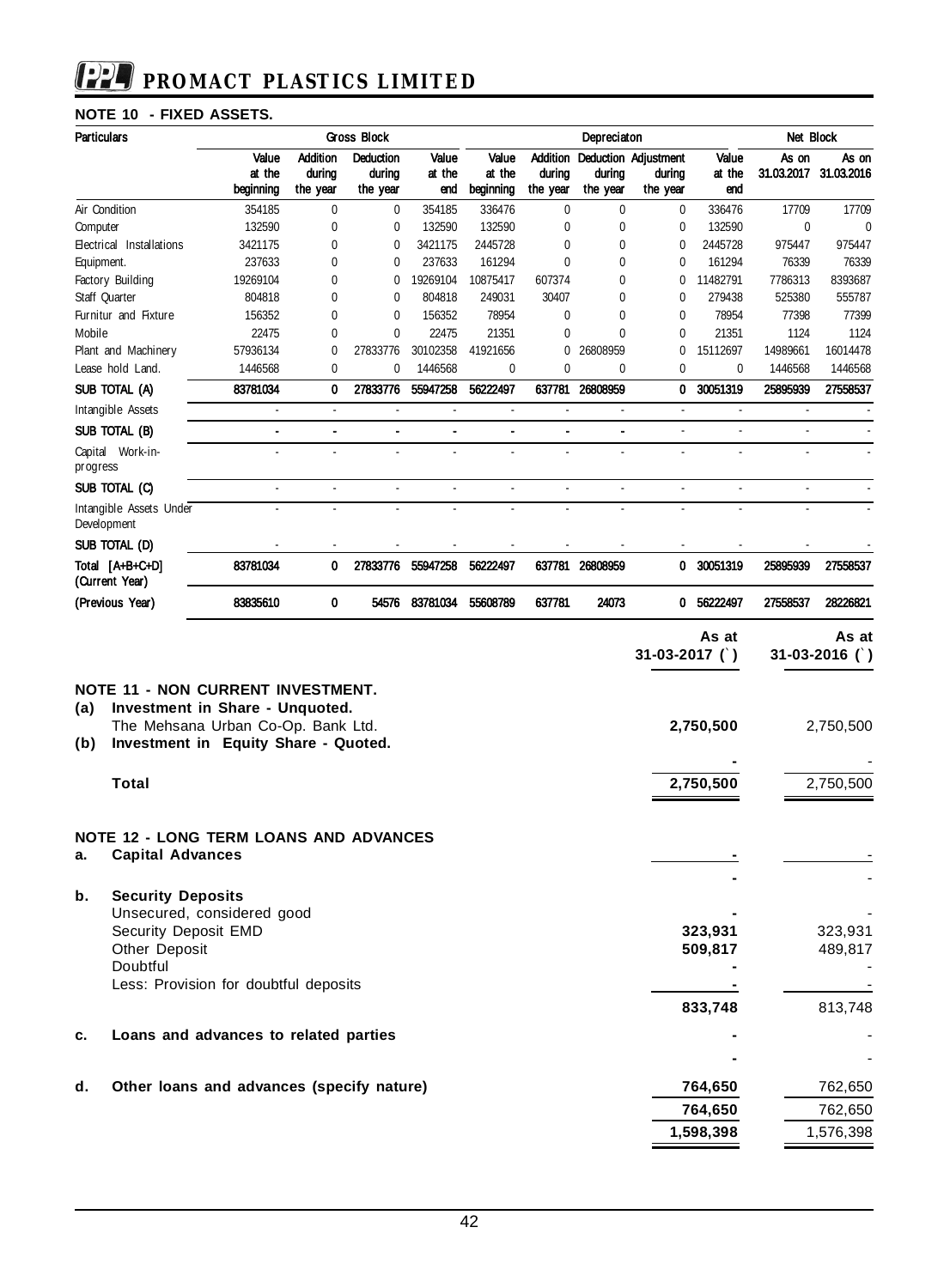Ξ

|          |                                                                                               | As at          | As at             |
|----------|-----------------------------------------------------------------------------------------------|----------------|-------------------|
|          | <b>NOTE 13- OTHER NON-CURRENT ASSETS</b>                                                      | 31-03-2017 (`) | 31-03-2016 (`)    |
| a.       | Long term trade receivables                                                                   |                |                   |
|          | (including trade receivables on deferred credit terms)                                        |                |                   |
|          |                                                                                               |                |                   |
|          | <b>NOTE 14 - INVENTORIES</b>                                                                  |                |                   |
| a.       | Raw Materials and components (Valued at Cost)                                                 |                |                   |
| b.<br>с. | Work-in-progress (Valued at Cost)<br>Finished goods (Valued at Cost / Net realisable Value)   |                |                   |
| d.       | Stores and Spares.                                                                            |                |                   |
|          | <b>Total</b>                                                                                  |                |                   |
|          |                                                                                               |                |                   |
|          | <b>NOTE 15 - TRADE RECEIVABLES</b>                                                            |                |                   |
|          | Trade receivables outstanding for a period less than six                                      |                |                   |
|          | months from the date they are due for payment.<br>Unsecured, considered good                  | 9,707,660      |                   |
|          |                                                                                               |                | 3,534,269         |
|          | Trade receivables outstanding for a period exceeding six                                      | 9,707,660      | 3,534,269         |
|          | months from the date they are due for payment                                                 |                |                   |
|          | Unsecured, considered good                                                                    | 80,982         | 80,982            |
|          |                                                                                               | 80,982         | 80,982            |
|          | Total                                                                                         | 9,788,642      | 3,615,251         |
|          | Trade Receivable stated above include debts due by:                                           |                |                   |
|          | Company in which director is a member / director                                              |                |                   |
|          |                                                                                               |                |                   |
|          | <b>NOTE 16 - CASH AND CASH EQUIVALENTS</b>                                                    |                |                   |
| a.       | Balances with banks                                                                           |                |                   |
|          | In Current Account                                                                            | 30,960         | 17,670            |
|          | FDR and Margin money with bank                                                                |                |                   |
|          |                                                                                               | 30,960         | 17,670            |
| b.       | Cash on hand                                                                                  | 68,818         | 32,269            |
|          |                                                                                               | 99,778         | 49,939            |
|          | NOTE 17 - SHORT-TERM LOANS AND ADVANCES<br>Unsecured, considered good unless otherwise stated |                |                   |
|          | Advance Tax Paid. (Asst. Year 2005-06)                                                        | 250,000        | 250,000           |
|          | TDS Receivable A/c Year 2006-2007                                                             | 398,456        | 398,456           |
|          | TDS Receivable A/c Year 2008-2009                                                             | 149,698        | 149,698           |
|          | TDS Receivable A/c Year 2009-2010                                                             | 36,141         | 36,141            |
|          | TDS Receivable A/c Year 2010-2011<br>TDS Receivable A/c Year 2011-2012                        | 20,112         | 20,112            |
|          | TDS Receivable A/c Year 2013-2014                                                             | 12,896         | 12,896<br>723,227 |
|          | TDS Receivable A/c Year 2014-2015                                                             | 1,181,005      | 1,181,005         |
|          | TDS Receivable A/c Year 2015-2016                                                             | 748,314        | 748,314           |
|          | TDS Receivable A/c. Year 2016-2017                                                            | 1,128,857      |                   |
|          | Modvat Credit Receivable                                                                      | 33             | 33                |
|          | PLA Account<br>Prepaid Insurance                                                              | 3,531<br>1,181 | 3,531             |
|          | Duty Drawback Receivable.                                                                     | 12,480         | 1,163<br>33,278   |
|          | Advance to Creditors                                                                          | 3,127,911      | 2,544,520         |
|          | Radheshyam Developers                                                                         | 44,108,309     | 22,871,713        |
|          | Apcons Sones                                                                                  |                | 205,411           |
|          | Kapiaben Ashokbhai Patel                                                                      |                | 201,639           |
|          |                                                                                               | 51,178,925     | 29,381,137        |
|          | <b>Related Party Transaction</b>                                                              |                |                   |
|          | Company in which director is a member / director                                              |                |                   |
|          |                                                                                               |                |                   |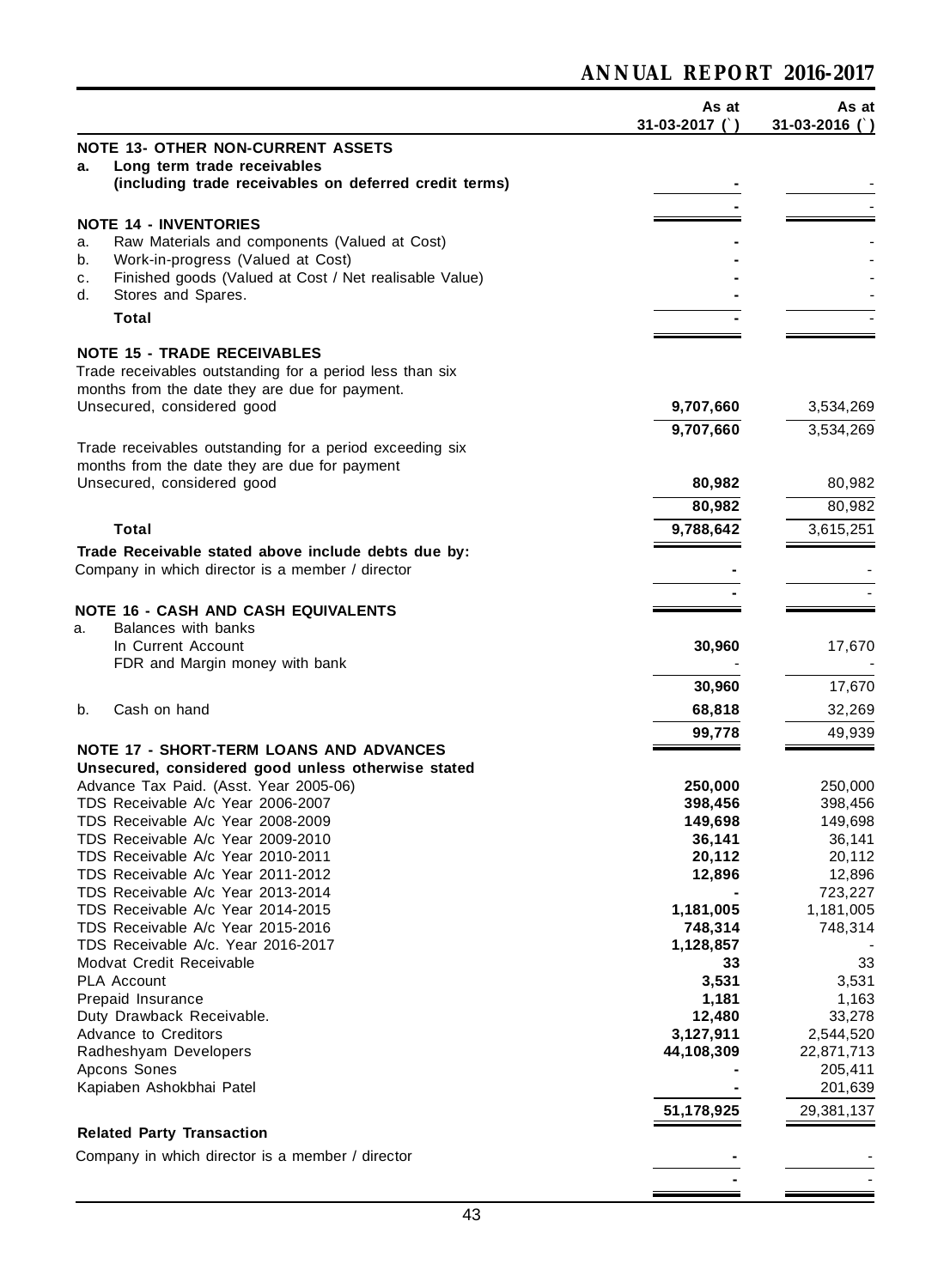|     |                                                                                                                                                                                                                                | As at               | As at               |
|-----|--------------------------------------------------------------------------------------------------------------------------------------------------------------------------------------------------------------------------------|---------------------|---------------------|
|     |                                                                                                                                                                                                                                | $31 - 03 - 2017$ () | $31 - 03 - 2016$ () |
|     | <b>NOTE 18 - OTHER CURRENT ASSETS</b>                                                                                                                                                                                          |                     |                     |
|     |                                                                                                                                                                                                                                |                     |                     |
|     |                                                                                                                                                                                                                                |                     |                     |
| (i) | Note 18 - a) Contingent liabilities and commitments (to the extent not provided for)<br><b>Contingent Liabilities</b>                                                                                                          |                     |                     |
|     | (a) Other money for which the company is contingently liable:                                                                                                                                                                  |                     |                     |
|     | <b>Bank Guarantee</b>                                                                                                                                                                                                          |                     |                     |
|     | Letter of Credit                                                                                                                                                                                                               |                     |                     |
|     |                                                                                                                                                                                                                                |                     |                     |
|     |                                                                                                                                                                                                                                |                     |                     |
|     | b)<br>Details of Dividend Payment                                                                                                                                                                                              |                     |                     |
|     | <b>Particulars</b>                                                                                                                                                                                                             | Total               | Per share           |
|     | Dividends proposed to be distributed to equity shareholders                                                                                                                                                                    |                     |                     |
|     | In the opinion of the Board, all assets other than fixed assets and non current investments, have a realisable<br>c)<br>value in the ordinary course of business which is not different from the amount at which it is stated. |                     |                     |
|     |                                                                                                                                                                                                                                | 2016-17             | 2015-16             |
|     |                                                                                                                                                                                                                                |                     |                     |
|     | <b>NOTE 19 - REVENUE FROM OPERATIONS</b>                                                                                                                                                                                       |                     |                     |
|     | Sale of products<br>Less: Excise duty                                                                                                                                                                                          | 122,257,083         | 3,402,313           |
|     | Godown Rent                                                                                                                                                                                                                    | 4,280,800           | 5,721,657           |
|     | Total                                                                                                                                                                                                                          | 126,537,883         | 9,123,970           |
|     | <b>NOTE 20 - OTHER INCOME</b>                                                                                                                                                                                                  |                     |                     |
|     | Interest Income (in case of a company other than a finance company)                                                                                                                                                            | 8,672,690           | 2,441,126           |
|     | Dividend Income                                                                                                                                                                                                                | 412,538             | 412,538             |
|     | Duty Drawback Receivable.<br>Kasar Vatav                                                                                                                                                                                       | 105,300             | 33,278<br>17,790    |
|     | Interest Received on MUCB FDR                                                                                                                                                                                                  | 80,382              |                     |
|     | Interest Received on Income Tax Refund                                                                                                                                                                                         | 108,663             |                     |
|     | Other Income Received                                                                                                                                                                                                          | 10,140              |                     |
|     | Total                                                                                                                                                                                                                          | 9,389,713           | 2,904,732           |
|     | NOTE 21 - COST OF MATERIALS CONSUMED                                                                                                                                                                                           |                     |                     |
|     | Opening Stock                                                                                                                                                                                                                  |                     |                     |
|     | Add: Purchase of Raw Material during the year.                                                                                                                                                                                 |                     |                     |
|     | Add: Purchase of Rice<br>Add: Freight (Purchase)                                                                                                                                                                               | 116,602,720         | 2,019,300<br>8,000  |
|     | Add: Clearing & Forwarding Charges.                                                                                                                                                                                            |                     | 575,539             |
|     |                                                                                                                                                                                                                                | 116,602,720         | 2,602,839           |
|     | Less: Closing Stock                                                                                                                                                                                                            |                     |                     |

**Total 116,602,720** 2,602,839

**Imported & Indigenous Raw Materials Consumed**

|            |                | 2016-17<br>%   |                          | 2015-16<br>% |
|------------|----------------|----------------|--------------------------|--------------|
| Imported   | $\blacksquare$ | $\blacksquare$ | $\overline{\phantom{a}}$ | ٠            |
| Indigenous | 116,602,720    | 100            | 2,602,839                | 100          |
| Total      | 116,602,720    | 100            | 2,602,839                | 100          |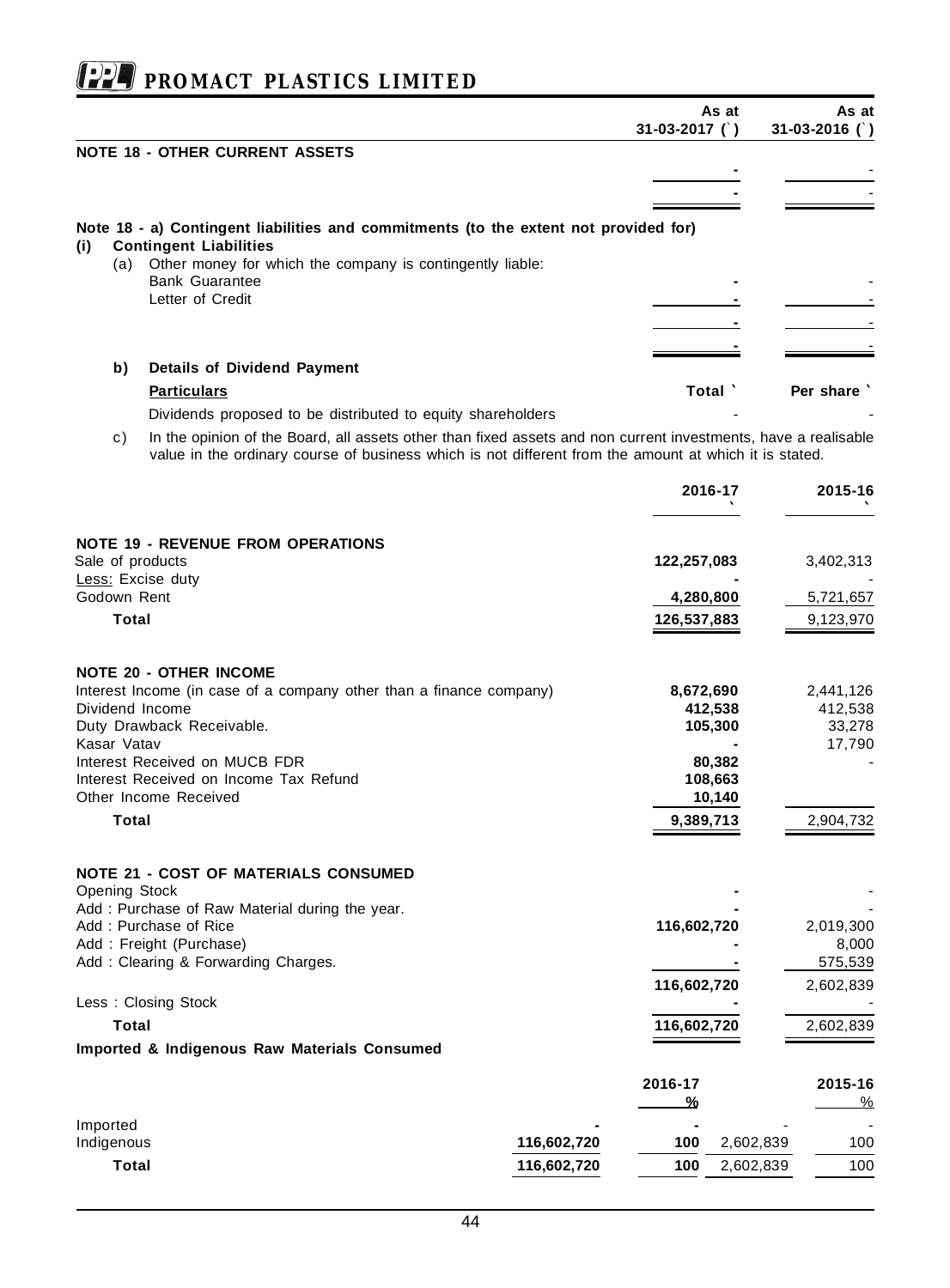## **ANNUAL REPORT 2016-2017**

|                                                                                                                                              | 2016-17             | 2015-16          |
|----------------------------------------------------------------------------------------------------------------------------------------------|---------------------|------------------|
| NOTE 22 - MANUFACTURING & OPERATING COSTS                                                                                                    |                     |                  |
| Water Charges                                                                                                                                |                     |                  |
| Electrical Expenses (Electricity Bill)                                                                                                       |                     |                  |
| Labour Charge<br>Machinery Maintenance and Repairs.                                                                                          |                     |                  |
| Security Expenses.                                                                                                                           |                     |                  |
| Total                                                                                                                                        |                     |                  |
|                                                                                                                                              |                     |                  |
| NOTE 23 - CHANGES IN INVENTORIES OF FINISHED GOODS<br><b>WORK-IN-PROGRESS AND STOCK-IN-TRADE</b><br>Inventories at the beginning of the year |                     |                  |
| <b>Opening Stock:</b>                                                                                                                        |                     |                  |
| Finished Goods and Work in Process                                                                                                           |                     |                  |
| Stores and Spares.                                                                                                                           |                     |                  |
| Inventories at the end of the year<br><b>Closing Stock:</b>                                                                                  |                     |                  |
| Finished Goods and Work in Process                                                                                                           |                     |                  |
| Stores and Spares.                                                                                                                           |                     |                  |
| Total                                                                                                                                        |                     |                  |
|                                                                                                                                              |                     |                  |
| <b>NOTE 24 - EMPLOYEE BENEFITS EXPENSE</b>                                                                                                   |                     |                  |
| Salaries and Bonus<br>(a)                                                                                                                    | 410,305             | 217,580          |
| Directors Remuneration                                                                                                                       |                     |                  |
| Contributions to -<br>(b)                                                                                                                    |                     |                  |
| Provident fund<br>(i)<br>Superannuation scheme<br>(ii)                                                                                       |                     |                  |
| Gratuity fund contributions<br>(c)                                                                                                           |                     |                  |
| <b>ESIC</b> contributions<br>(d)                                                                                                             |                     |                  |
| Staff welfare expenses<br>(e)                                                                                                                |                     |                  |
| Total                                                                                                                                        | 410,305             | 217,580          |
| <b>NOTE 25 - FINANCE COSTS</b><br>Interest expense                                                                                           |                     |                  |
| Working capital loans (Term Loan)                                                                                                            | 1,280,752           | 2,702,092        |
| Working capital loans (Cash Credit)                                                                                                          | 8,046,285           | 7,985,367        |
| L.C. Interest Payment                                                                                                                        | 1,695,287           |                  |
| L.C. Issue Commission Charges                                                                                                                | 431,403             |                  |
| Bank Interest (Bill Collection)                                                                                                              | 495,183             |                  |
| Other borrowing costs<br>Bank Charges & Commission                                                                                           | 3,373,240<br>33,238 | 1,729,081<br>580 |
| <b>Total</b>                                                                                                                                 | 15,355,388          | 12,417,120       |
|                                                                                                                                              |                     |                  |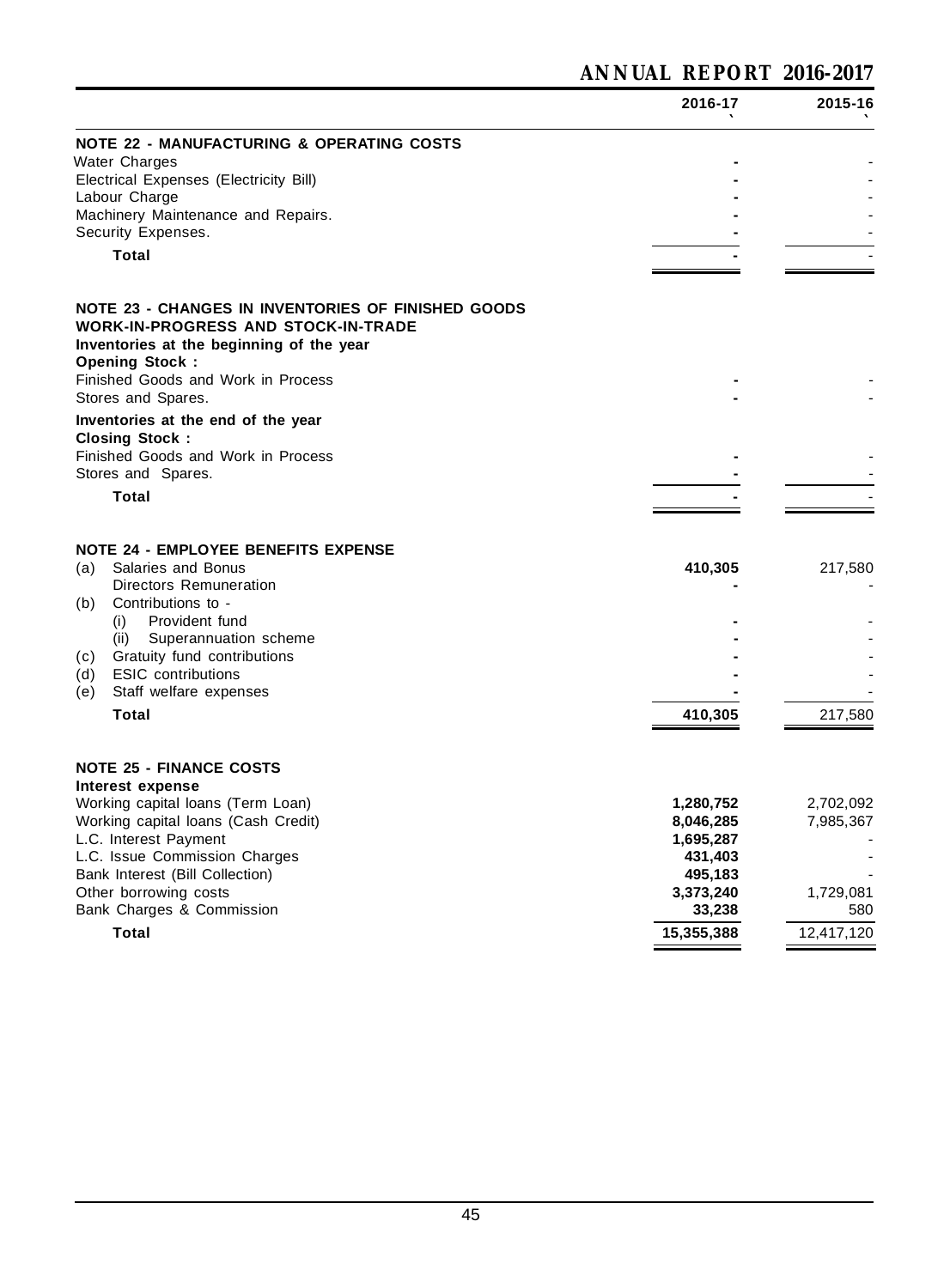|                                                    | 2016-17   | 2015-16 |
|----------------------------------------------------|-----------|---------|
| <b>NOTE 26 - OTHER EXPENSES</b>                    |           |         |
| <b>Advertisement Expenses</b>                      | 22,680    | 33,885  |
| <b>Audit Fees</b>                                  | 60,000    | 50,000  |
| <b>Building Repairing</b>                          | 49,900    | 3,760   |
| <b>Certificate Fees</b>                            | 10,000    |         |
| Consultant Expenses.                               | 225,750   | 173,322 |
| G.I.D.C. Services Charges.                         | 742,754   |         |
| Computer Expenes.                                  |           | 1,450   |
| Electrical Expenses (Electricity Bill)             | 83,226    | 85,151  |
| <b>Export Expenses</b>                             | 24,884    |         |
|                                                    |           |         |
| Factory Exp.                                       |           |         |
| Filing expenses                                    | 43,500    | 23,000  |
| G.I.D.C. Association Services Charges.             |           | 21,180  |
| Insurance                                          | 94,522    | 5,359   |
| Kasar/Vatav.                                       | 28,150    |         |
| Legal and Consultancy charges                      | 318,340   | 269,405 |
| Membership Fees.                                   |           | 5,000   |
| <b>Office Expenses</b>                             | 17,710    | 17,800  |
| Postage Expenses                                   | 25,430    | 9,005   |
| <b>Professional Tax</b>                            | 2,400     | 2,400   |
| <b>Security Expenses</b>                           | 117,264   | 38,279  |
| Service Tax.                                       | 17,650    | 14,441  |
| <b>Stamp Expenses</b>                              | 700       | 700     |
| Sales Tax.                                         | 15,745    |         |
| <b>Stationery And Printing</b>                     | 23,088    | 17,029  |
| Tea & Water Expenses                               | 22,100    | 9,469   |
| <b>Telephone Expenses</b>                          | 30,310    | 18,833  |
| <b>Travelling Expenses</b>                         | 439,041   | 124,771 |
| Water Charges                                      | 16,000    | 19,200  |
| Total                                              | 2,431,145 | 943,438 |
|                                                    |           |         |
| <b>NOTE 27 - EXCEPTIONAL ITEMS</b>                 |           |         |
| Profit on Sales of Plant & Machinery,              | 5,287,976 | 1,402   |
| Less: Loss on Sales of Plant and Machinery         | 5,599     |         |
|                                                    | 5,282,377 | 1,402   |
| Profit on Sale of Other Assets                     |           |         |
| Profit on Sales of Computer                        |           |         |
| Profit on Sales of Misc. Item.                     |           | 4,700   |
| Profit on Sales of Furniture & Fixture             |           |         |
| Profit on Sales of C.C.T.V. Camera/Thump Bioaccess |           |         |
|                                                    |           |         |
| Total                                              | 5,282,377 | 6,102   |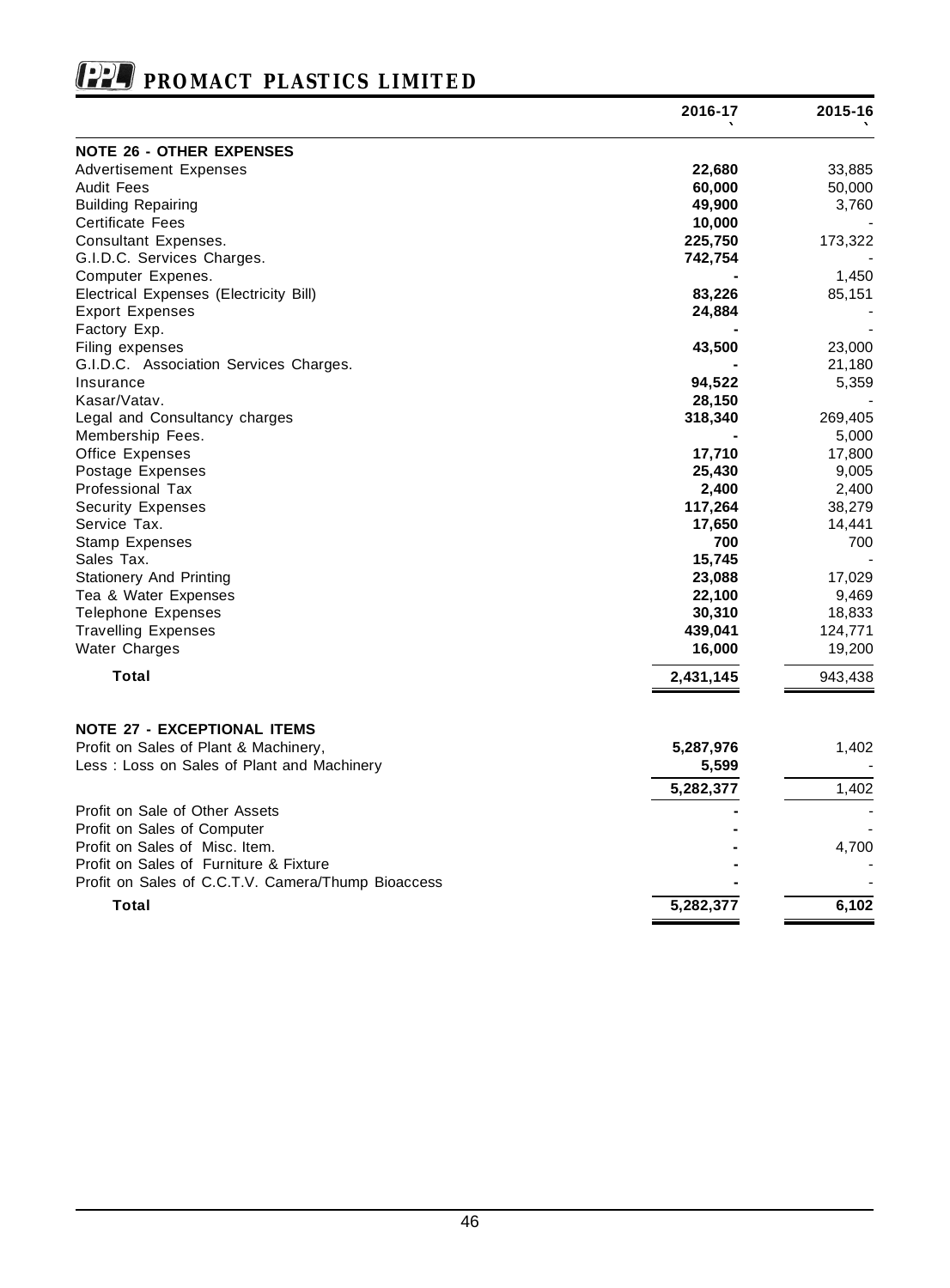## **28. CONTINGENT LIABILITIES**

|                                       | 2016-17    | 2015-16 |
|---------------------------------------|------------|---------|
| Contingent Liability (Bank Guarantee) | <b>NIL</b> | NIL     |

**29.** During the year the company has incurred **cash profit of** ` **64.10 Lakh** and at the end of the year negative net worth of the company is ` **266.31 Lakh** and the accounts are prepared on Going Concern basis. As per the information and explanations given to us, the company is taking positive steps to move further for survival and development.

## **30. MICRO AND SMALL SCALE BUSINESS ENTERPRISES**

The management has initiated the process of identifying enterprises which have been providing goods and services to the company and which qualify under the definition of micro and small enterprises, as defined under Micro, Small and Medium Enterprise Development Act, 2006. Accordingly, the disclosure requirement here under is not furnished.

**31.** Balance conformations in respect of debtors, creditors and loan & Advance granted / taken are subject to confirmation and reconciliation.

## **32. SEGMENT REPORTING POLICIES**

Business Segment

The company has discontinue the running business, but earned the interest income from advance given and earned income from trading of export business as such segment reporting policy not considered in the year under consideration.

**33.** As per Information and explanation given to us the company has set off the deferred tax liability against the deferred tax assets and net result of deferred tax assets have not been recognized since there is no reasonable certainty that sufficient future taxable income will be available against which such deferred tax asset can be realized and as such not accounted in Books of Accounts.

|     |                                                                                                                      | As at               | As at                |
|-----|----------------------------------------------------------------------------------------------------------------------|---------------------|----------------------|
|     |                                                                                                                      | $31 - 03 - 2017$ () | $31 - 03 - 2016$ (1) |
|     | Deferred Tax Liability<br>Related to Fixed Assets                                                                    | (2, 44, 49, 371)    | (2,61,11,969)        |
|     | <b>Deferred Tax Assets</b>                                                                                           |                     |                      |
|     | Carried Forward Loss allowable for tax purposes in the following years<br>Disallowance under the Income Tax Act 1961 | 6,34,99,518<br>Nil  | 6,94,87,290<br>Nil   |
|     | Net Deferred Tax Assets (Liability)                                                                                  | 3,90,50,147         | 4,33,75,321          |
|     |                                                                                                                      | $2016-17$ ()        | $2015 - 16$ (1)      |
| 34. | <b>MANAGERIAL REMUNERATION</b>                                                                                       |                     |                      |
|     | Paid to Director                                                                                                     | 1,16,538            | Nil                  |
|     | Total                                                                                                                | 1,16,538            | Nil                  |
| 35. | <b>AUDITORS' REMUNERATION</b>                                                                                        |                     |                      |
|     | For Auditor Remuneration                                                                                             | 50,000              | 50,000               |
|     | <b>For Certification Fees</b>                                                                                        | 10,000              |                      |
|     | <b>TOTAL</b>                                                                                                         | 60.000              | 50,000               |
|     | <b>36. SEGMENT REPORTING</b>                                                                                         |                     |                      |
|     | Geographical Segment is identified as the secondary<br>segment and details are given below:                          |                     |                      |
|     | Domestic Sales & Services (Net)                                                                                      | 42,80,800           | 57,21,657            |
|     | <b>Export Sales</b>                                                                                                  | 12,22,57,083        | 34,02,313            |
|     | Total                                                                                                                | 12,65,37,883        | 91,23,970            |
| 37. | <b>DONATION TO POLITICAL PARTIES</b>                                                                                 |                     |                      |
|     |                                                                                                                      | Nil                 | Nil                  |
|     | <b>TOTAL</b>                                                                                                         | Nil                 | Nil                  |
|     |                                                                                                                      |                     |                      |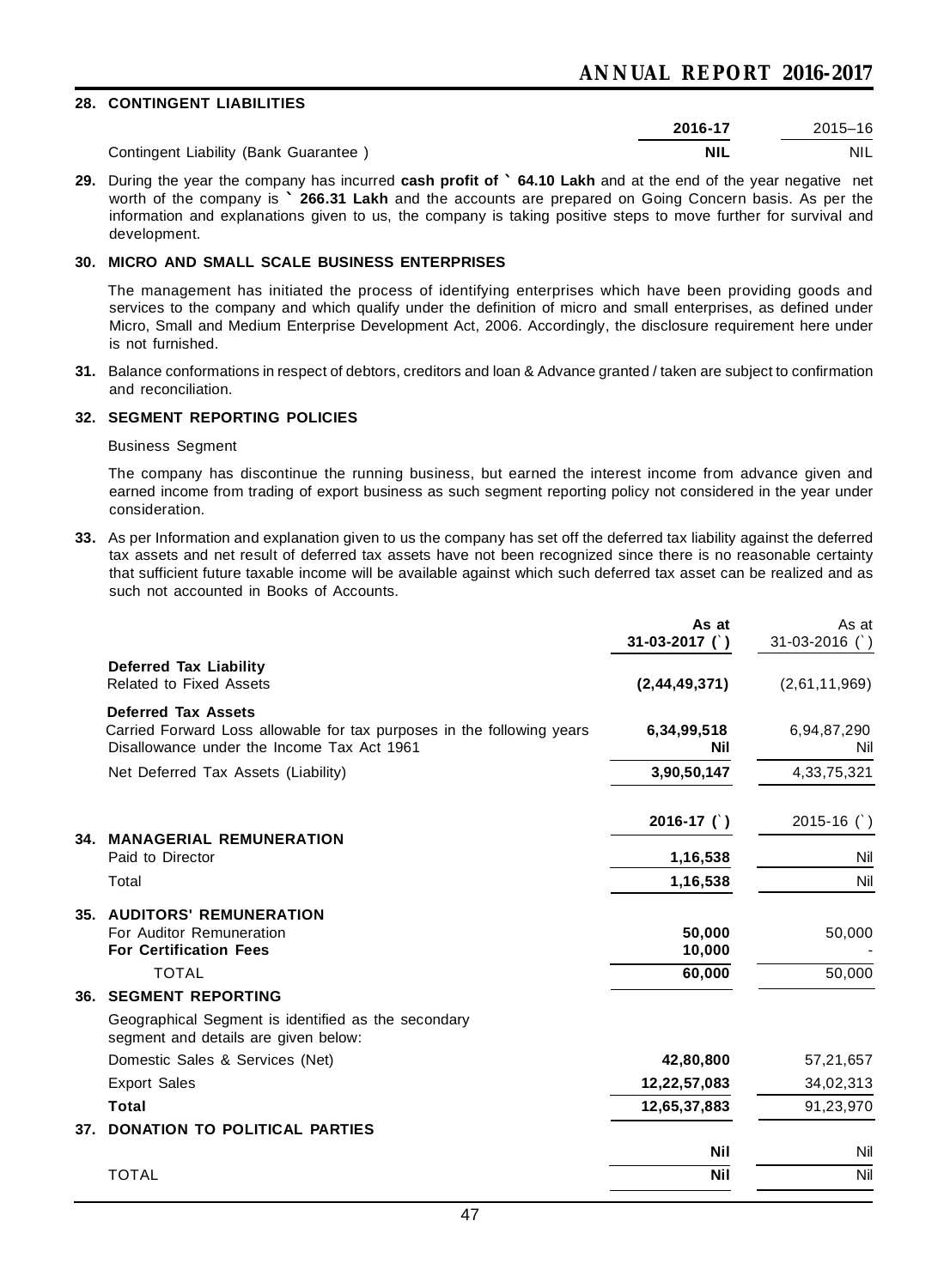|     | <b>38. EARNING PER SHARE</b>                                                   |             |            |              |                  |
|-----|--------------------------------------------------------------------------------|-------------|------------|--------------|------------------|
|     | Profit attributable to the Equity Shareholders                                 |             |            | 46,72,634    | (47, 83, 953)    |
|     | Weighted average number of Equity shares of ` 10/- each fully                  |             |            |              |                  |
|     | paid up outstanding during the year                                            |             |            | 65,11,800    | 65,11,800        |
|     | Basic / Diluted earning per share of ` 10/- each fully paid up                 |             |            | 0.72         | (0.73)           |
| 39. | <b>CONSUMPTION OF IMPORTED AND INDIGENOUS RAW MATERIALS</b>                    |             |            |              |                  |
|     |                                                                                | $2016 - 17$ |            | $2015 - 16$  |                  |
|     | Particulars                                                                    | Amount (`)  | %          | Amount $( )$ | %                |
|     | Indigenous                                                                     | <b>Nil</b>  | Nil        | Nil          | Nil              |
|     | Imported                                                                       | <b>Nil</b>  | <b>Nil</b> | Nil          | Nil              |
| 40. | <b>CONSUMPTION OF IMPORTED &amp;</b><br><b>INDIGENEOUS STORES &amp; SPARES</b> |             |            |              |                  |
|     | Particulars                                                                    | $($ )       | %          | $($ )        | %                |
|     | Indigenous                                                                     | <b>Nil</b>  | Nil        | Nil          | Nil              |
|     | Imported                                                                       | <b>Nil</b>  | <b>Nil</b> | Nil          | Nil              |
| 41. | <b>EARNINGS / EXPENDITURE IN FOREIGN CURRENCY</b>                              |             |            |              |                  |
|     |                                                                                |             |            | $2016-17$ () | 2015-16<br>$($ ) |
|     | FOB Value of Exports                                                           |             |            | <b>Nil</b>   | Nil              |
|     | Expenditure in foreign Currancy                                                |             |            | Nil          | Nil              |
| 42. | <b>CIF VALUE OF IMPORTS</b>                                                    |             |            |              |                  |
|     | CIF Value of Imports                                                           |             |            | Nil          | Nil              |
|     |                                                                                |             |            |              |                  |

## **43. DISCLOSURE ON SPECIFIED BANK NOTES (SBNs).**

During the year, the Company had specified bank notes (SBNs) and other denomination notes as defined in the MCA notification G.S.R. 308 (E) dated 31<sup>st</sup> March, 2017, on the details of Specified Bank Notes (SBNs) held and transacted during the period from 8<sup>th</sup> November, 2016 to 30<sup>th</sup> December, 2016, the denomination wise SBNs and other notes as per the notification is given below :

|                                       | <b>SBNs</b> | Other<br>Denomination<br>Notes & Coins. | Total.     |
|---------------------------------------|-------------|-----------------------------------------|------------|
| Closing cash on hand as on 8.11.2016  | 15000.00    | 1417.12                                 | 16417.12   |
| Add + Permitted receipts.             | 0.00        | 50000.00                                | 50000.00   |
| Less : - Permitted payment.           | 0.00        | (18480.00)                              | (18480.00) |
| Less: Amounts deposited in banks      | (15000.00)  | 0.00                                    | (15000.00) |
| Closing cash on hand as on 30.12.2016 | 0.00        | 32937.12                                | 32937.12   |

For the purpose of this clause 'Specified Bank Notes' (SBN'S) shall have the same meaning as provided in the notification of the Government of India, in the Ministry of Finance, Department of Economic Affairs number S.O.  $3407(E)$ , dated the  $8<sup>th</sup>$  November, 2016.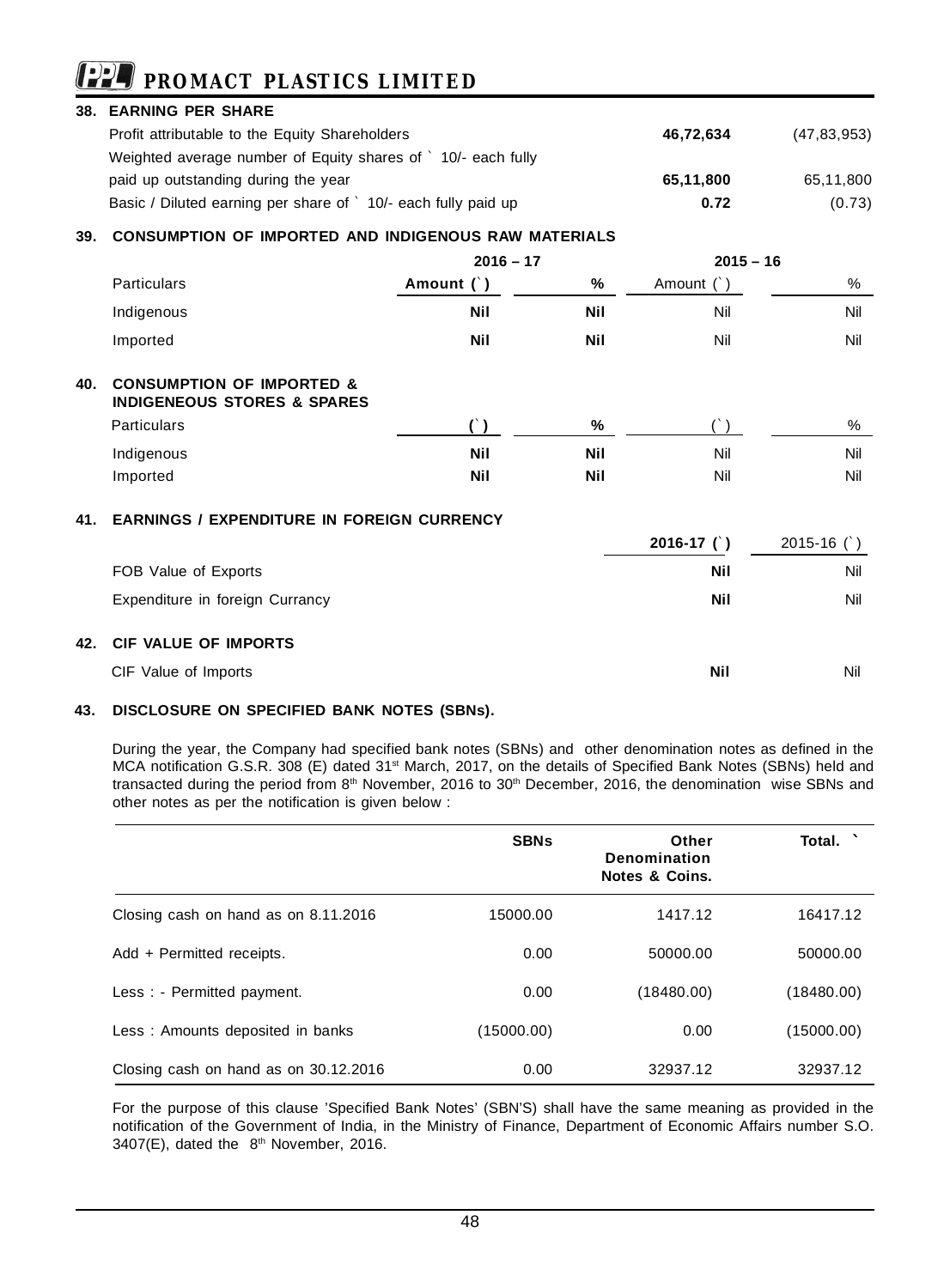## **44. RELATED PARTY DISCLOSURES**

**A. List of related parties with whom transactions have taken place during the year**

| п. | Name of the related parties  | Short name  | Nature of the relationship |
|----|------------------------------|-------------|----------------------------|
|    | Prabhu Steel Corporation.    | <b>PSC</b>  | Relative                   |
|    | Prabhu Ispat Pvt. Limited    | <b>PIPL</b> | Relative                   |
| Ш. | Key Managerial Personnel:    |             |                            |
|    | Mr. Miteshkumar A. Patel     |             | Chairperson                |
|    | Ms. Payalben J. Patel        |             | <b>Managing Director</b>   |
|    | Ms. Nikitabhen J. Patel      |             | Director                   |
|    | Mr. Ankitbhai J. Patel       |             | <b>Director</b>            |
|    | Mr. Dharmendrakumar B. Patel |             | Director                   |

## **B. Transactions with related parties**

|                                                                  |                                      |            |             | $(\ln \degree)$ |
|------------------------------------------------------------------|--------------------------------------|------------|-------------|-----------------|
| <b>Particulars</b>                                               |                                      | <b>PSC</b> | <b>PIPL</b> | <b>KMP</b>      |
| Sales Service and other income                                   | <b>Current Year</b><br>Previous Year |            |             |                 |
| Purchase of raw Material and<br><b>Components and Services</b>   | <b>Current Year</b><br>Previous Year |            |             |                 |
| Interest and other expenditure                                   | <b>Current Year</b><br>Previous Year | 4,932      | 3,22,416    |                 |
| Interoperate Deposits Placed/<br>(Received) net amount and Other | <b>Current Year</b><br>Previous Year |            |             |                 |
| Interest income                                                  | <b>Current Year</b><br>Previous Year |            | 5,164       |                 |
| Salary Commission On profit                                      | <b>Current Year</b><br>Previous Year |            |             | 1,16,538        |
| Purchase of capital assets                                       | <b>Current Year</b><br>Previous Year |            |             |                 |
| Share Purchase / Sales                                           | <b>Current Year</b><br>Previous Year |            |             |                 |
| Due to Company                                                   | <b>Current Year</b><br>Previous Year |            |             |                 |
| Payable by Company                                               | <b>Current Year</b><br>Previous Year |            |             |                 |

Previous year's figures have been regrouped / re classified wherever necessary to correspond with the current year's classification disclosure.

As per our Audited Report Annexed. **For M. M. Salvi & Co.** Chartered Accountants F.R. No.: 109004W

**(M. M. Salvi)** Proprietor. M.No. : 030678 Place : Mehsana Date : 30/05/2017 **For and on behalf of the Board**

**Miteshkumar A.Patel Payalben J. Patel Vipul F. Bhavsar** DIN : 06731818

(Director) (Managing Director) (CFO)<br>
DIN: 06731818 DIN: 03086759

Place : Ahmedabad Date : 30/05/2017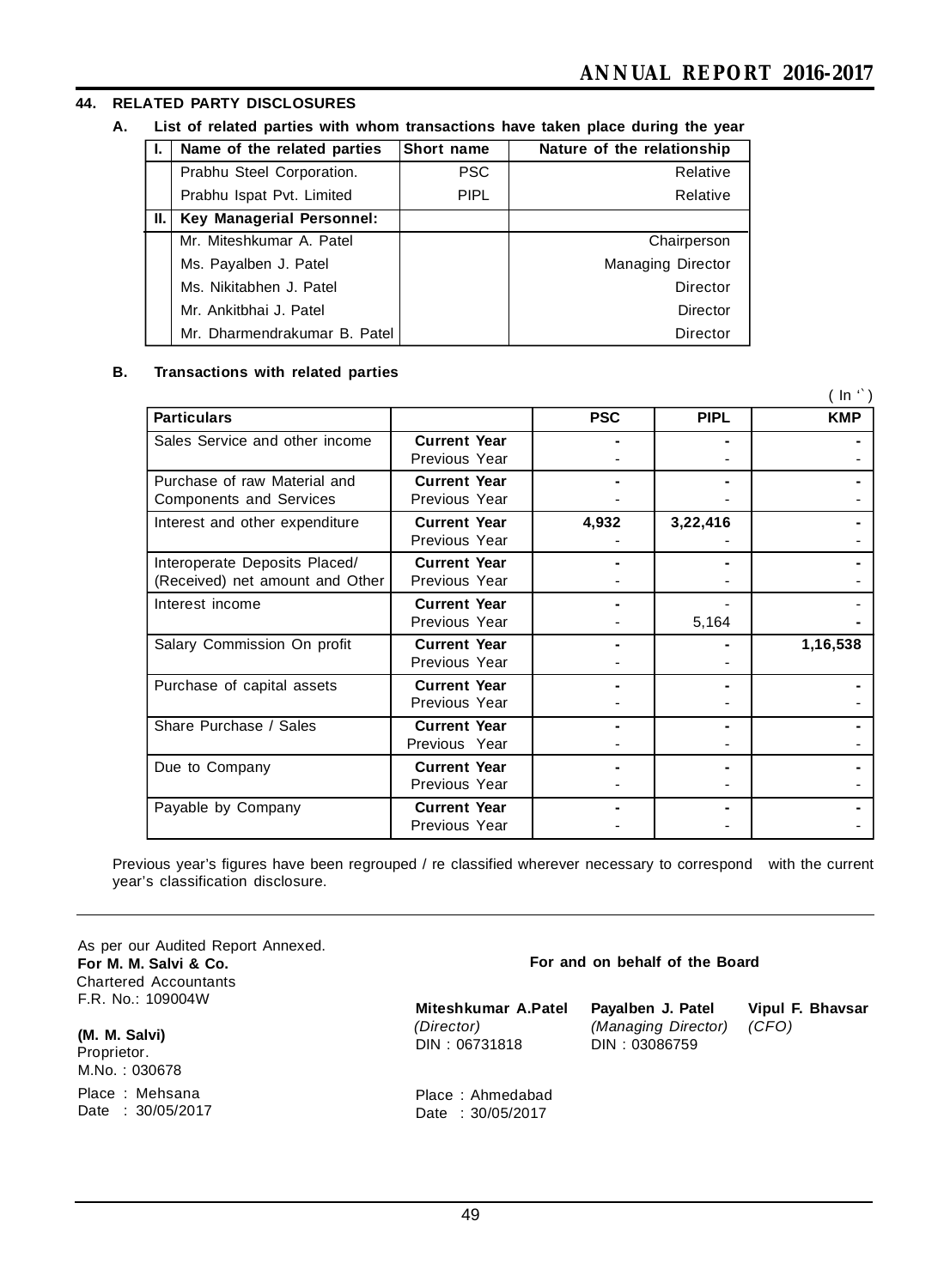| <b>PROMACT PLASTICS LIMITED</b> |  |  |
|---------------------------------|--|--|
|---------------------------------|--|--|

**[CIN: L25200GJ1985PLC007746]**

**Registered Office: 106, Harikrupa Chambers, Behind National Chambers, Ashram Road, Ahmedabad – 380 009**

#### FORM MGT-11 **PROXY FORM**

[Pursuant to Section 105(6) of the Companies Act, 2013 and Rule 19(3) of the Companies (Management and Administration) Rules, 2014)]

|                   | Name of the member (s):                                                                                                                                                                                                                           |                                                                    |                                                                                                                                                                                                                                                                                                                                                                        |                  |                            |  |
|-------------------|---------------------------------------------------------------------------------------------------------------------------------------------------------------------------------------------------------------------------------------------------|--------------------------------------------------------------------|------------------------------------------------------------------------------------------------------------------------------------------------------------------------------------------------------------------------------------------------------------------------------------------------------------------------------------------------------------------------|------------------|----------------------------|--|
|                   | Registered Address:                                                                                                                                                                                                                               |                                                                    |                                                                                                                                                                                                                                                                                                                                                                        |                  |                            |  |
| Email Id:         |                                                                                                                                                                                                                                                   |                                                                    |                                                                                                                                                                                                                                                                                                                                                                        |                  |                            |  |
|                   | Folio No./ DPID-Client ID:                                                                                                                                                                                                                        |                                                                    |                                                                                                                                                                                                                                                                                                                                                                        |                  |                            |  |
|                   |                                                                                                                                                                                                                                                   |                                                                    |                                                                                                                                                                                                                                                                                                                                                                        |                  |                            |  |
|                   |                                                                                                                                                                                                                                                   |                                                                    |                                                                                                                                                                                                                                                                                                                                                                        |                  |                            |  |
|                   |                                                                                                                                                                                                                                                   |                                                                    |                                                                                                                                                                                                                                                                                                                                                                        |                  |                            |  |
|                   |                                                                                                                                                                                                                                                   |                                                                    |                                                                                                                                                                                                                                                                                                                                                                        |                  |                            |  |
|                   |                                                                                                                                                                                                                                                   |                                                                    |                                                                                                                                                                                                                                                                                                                                                                        |                  |                            |  |
|                   |                                                                                                                                                                                                                                                   |                                                                    |                                                                                                                                                                                                                                                                                                                                                                        |                  |                            |  |
|                   |                                                                                                                                                                                                                                                   |                                                                    |                                                                                                                                                                                                                                                                                                                                                                        |                  |                            |  |
| indicated below:  |                                                                                                                                                                                                                                                   |                                                                    | as my/ our proxy to attend and vote for me as me/us and on my/ our behalf at the 33rd Annual General Meeting of the<br>Company, to be held on Friday, the 22 <sup>nd</sup> September, 2017 at 3.00 p.m. at Banquet Hall of Hotel Kanak, Opp. Gujarat<br>College, Ellisbridge, Ahmedabad - 380 006 and at any adjournment thereof in respect of such resolutions as are |                  |                            |  |
| Resolution<br>No. |                                                                                                                                                                                                                                                   |                                                                    | Resolution                                                                                                                                                                                                                                                                                                                                                             |                  | Optional<br>Against<br>For |  |
|                   | <b>Ordinary Business</b>                                                                                                                                                                                                                          |                                                                    |                                                                                                                                                                                                                                                                                                                                                                        |                  |                            |  |
| $\mathbf{1}$      | Auditors thereon.                                                                                                                                                                                                                                 |                                                                    | Ordinary Resolution for adoption of the Audited Financial Statements of the Company<br>for the financial year ended 31st March, 2017, the reports of the Board of Directors and                                                                                                                                                                                        |                  |                            |  |
| 2                 |                                                                                                                                                                                                                                                   | by rotation and being eligible, offers herself for re-appointment. | Ordinary Resolution for Re-Appointment of Ms. Nikitaben J. Patel, who is liable to retire                                                                                                                                                                                                                                                                              |                  |                            |  |
| 3                 |                                                                                                                                                                                                                                                   |                                                                    | Ordinary Resolution for Appointment of Statutory Auditors of the Company                                                                                                                                                                                                                                                                                               |                  |                            |  |
|                   | <b>Special Business</b>                                                                                                                                                                                                                           |                                                                    |                                                                                                                                                                                                                                                                                                                                                                        |                  |                            |  |
| 4                 |                                                                                                                                                                                                                                                   |                                                                    | Special Resolution for Elevation of Ms. Payalben J. Patel as Managing Director of the<br>Company for a period of three years from 21st November, 2016                                                                                                                                                                                                                  |                  |                            |  |
| 5                 | Special Resolution under Section 94 of the Companies Act, 2013 for authority to Link<br>Intime India Private Limited (RTA) for maintaining Register of Members together with<br>the Index of members of the Company and copies of Annual Returns. |                                                                    |                                                                                                                                                                                                                                                                                                                                                                        |                  |                            |  |
|                   |                                                                                                                                                                                                                                                   |                                                                    |                                                                                                                                                                                                                                                                                                                                                                        | Affix<br>Revenue |                            |  |

Signature of Proxy Holders (1)..................................................................(2)..........................................................................

Signature of Shareholder .............................................................................

 $\phi$ 

**Note: This Form of proxy in order to be effective should be duly completed and deposited at the Registered Office of the Company, not less than 48 hours before the commencement of the Meeting.**

Stamp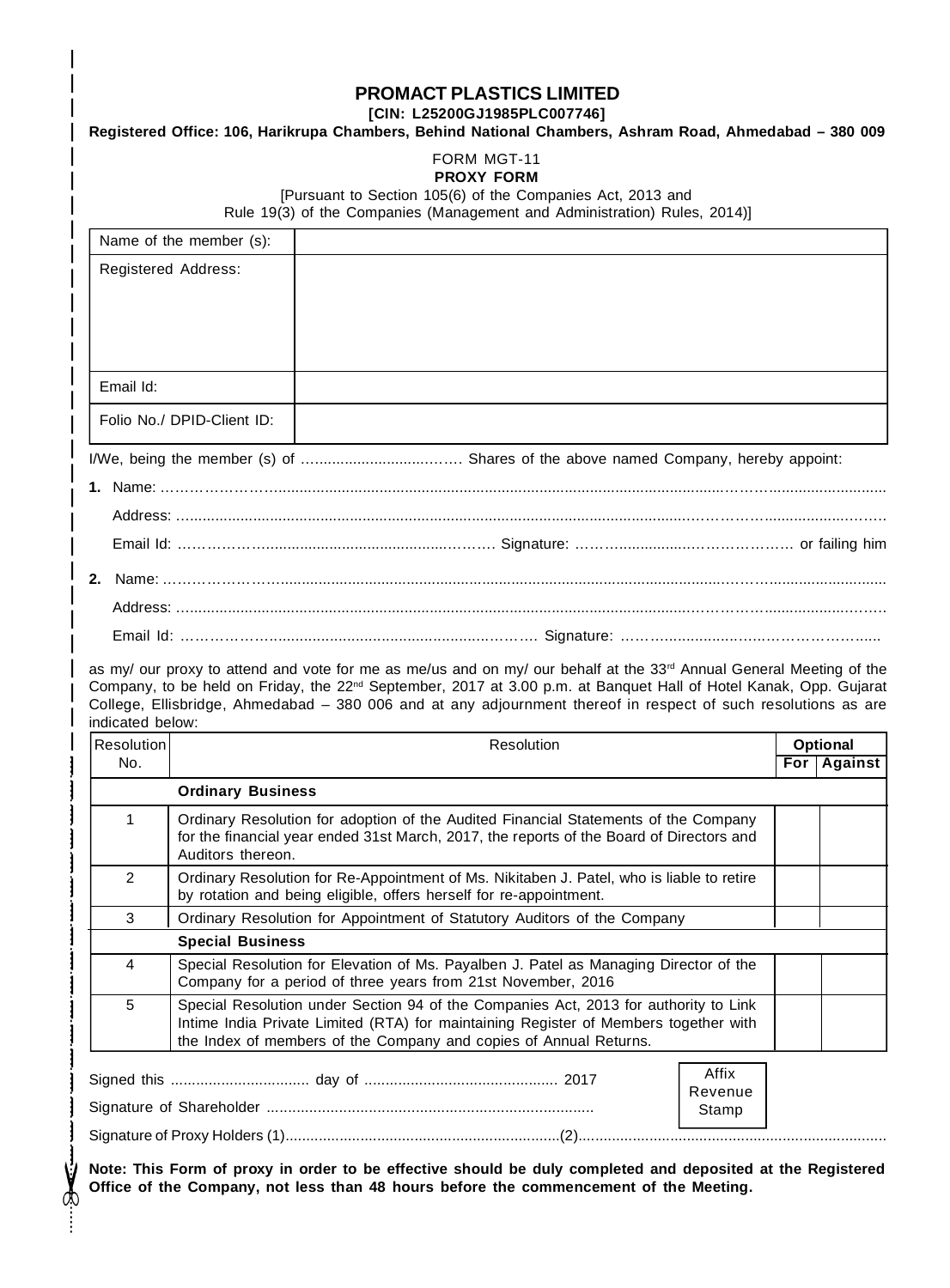## **AGM VENUE MAP – 2017**

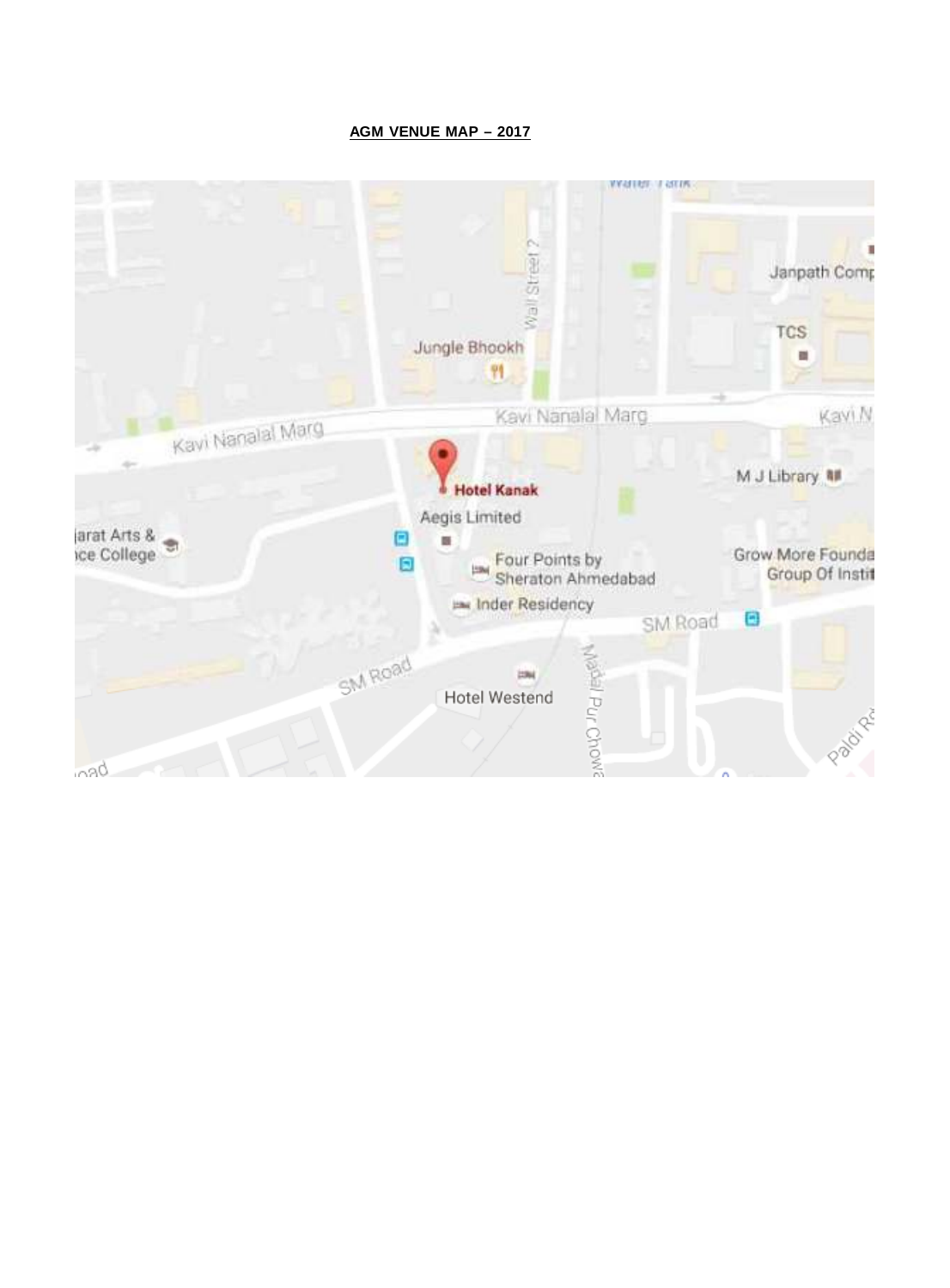**[CIN: L25200GJ1985PLC007746]**

**Registered Office: 106, Harikrupa Chambers, Behind National Chambers, Ashram Road, Ahmedabad – 380 009**

#### **FORM MGT-12**

## **ATTENDANCE / BALLOT FORM**

## **(TO BE USED BY SHAREHOLDERS PERSONALLY PRESENT/THROUGH PROXY AT THE MEETING AND HAVE NOT OPTED FOR E-VOTING)**

| $\vert$ 1 | Name and Registered Address:<br>of the Sole/First named Shareholder |                                                                                                                                                                                                                                                                                                                                                            |
|-----------|---------------------------------------------------------------------|------------------------------------------------------------------------------------------------------------------------------------------------------------------------------------------------------------------------------------------------------------------------------------------------------------------------------------------------------------|
| 2         | Name(s) of the Joint Holder(s) (if any)                             |                                                                                                                                                                                                                                                                                                                                                            |
| 3         | Registered Folio No./ DPID-Client ID                                |                                                                                                                                                                                                                                                                                                                                                            |
| 4         | Number of Shares(s) held                                            |                                                                                                                                                                                                                                                                                                                                                            |
| 5         |                                                                     | I/We hereby exercise my/our attendance/ vote(s) in respect of the resolutions set out in the Notice of 33 <sup>rd</sup> Annual<br>General Meeting (AGM) of the Company to be held on Friday, 22 <sup>nd</sup> September, 2017, by sending my/our assent<br>or dissent to the said Resolutions by placing the tick $(v)$ mark at the appropriate box below: |

| Resolution<br>No. | Resolutions                                                                                                                                                                                                                                             | No. of<br><b>Shares</b> | (FOR)<br>I/We assent<br>to the<br>resolution | (AGAINST)<br>I/We dissent<br>the<br>resolution |
|-------------------|---------------------------------------------------------------------------------------------------------------------------------------------------------------------------------------------------------------------------------------------------------|-------------------------|----------------------------------------------|------------------------------------------------|
|                   | <b>Ordinary Business</b>                                                                                                                                                                                                                                |                         |                                              |                                                |
| 1                 | Ordinary Resolution for adoption of the Audited<br>Financial Statements of the Company for the financial<br>year ended 31st March, 2017, the reports of the Board<br>of Directors and Auditors thereon.                                                 |                         |                                              |                                                |
| $\mathfrak{p}$    | Ordinary Resolution for Re-Appointment of Ms.<br>Nikitaben J. Patel, who is liable to retire by rotation<br>and being eligible, offers herself for re-appointment.                                                                                      |                         |                                              |                                                |
| 3                 | Ordinary Resolution for Appointment of Statutory<br>Auditors of the Company                                                                                                                                                                             |                         |                                              |                                                |
|                   | <b>Special Business</b>                                                                                                                                                                                                                                 |                         |                                              |                                                |
| 4                 | Special Resolution for Elevation of Ms. Payalben J.<br>Patel as Managing Director of the Company for a period<br>of three years from 21st November, 2016                                                                                                |                         |                                              |                                                |
| 5                 | Special Resolution under Section 94 of the Companies<br>Act, 2013 for authority to Link Intime India Private<br>Limited (RTA) for maintaining Register of Members<br>together with the Index of members of the Company<br>and copies of Annual Returns. |                         |                                              |                                                |

Place :

Date : (Signature of the Shareholder/Proxy)

**Not rd e: This Form is to be used for exercising attendance/ voting at the time of 33 Annual General Meeting to nd be held on Friday, the 22 September, 2017 by shareholders/proxy. Duly filled in and signed ballot form should be dropped in the Ballot box kept at the venue of AGM.**